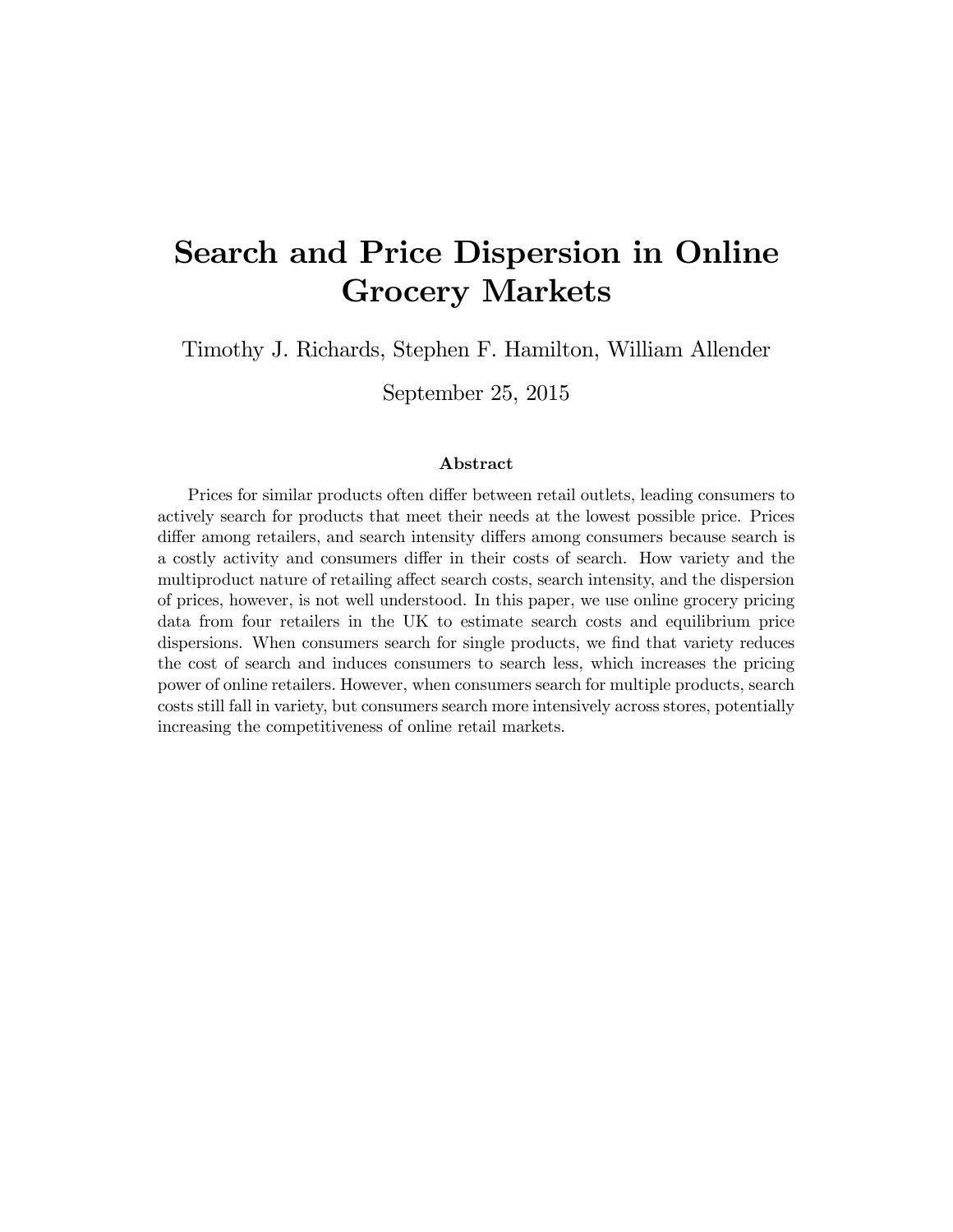## 1 Introduction

The fact that the law of one price is usually violated in practice (Means 1939) is well documented. That seemingly identical products sell for remarkably different prices at the same point in time may be due to the coexistence of informed and uninformed consumers (Varian 1980; Burdett and Judd 1983; Carlson and McAfee 1983), consumers with high and low valuations (Jeuland and Narasimhan 1985; Pesendorfer 2002), those that vary in store loyalty (Villas-Boas 1995), and consumers who search intensively or do not search at all (Wilde and Schwartz 1979). If a lack of information is the primary source of price dispersion, then price variation due to costly search should be lower online, and the law of one price restored. However, Brynjolfsson and Smith (2000), Clay, Krishnan, and Wolff (2001), and Goolsbee (2001) document significant price variation even in online markets that are more near to the textbook description of perfection. By removing all the physical elements of search cost (driving, parking, turning pages in a newspaper ad, for example) the remaining costs of search in online markets reflect pure mental "processing costs" that are at the core of any discussion of how consumers perceive and react to price variation. Most empirical studies of online price dispersion consider markets for single products in which the search process is arguably simplified, whereas many retail products (food, for example) are purchased in more complex, multicategory, multiproduct environments. In these environments, consumers not only make many choices within a short period of time, but typically face a wide assortment of products from which to choose. Deeper assortments, in turn, can either complicate or faciliate the search process. In this study, we examine the question of how search costs vary with the number of products available in a differentiated, multiproduct, online retail environment.

We examine this question in the context of a rapidly-growing online retail market: Online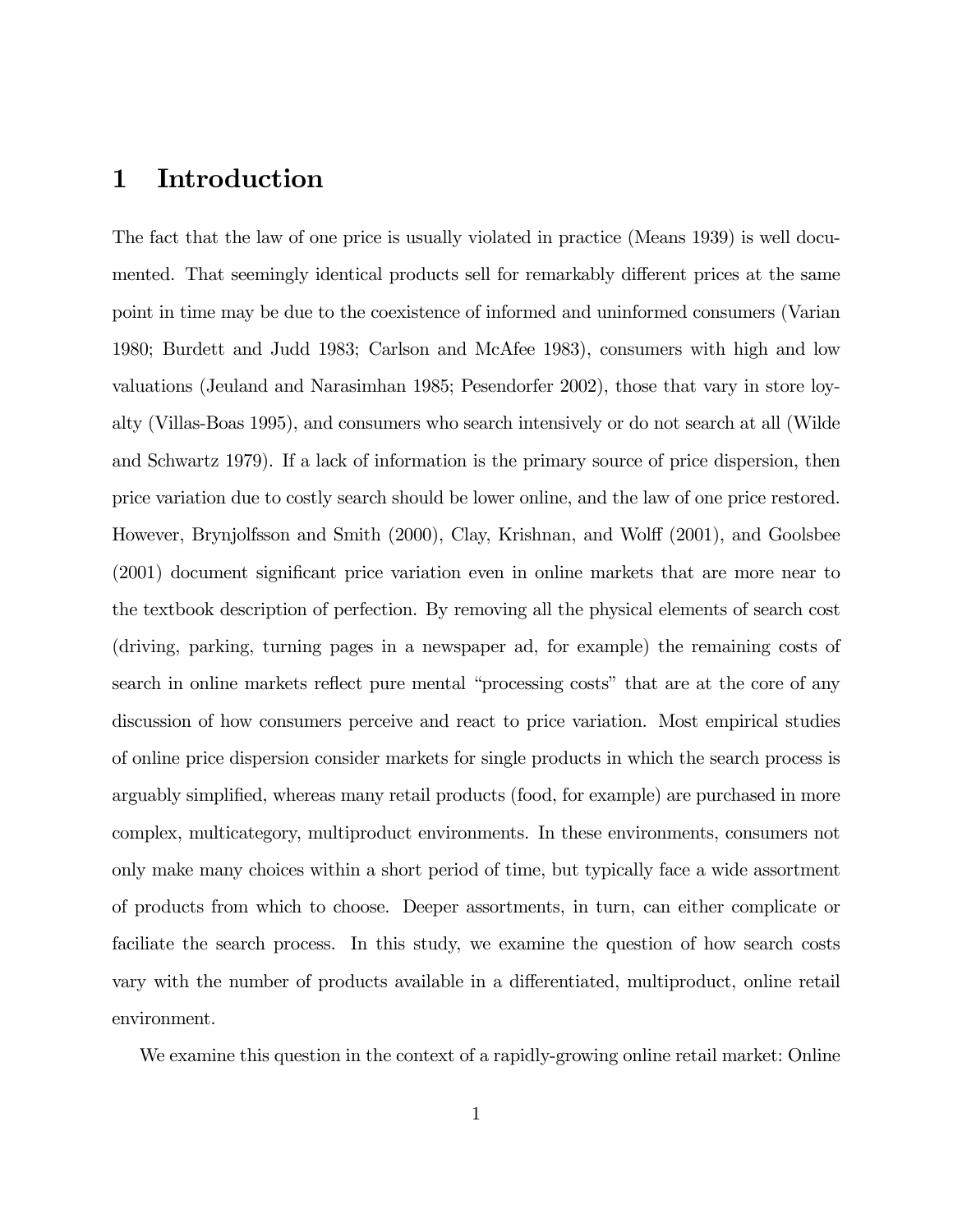grocery purchases. The magnitude of search frictions in online markets is particularly important in the food retailing industry given the small margins earned by existing retailers, and the expected growth on online food retailing. Indeed, online markets for retail food products are currently small, but are growing rapidly. In 2010, the Hartman Group (Hartman 2012) found that online grocery sales represented only \$13.0 billion of the over \$1.0 trillion retail food business; however, comScore (2011) reports the online component of grocery sales is growing much more rapidly than traditional grocery sales at more than  $10\%$  per year.<sup>1</sup> Moreover, with Amazon and Walmart beginning to compete in the "order and deliver" market, many of the obstacles to growth (access, delivery, and price) will be removed within the next few years.2 Because online retailing differs from traditional retailing both in terms of the cost of search and the potential to offer much greater variety online, understanding how search costs vary with variety is critical to understanding pricing decisions by online food retailers.

There is a fundamental, yet unresolved, debate regarding how search costs change with variety, or assortment depth. Because variety is a key strategic variable in retail environments (Richards and Hamilton 2014), retailers may be able to manipulate consumers' cost of search to their own advantage. If the cost of search is fixed (for example, the cost of driving to the store and finding a parking spot) then average search costs fall with the number of products considered, and deeper markets should be more efficient. Further, if greater variety implies that products are more densely packed into a given attribute space, then this finer differentiation among products makes finding the desired product simpler. Greater variety implies lower search costs within each store as less effort is required to find the desired item,

<sup>&</sup>lt;sup>1</sup>Traditional retail outlets account for roughly  $$500.0$  billion in sales, and non-conventional outlets, such as club stores, discounters and drugstores, the remaining \$500.0 million (Hartman 2012).

<sup>&</sup>lt;sup>2</sup>The online grocery market consists of "order and deliver," "order online and store pick-up," "specialty online," and "online order and shipment" sub-segments (Hartman 2012).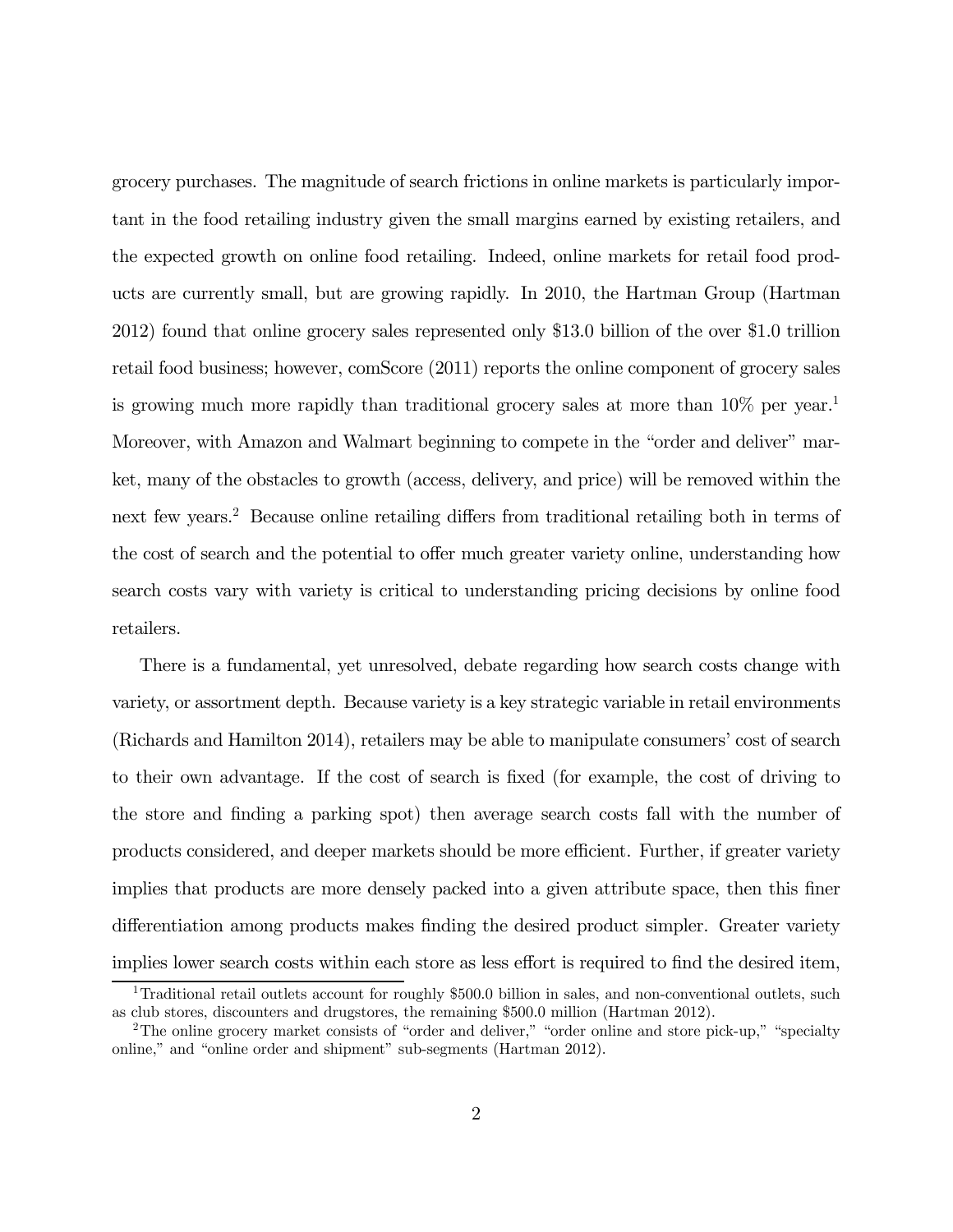and consumers have less incentive to search among stores if they can more easily find a desirable product at a single retailer. However, if search costs are variable in the sense that considering each product involves a unique process of examination and consideration, then search costs rise in the number of products available.<sup>3</sup> In this study, our online data provide a relatively "clean" test of how search costs change with variety.

While the cost of searching among products may indeed be lower online than offline, online retailers are able to offer more variety, and more detailed information on each of the variants on offer. On its own, variety is well understood to be a source of market power (Boatwright and Nunes 2001; Borle, et al. 2004; Oppewal and Koelemeijer 2005; Richards and Hamilton 2006, 2014; Trindade 2010) due solely to consumers' preference for variety. Online retailers have other sources of pricing power, independent of variety. Degeratu, Wangaswamy, and Wu (2000) argue that online purchases are likely to be less elastic due to the importance of brand names, technology that facilitates habitual purchases, and, most importantly for our purposes, the volume of information available on non-price attributes. Although they do not test any of these explanations directly, they find the online price sensitivity of liquid detergent to be only 63% of its offline counterpart, and that non-sensory attributes such as fat content or perhaps sugar content, are important determinants of online sales. Similarly, Andrews and Currim (2004) and Chu, Chintagunta, and Cebollada (2008) find the demand elasticity for online grocery purchases to be far lower than the offline elasticity, and attribute the difference to higher incomes among online consumers, their demand for convenience,

<sup>&</sup>lt;sup>3</sup>This debate is also related to the question of how choice behavior changes with variations in assortment. While McAlister and Pessemier (1982) argue that utility always rises in variety as each consumer has a higher probability of finding a product that matches his or her preferences, Diehl and Poyner (2010) find evidence to the contrary, namely that the probability of any choice at all falls as the number of choices rises. Some argue that such studies provide evidence of a "disutility of choice" while others maintain that the experiments used in these papers merely capture the effect of higher search and processing costs on the probability of choice.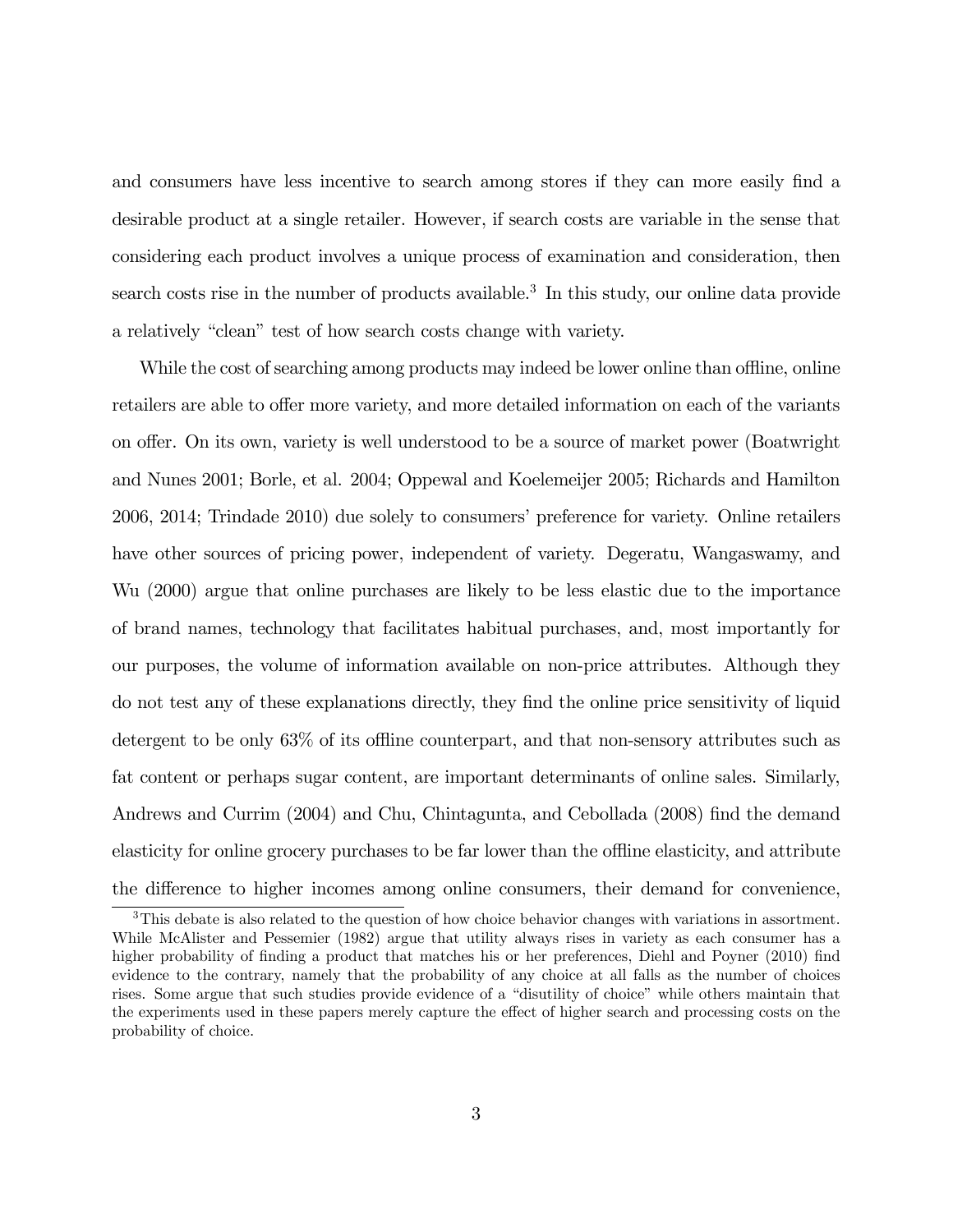buying larger baskets of items, greater brand loyalty, and having greater access to non-price attribute information. More non-price information allows online shoppers to more readily search for differentiated products. Variety, therefore, can have competing effects on retail prices as lower search costs may reduce retail prices, but may also facilitate higher retail margins. We attempt to answer this empirical question in our model of equilibrium price dispersion.

It is well understood that search costs are identified with price-only data. Hong and Shum (2006) estimate search costs using an empirical approach based on the mixed-strategy price equilibrium derived from Burdett and Judd (1983). By imposing the equilibrium conditions implied by both sequential and non-sequential search on the resulting price distribution, they are able to solve for the indifference points in the distribution of search costs.<sup>4</sup> Whereas Hong and Shum (2006) using an empirical likelihood approach, Moraga-Gonzalez and Wildenbeest (MGW, 2008) estimate the same type of model using more traditional maximum likelihood estimation. Wildenbeest (2011) extends the MGW approach to a differentiated-products environment in which firms compete directly in utility space (Armstrong and Vickers 2001), but focuses on single-product purchases (baskets of groceries). We use the maximum likelihood approach developed by Wildenbeest (2011), but base our model instead on the multiproduct mixed-strategy price equilibrium derived by McAfee (1995) that is relevant for firms that compete with multiple products. McAfee's model is more appropriate for the case where consumers do not necessarily buy multiple products from the same store, which would degenerate to a scaled version of the single-product problem, but one in which they costlessly receive information from multiple vendors of similar products. His model thus anticipates

<sup>4</sup>Although Hong and Shum (2006) estimate search costs for both sequential and non-sequential search, de Los Santos, Hortacsu and Wildenbeest (2012) reject the sequential search model, so we focus our attention on the non-sequential, or fixed sample size, alternative.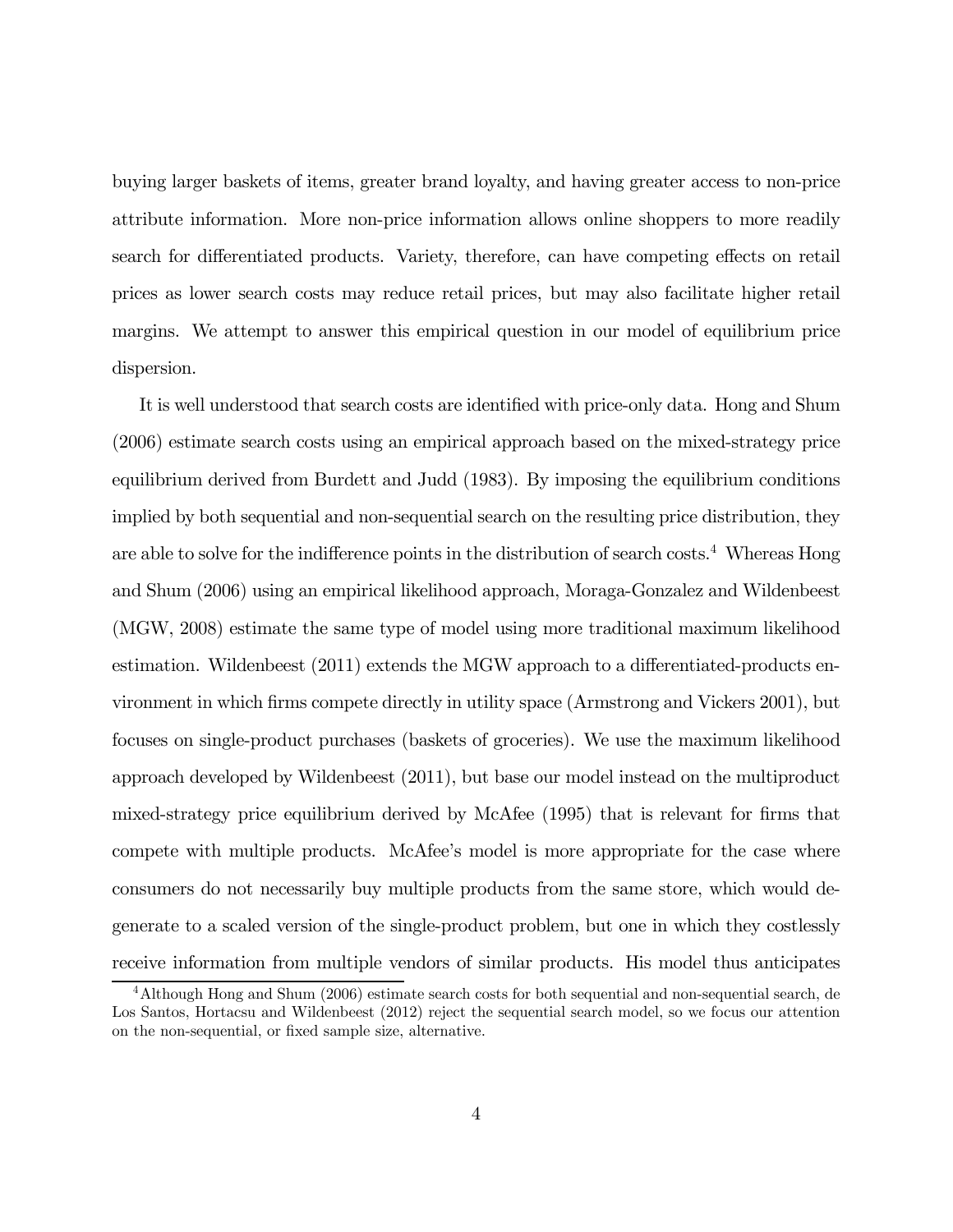the era of internet shopping that we consider here.

The objective of this study is to determine the effect of product variety on search costs in a multiproduct, online, retail environment. We contribute to the literature on search and equilibrium price distributions in a number of ways. First, we estimate search costs in a multiproduct environment, not only multiple options within one category, but search within multiple categories on a single shopping trip. This environment is both realistic and likely revealing as it presents a significantly more complex decision space for individual consumers. Second, we extend the existing econometric methods of identifying price distributions for single products into a multiproduct framework. While Hong and Shum (2006), Moraga-Gonzalez and Wildenbeest (2008), and Wildenbeest (2011) develop maximum likelihood methods of estimating search costs for single products, the multiproduct problem is at once both more descriptive of actual shopping behavior, and inherently more complex. Third, we examine the effect of product differentiation on equilibrium price distributions, and search costs. Much of the previous work in this area uses data on homogeneous products in order to control for all sources of price variation other than variation in search intensity, whereas we extend the differentiated-products approach of Wildenbeest (2011) in accounting for product differentiation not at the level of the store, but for individual brands where choices are made. Adding product differentiation to the problem is necessary to form conclusions relevant to the retailing industry, and to examine the implications of search in a true differentiated, multiproduct environment.

In the next section, we provide some background on existent models of multiproduct search. In the third section, we describe our online grocery data, and highlight some observations that point to the salience of our research question, namely that online prices tend to be highly disperse and, evidently, less than perfectly competitive. In the fourth section,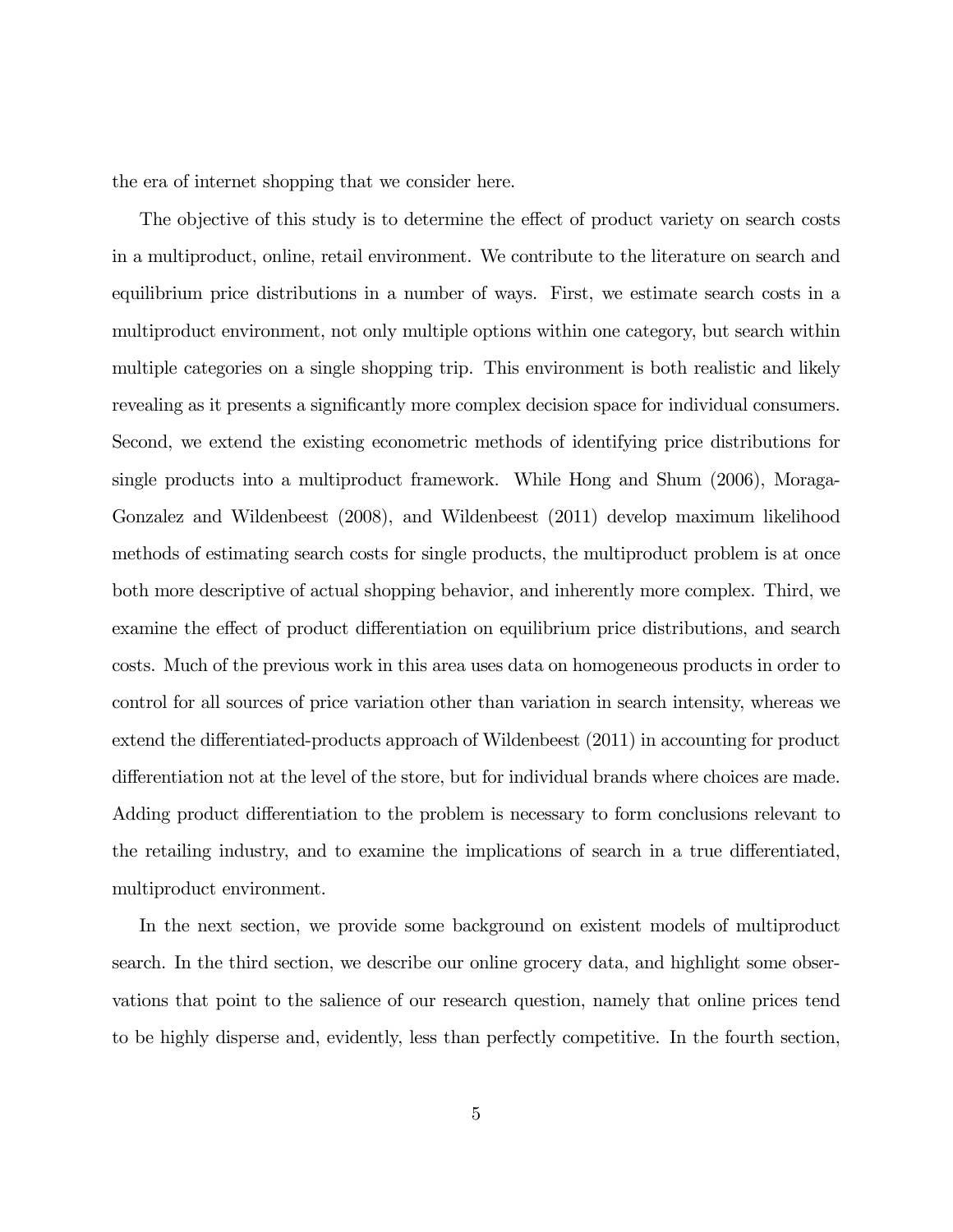we develop an equilibrium model of price dispersion in which costly consumer search plays a prominent role, and emphasize the importance of multiproduct search in an online-retailing context. In this section, we also show how we incorporate the effect of variety on empirical search costs, both in single-product and multiproduct search environments. We present and interpret our estimation results in the fifth section, while the sixth concludes and offers more general implications for other forms of online retailing.

### 2 Background on Multiproduct Search

Models of online price dispersion typically consider search for a single product, books or electronics, for example. However, search costs in a multiproduct environment are likely to differ fundamentally from those incurred when only one product is searched, but the literature is unsettled on what this means for equilibrium retail prices. For example, correlation among prices is one of the key points of contention in the multiproduct search literature. Rhodes (2012) argues that non-advertised and advertised (shopped and non-shopped) prices will be positively correlated because retailers use advertised prices to attract customers to the store, and then must lower prices on the remaining goods because the arriving consumers are inherently price-sensitive. However, his prediction contrasts with Lal and Matutes (1994), McAfee (1995), and Hosken and Reiffen (2007) because none of these models assume that retailers reduce the price on other products once consumers are in the store.<sup>5</sup>

In fact, the opposite case seems equally plausible. Hess and Gerstner (1987) and Lal and Matutes (1994) argue that prices in a model of multproduct search should be negatively correlated, while McAfee (1995) and Hosken and Reiffen (2007) do not comment on the likely

<sup>&</sup>lt;sup>5</sup>We consider only equilibrium pricing models, although others consider multiproduct search purely from a consumer perspective (Burdett and Malueg 1981; Carlson and McAfee 1984; Anglin and Baye 1987; Anglin 1990).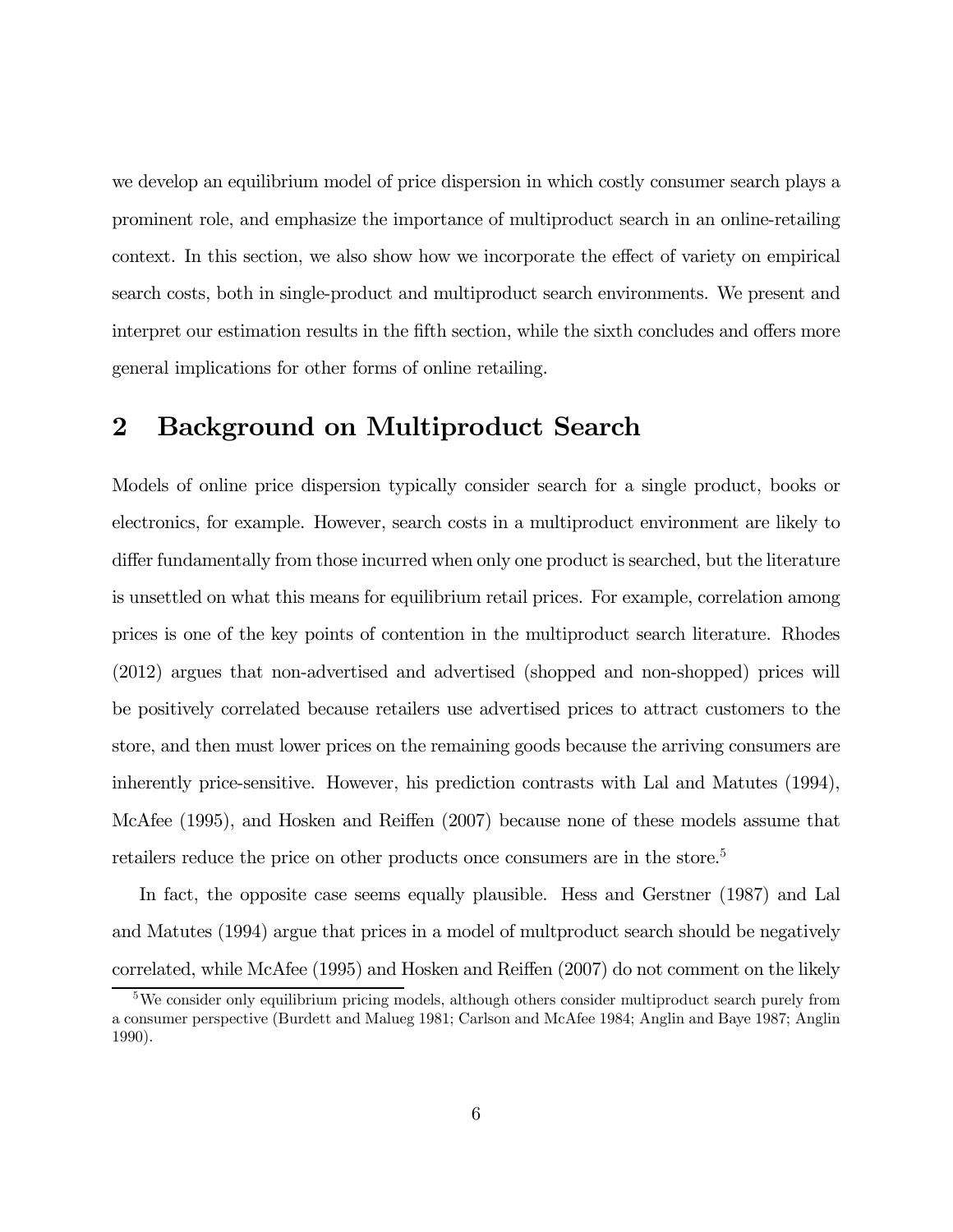correlation of prices, and do rely on price-transparency at all. In these models, heterogeneity in valuation drives the mixed strategy equilibrium, not information on product prices. In equilibrium, firms manage the tension between charging higher prices to consumers who do not shop, and setting lower prices to attract those who do. Zhou (2012) considers a sequential model of search in which consumers incur a single search cost to learn the prices, and attributes, of several products at once. Search is sequential, products are horizontally differentiated by firm, each firm offers all products, and consumers search not only for price, but for attribute matches. The author reveals a different dynamic that separates singleproduct from multiproduct search, namely, because there are economies of scope in search, retailers can sell more items to a searching consumer by reducing the price of other products, in addition to the one that attracts the consumer. As in Rhodes (2012), therefore, products are priced like complements even though no prior assumptions are made regarding product substitutability, or complementarity. Of the counter-intuitive predictions, retail prices can actually fall with higher search costs in his model — higher search costs strengthen the economies-of-scope involved in searching, which strengthens the complementarity effect among goods that can be purchased together.

If the theoretical research was settled on how multiproduct and single-product search costs should differ, our empirical task would be simply to confirm or refute the received wisdom. However, based on the existing theoretical research, the relationship between search costs in a single-product and multiproduct world is an empirical question. In this paper, we seek to resolve that question by applying a simple, tractable model of search costs using priceonly data. While Wildenbeest assumes consumers search for "shopping baskets" based on average prices, average valuations, and average utilities, retailing is inherently a multiproduct service (Rhodes 2012) so it seems natural to consider a multiproduct search process. McAfee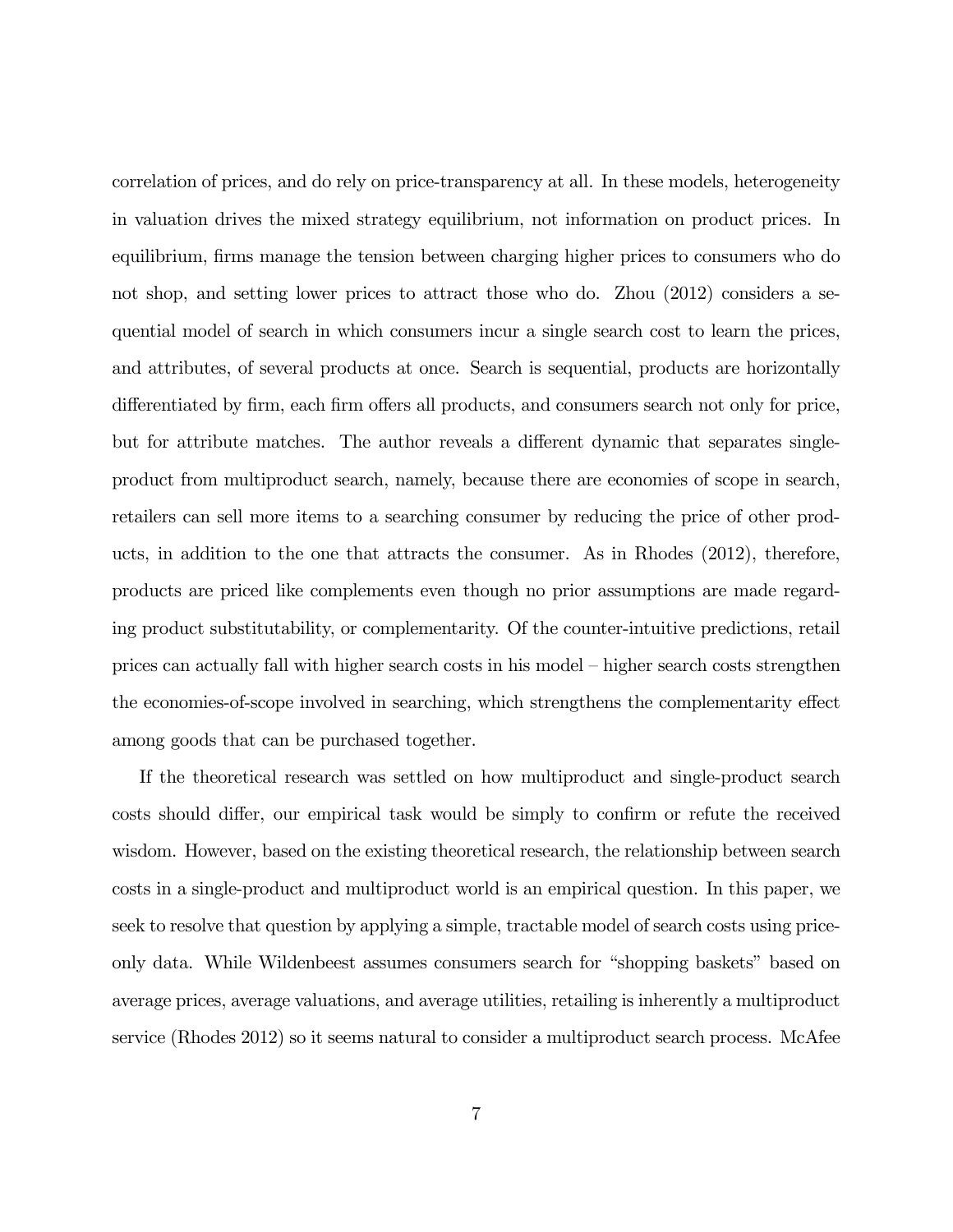(1995) extends the mixed strategy equilibrium of Varian (1980) and Burdett and Judd (1993) in order to account for the fact that products sold at retail are often searched, and purchased, many at a time. In this case, it is not only the draw from one utility distribution that is important, but a single draw from a multivariate utility distribution. We show how the equilibrium utility distribution method of Wildenbeest (2011) can be extended to account for the effect of variety and search cost in a multiproduct retail environment.

### 3 Data Sources and Summary Observations

Our data are from Profitero.com. Profitero is a data-aggregation company that specializes in "scraping" retail pricing data from websites maintained by online retailers. Although Profitero gathers data from a wide variety of online retailers — retailers that sell goods from books to clothing and electronics — we focus on those that sell food online. Among global online food markets, the UK is arguably the most mature as all of the major retail players have a substantial online presence. Therefore, our data describes online grocery prices in the UK.<sup>6</sup> Tesco, Asda, Sainsbury's and Waitrose each offer online grocery purchasing and delivery service, while currently only Safeway offers on a nation-wide basis in the US. Fully 6% of grocery purchases are online in the UK, compared to less than 0.5% in the US in 2012 (Butler 2014). If price dispersion is indeed a competitive phenomenon, then the UK online food market represents an opportunity to test our hypotheses regarding the source and nature of retail price variation in online markets.

By comparing prices for the same product across stores in an online environment, we describe retail price distributions for food products, in the absence of traditional search

 $6$ Although our data analysis concentrates on the UK grocery market, current trends in online grocery sales in the UK suggest that insights gained in examining this more mature market may portend similar developments in the US.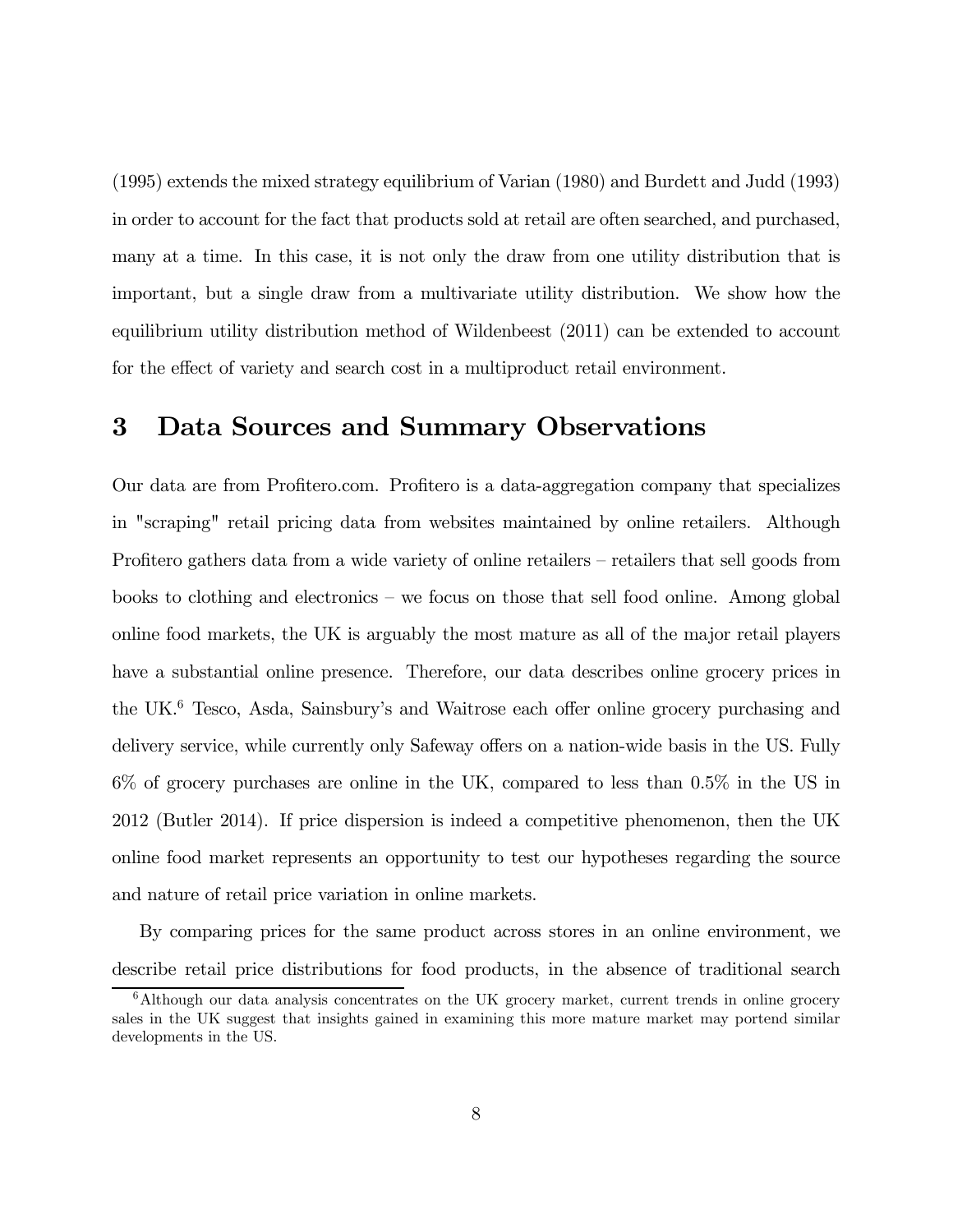frictions, in a non-parametric way. Estimating equilibrium price distributions using conventional scanner data for brick-and-mortar stores is problematic for a number of reasons. First, online shopping data are used frequently in the search literature because search costs estimated from brick-and-mortar shopping behavior include many elements that are not part of the "pure cognition cost" of finding, studying, considering and evaluating the prices and attributes for alternative products. Other than these pure costs, online shopping is nearly costless. Second, unlike conventional scanner data, the Profitero data does not suffer from aggregation bias. In most retail chains, local managers have substantial latitude to meet competitors' prices, which means that chain-wide price reports, even for one regional market, do not necessarily describe a single pricing strategy. Third, and perhaps most importantly, online food purchases represent a growing share of the grocery trade and look to become a significant part of the food distribution channel in the future. Moreover, developing an understanding of consumer search in online markets provides insight into brick-and-mortar retail behavior by revealing changes in the structure and performance of food markets following a decline in consumer search costs. Indeed, it is possible to price-check products from within a brick-and-mortar retail store using a cell phone.

Consistent with our objective to examine the cost of searching among differentiated products, we focus our attention on the top brands from a small set of focal categories. Specifically, our data consists of weekly price observations from 5 frequently-purchased categories: Breakfast cereal, yogurt, carbonated soft drinks, coffee, and jam. Each of these categorires are in the top 20 volume categories for all UK grocery sales, and are well-represented by brands that are likely to appear in all stores. In order to compare like products across stores, we choose 10 items from each category (6 in the jam category) that are recognized as the most popular brands by Marketing Magazine, and that are sold in each retailer for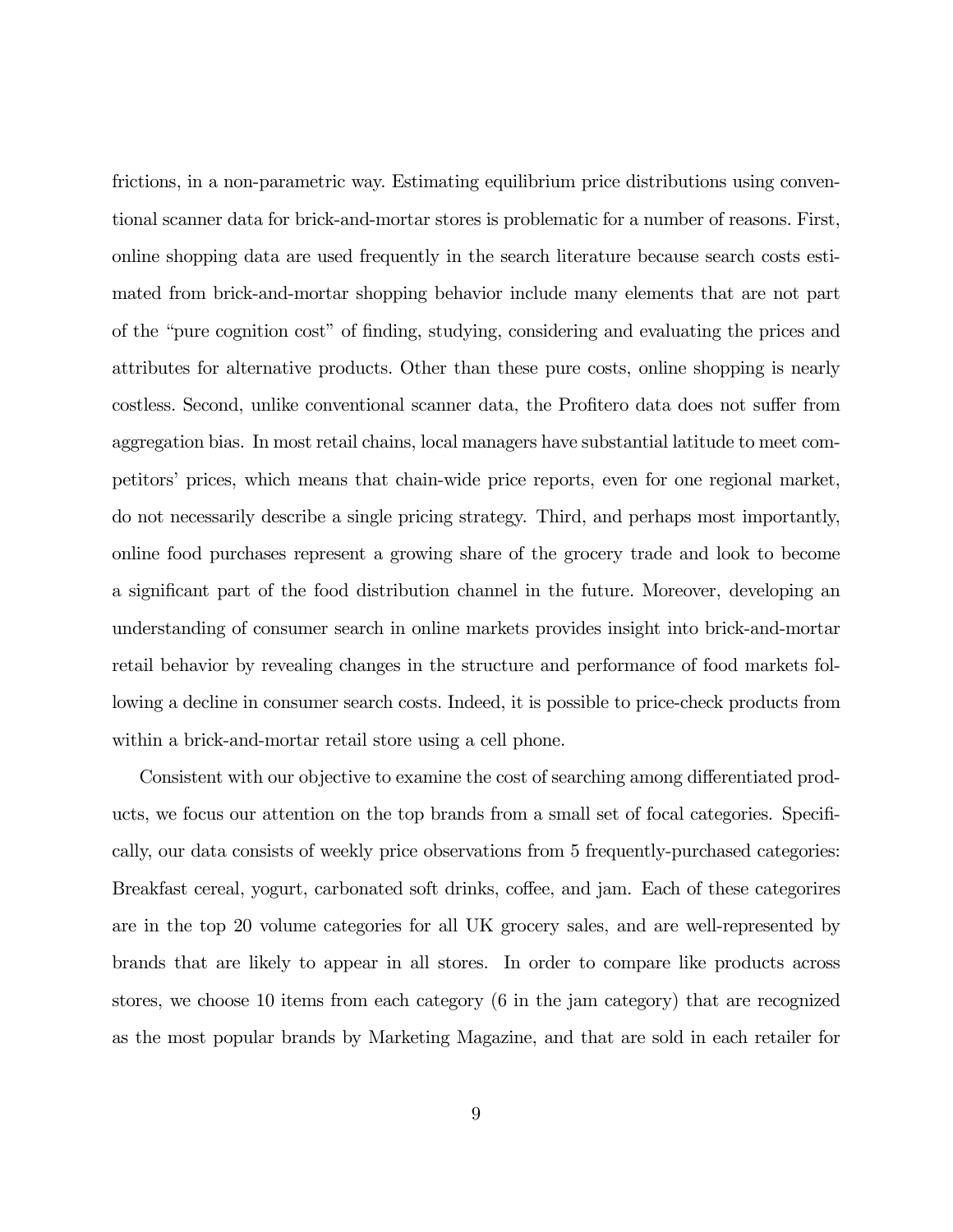all 66 weeks (January 1, 2013 - March 31, 2014) of the data period. Table 1a shows the list of items in each category, which are matched across retailers by European Article Number (EAN) identifiers. In table 1a, the binding nature of the constraint that EANs match across retailers is notable. In fact, many of the most common brands described by Marketing Magazine are sold in different packages across retailers. The fact that these common brands are sold by some of the largest food manufactures in Europe points to both the capital required to produce retailer-specific packages, and perhaps also to the level of sophistication involved in recognizing the apparent benefits of obscuring search across retailers.

[table 1a in here]

In assembling this set of brands in each category, we do not intend to describe a typical UK shopping basket as in Wildenbeest (2011). Rather, identifying true search costs requires that we compare identical items across stores, and estimate the cost of searching among these brands. Of course, if we are to explain price dispersion among like brands as a function of search costs, it is first necessary to establish that price dispersion does, in fact, exist in our data. For this purpose, we calculate the mean and standard deviation of price and variety (measured as the number of stock-keeping-units (SKUs)), by category and retailer, and show the results in table 1b. This table reveals a number of observations that are important to our subsequent empirical analysis. First, there is substantial variation in both prices and number of items offered across retailers. In the empirical analysis below, we establish that the extent of price variation is indeed statistically significant at the brand level. Second, there does not appear to be an obvious relationship between variety and category-average price. The fact that no distinct pattern emerges is perhaps to be expected as we identify two possible effects, each counteracting the other, and flowing indirectly through search costs to the retail price. Although Asda offers the lowest category-average price in each case, there is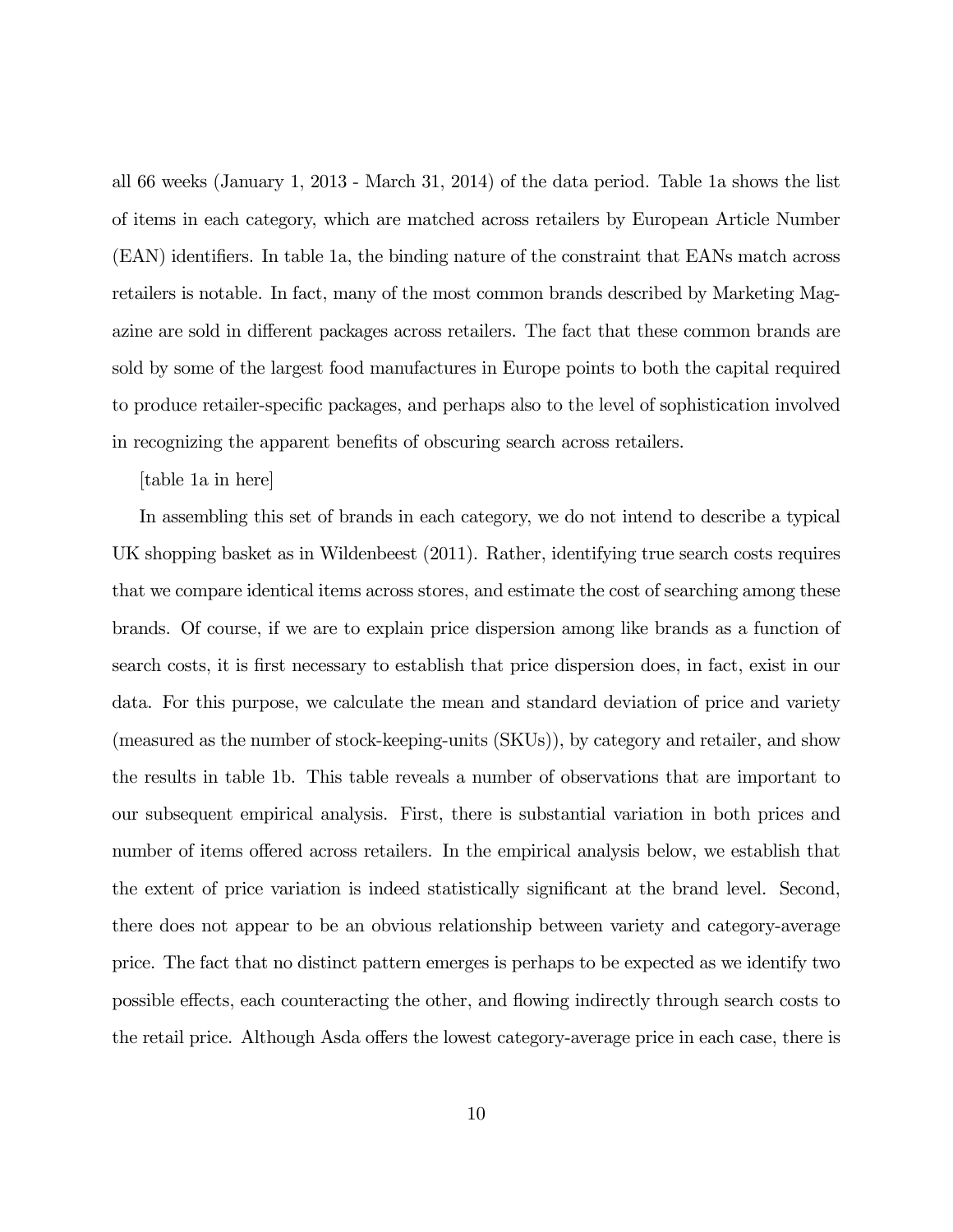no clear low-price option among the other three. Given that Asda also offers the least variety in two of the five categories, and nearly in a third, this is limited evidence of a price / variety trade-off that is apparent prior to estimation. Sainsbury's also appears to be a high-variety, high-price option, but this evidence does not rise to the level of a stylized fact as Waitrose often has higher prices. Third, because we include identical products in each category, the size of the price differences among online retailers suggests that there are clear incentives to search. For example, in the cereal category alone, the difference in price between the highest (Waitrose) and lowest (Asda) category-average price is fully 9%. If shoppers are inclined to search online for price alone, this price difference is likely enough to induce additional search. In summary, it appears as though our sample is sufficient to capture price dispersion in online multiproduct markets, and to estimate implied cost of searching among multiple differentiated products.

[table 1b in here]

### 4 Empirical Model of Search Costs with Price Data

In this section, we describe an empirical model that is used to estimate how search costs change in the depth of retail assortments, and how retailers endogenize assortments to influence consumers search behavior. Because we estimate this stage of the model using only price data, it is not possible to examine the effect of horizontal differentiation among products or retailers; however, we follow Wildenbeest (2011) in demonstrating how vertical differentiation can be incorporated by assuming retailers compete directly in utility and not in prices (Armstrong and Vickers 2001). Competition in utility is both valuable from an empirical perspective, and intuitive as retailers attract customers not only through low prices, but by offering superior service, keeping their stores clean, locating in convenient places, and stock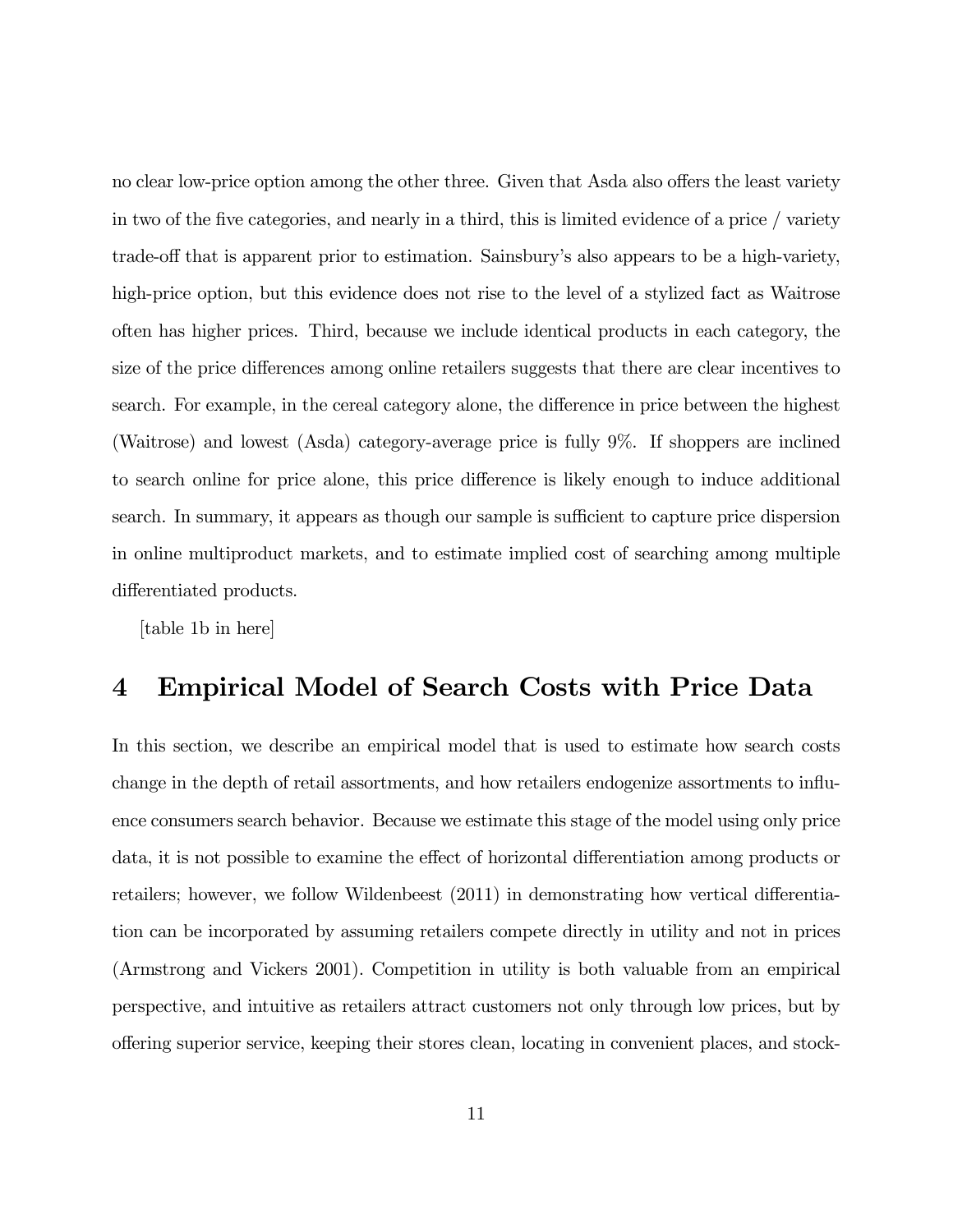ing high-quality fresh foods. We then extend the Armstrong-Vickers-Wildenbeest approach to a multiproduct environment as in McAfee (1995) to demonstrate how search behavior in a more realistic retail environment differs, potentially, in a fundamental way.

We study price-only data for a number of reasons. First, price data are often the only data available for a particular cross section of products, retailers, or markets. In our case, there is no comprehensive data source for online price and volume data for food that covers the entire market. Profitero offers market-level data, but only prices. Second, there is a rich history of theoretical literature that examines price distributions as a means of explaining why the law of one price does not hold in reality. Stigler (1961), Varian (1980), Burdett and Judd (1983), Stahl (1989) and many others derive models of seller behavior that make strong predictions about how equilibrium price distributions behave, which demand empirical testing. Third, empirical researchers are able to extract remarkable insights from looking at price distributions only — insights sufficient to examine our core problem of how retail variety is related to search costs in online markets.

### 4.1 Search Costs in a Single-Product Environment

Using the price-only data provided by Profitero, we estimate a model of price dispersion among the four major online grocery vendors in the UK market. Because the items purchased are identical, we assume any price differences observed online reflect either vertical differentiation created by unobserved differences in customer service, delivery, payment or other aspect of perceived service quality, observed variation in retail variety, or costly consumer search. By controlling for vertical quality differences and assortment depth, we identify variation in search costs implied by the observed price differences, and are able to estimate how search costs vary with assortment depth. We extend our single-product analog to Wildenbeest (2011) to multiproduct price distributions in the next section.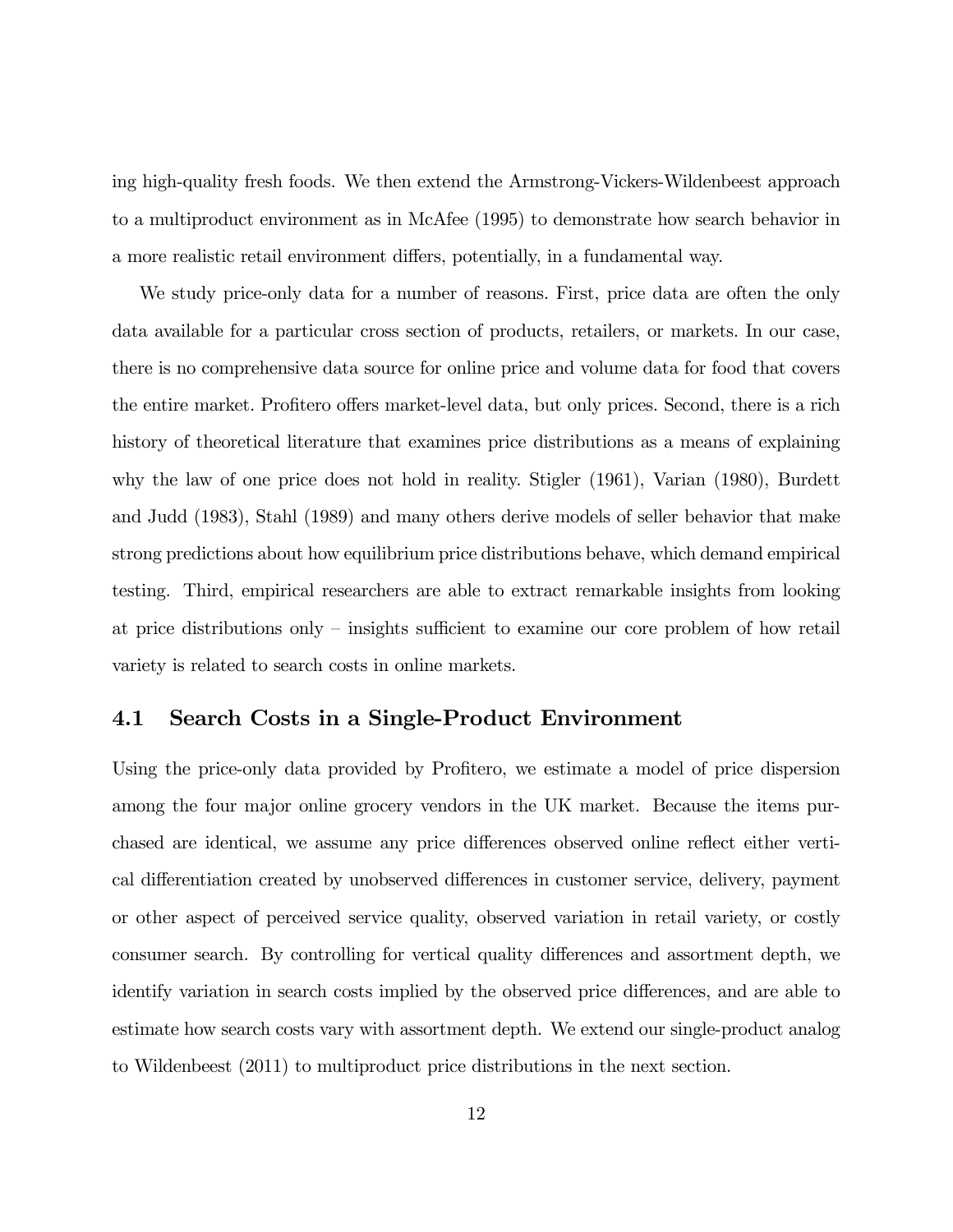Our estimation strategy extends Moraga-Gonzalez and Wildenbeest (2008) and Wildenbeest (2011) by incorporating variations in retail variety. Based on the literature cited above, search costs can either rise in variety (Diehl and Poynor 2010), or fall (McAlister and Pessemier 1982), so clearly the distribution of search costs must depend on variety in a fundamental way. We assume consumers use a non-sequential search strategy in which the number of products to search is determined by comparing the marginal cost of search with the marginal benefits of doing so, but where the cost is mediated by the number of products the consumer has to select his or her optimal consideration set from. In this sense, our empirical model is a test of the importance of confusion in brand selection — do retailers offer a wide range of products for the express purpose of making comparison more difficult? Such "strategic obfuscation" (Ellison and Ellison 2009) cannot be tested directly, but can form part of a reasoned explanation as to why retailers may find seemingly excessive variety to be, in fact, optimal.

Following Wildenbeest (2011), we define the utility available from purchasing from retailer  $i = 1, 2, ..., N$  to be the difference between a retailer-specific valuation  $(w_i)$  and the price paid for an item sold by the retailer (we omit item indices for clarity):  $u_i = w_i - p_i$ . Provided consumers share a common valuation of quality, and firms produce quality using a constant-returns-to-scale technology, we write the valuation for a truly homogeneous product  $(h)$  as the difference between the retailer-specific valuation and the unit-cost of selling food  $(c_i)$ :  $w_i - c_i = h$ . The retailer's margin is then the difference between the value of a particular product and total utility:  $p_i - c_i = h - u_i$ . Consumers search non-sequentially, or from a fixed sample of stores (De los Santos, Hortacsu and Wildenbeest 2012), and must pay a cost  $(s_i)$  to search for another product at another store. If the consumer searches j stores, therefore, the total cost of search is  $js_i$ . Search costs are random, drawn from a distribution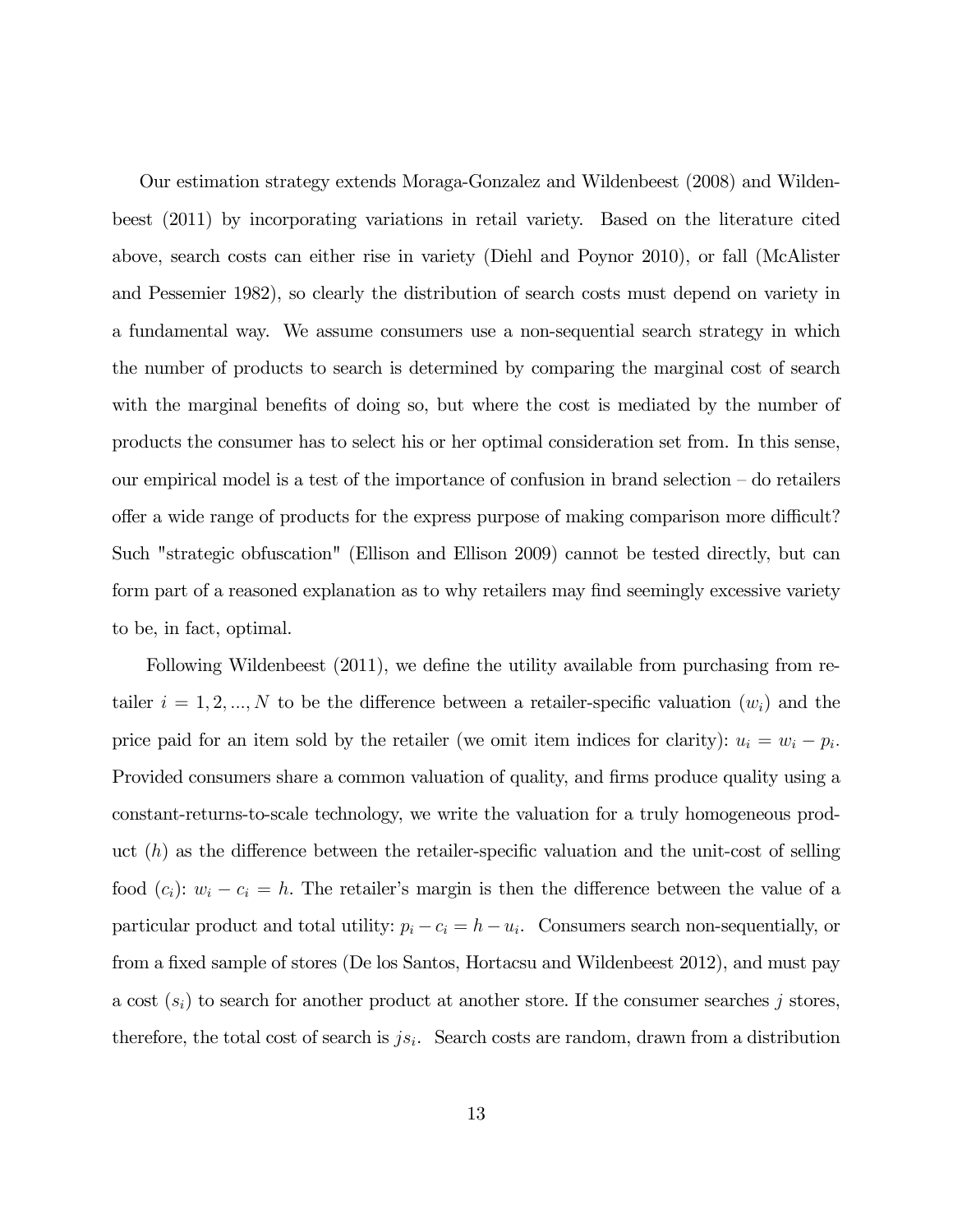$F(s_i)$  with density  $f(s_i)$ .

We seek to determine how variety affects search costs, so we allow the unit search cost to depend on variety. There are (at least) two ways in which variety can affect search costs. First, with more products on the shelf, each product becomes more difficult to find as there are more alternatives to search through. Search costs may rise with variety if this effect dominates. Second, if the attribute space is more densely packed with products, the shopper will find product with his or her desired attribute profile more easily, that is, with less search. Search costs may fall as a result. Because we do not know a priori which effect dominates, the net effect is an empirical question. If the total number of products offered by retailer i is  $n_i$ , the distribution of search costs is given by  $F(s_i(n_i))$ , with density  $f(s_i(n_i))$ . Our objective is to estimate the parameters of this distribution.

Consumers optimize their search behavior in the sense that the marginal expected utility from searching  $j$  times should be at least equal to the marginal cost of doing so. Define the net marginal benefit of searching  $j$  stores as the difference in the expected maximum utility of searching *j* stores less the cost of search, or  $nb_{i,j} = E[\max\{u_i\}] - j s_i$  so in equilibrium  $nb_{i,j} = nb_{i,j+1}$  and the cost of searching j stores is  $s_{i,j} = E[\max\{u_{i+1}\}] - E[\max\{u_i\}]$ . With this assumption, and the assumption that search costs are randomly distributed, the share of consumers searching  $i$  stores is given by:

$$
\phi_j = \int_{s_{i,j}}^{s_{i,j-1}} f(s_i) ds_i = F(s_{i,j-1}) - F(s_{i,j}).
$$
\n(1)

Following Armstrong and Vickers (2001) and Wildenbeest (2011), we assume firms compete in symmetric, mixed strategies in utility space. Let the utility distribution be denoted by  $G(u_i)$  with density  $g(u_i)$ . A mixed strategy equilibrium implies that firms choose utility levels randomly anywhere in the support of the distribution of consumer heterogeneity, in-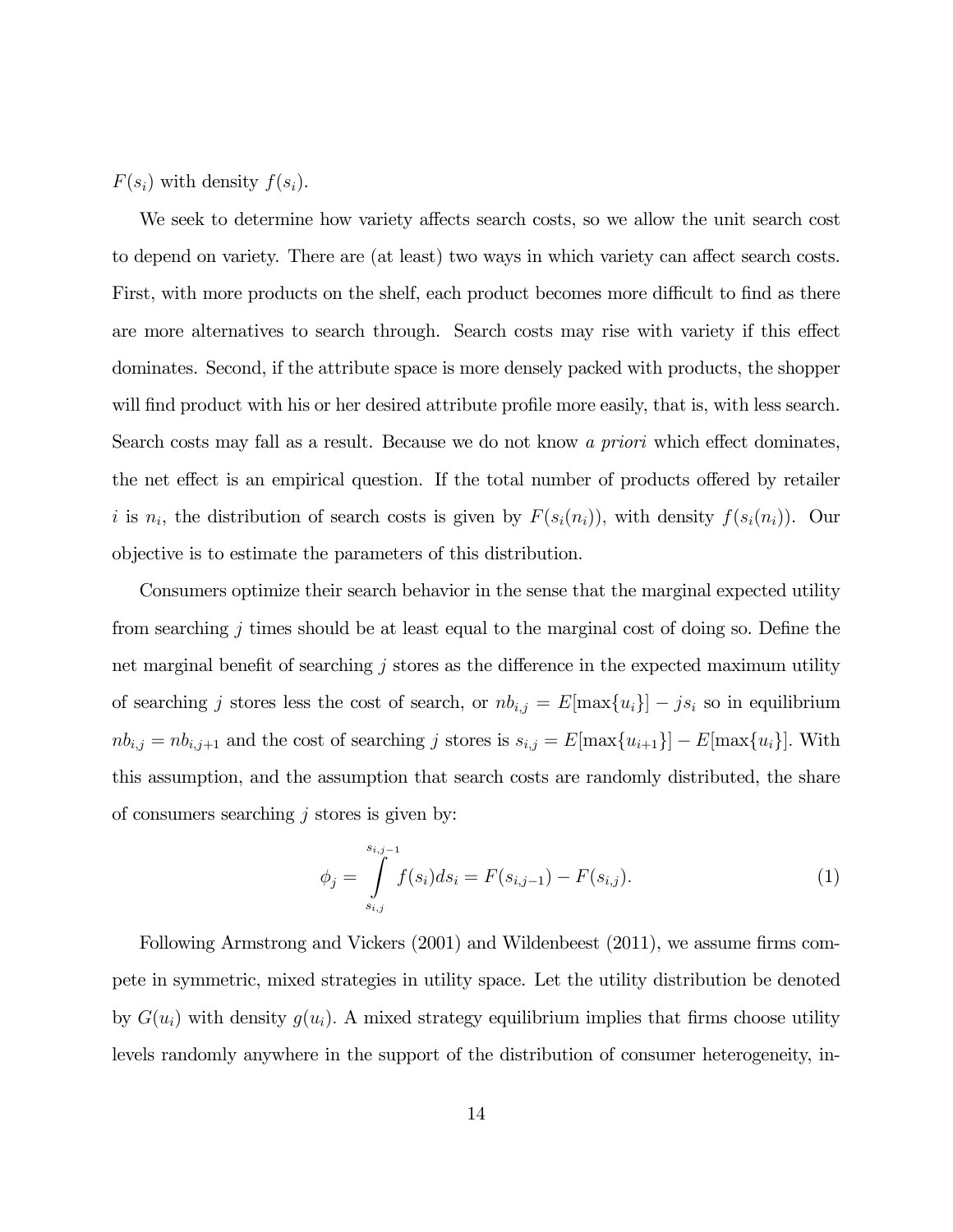cluding one in which the utility is zero. Utility is zero for the set of consumers who search only once. If the utility for these consumers is zero, then the firms' margin is given by  $h = p_i - c_i$ , and the equilibrium profit is  $\pi(0) = h\phi_1/N$ , or the average valuation for a truly homogeneous product, multiplied by firm is market share. More generally, the expected profit over all consumer segments, or consumers who search  $i = 1, 2, ..., N$  times is given by:

$$
\pi_i(u_i; G(u)) = (h - u_i) \sum_{j=1}^N \frac{j\phi_j}{N} G(u_i)^{j-1},
$$
\n(2)

or the retailer-specific margin multiplied by the share-weighted average demand for each store in the market. The mixed strategy equilibrium condition requires the expected profit from selling to consumers searching  $j$  times to equal the no-search profit, or:

$$
h\phi_1/N = (h - u_i) \sum_{j=1}^{N} \frac{j\phi_j}{N} G(u_i)^{j-1},
$$
\n(3)

which is the condition we use to solve for the equilibrium distribution of utilities. According to Armstrong and Vickers (2001), firms compete in utility space, so maximizing expected profit with respect to  $u_i$  gives the first-order-condition:

$$
\frac{\partial \pi_i}{\partial u_i} = \sum_{j=1}^N \frac{j\mu_j}{N} G(u)^{j-1} - (h - u) \sum_{j=1}^N \frac{j(j-1)\phi_j}{N} G(u)^{j-2} g(u) = 0,\tag{4}
$$

where we have imposed symmetry in utilities subsequent to differentiation. Solving this expression for the density of utility,  $q(u)$  yields

$$
g(u) = \sum_{j=1}^{N} j\phi_j G(u)^{j-1} \left( (h-u) \sum_{j=1}^{N} j(j-1)\phi_j G(u)^{j-2} \right)^{-1}, \tag{5}
$$

which we then estimate using maximum likelihood over all observations for the parameters  $\phi_j, \, j = 1, 2, ..., N-1.$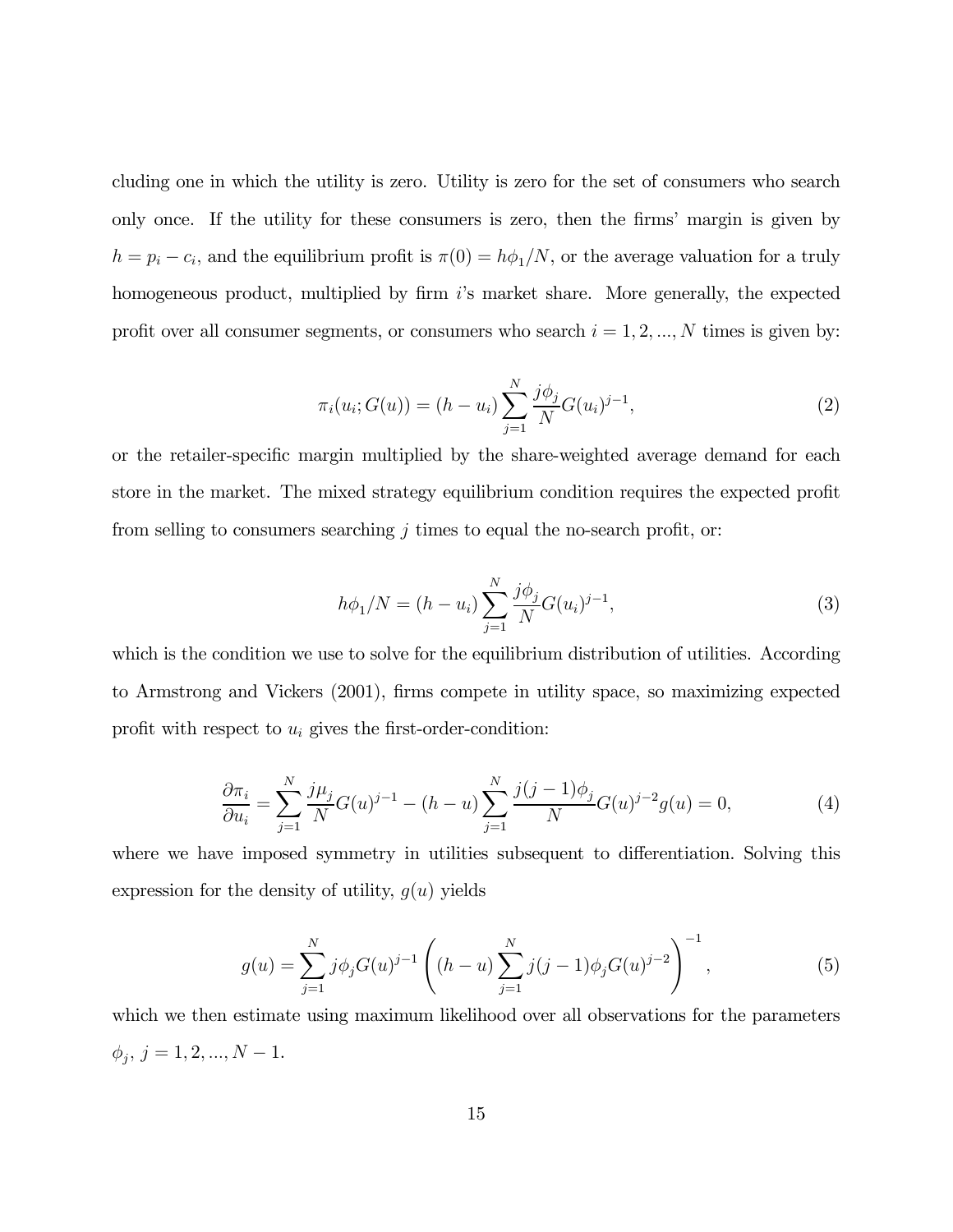Estimating the model requires values for the utility implied by each store-choice. We recover the utilities in (5) by estimating hedonic pricing models with retailer-level fixed effects  $(\delta_i)$ :  $p_{it} = \alpha + \delta_i + \varepsilon_{it}$  so that  $w_i = \alpha + \delta_i$  and the utility from each retailer simply becomes the negative of the hedonic residuals (Wildenbeest 2011). We estimate the variety effect on search costs by allowing utility to depend on retailer-specific, and category-level variety as well. That is, we modify the hedonic pricing equation to include variety such that:  $p_{it} = \alpha + \delta_i + V_i + \varepsilon_{it}$ , where  $V_i$  is the variety, measured by the number of unique stock-keeping units (SKUs) in the category of interest for each retailer. Now, the valuation reflects consumers' preference for variety in each retailer, so the estimated utilities capture consumers' preference for variety. By comparing the estimated search costs with and without the variety effect, we are able to formally test the impact of variety on consumer search costs.

Once the distribution of utility is estimated, we then recover equilibrium search costs using the relationship captured in (1) subject to the equilibrium condition in (3). Specifically, the optimality of search costs from a consumer's perspective means that they can be written in terms of utility as:

$$
s_{i,j} = \int_{u_n}^{u_m} (j+1)uG(u)^{j}g(u)du - \int_{u_n}^{u_m} juG(u)^{j-1}g(u)du,
$$
\n(6)

where  $u_m$  is the maximum level of utility, and  $u_n$  is the minimum level. Defining  $y = G(u)$ implies  $dy = g(u)du$  so we eliminate the distribution of utility in (6) and write search costs solely in terms of y. Further, recognizing that the value of  $G(u)$  at the maximum utility level is 1 and at the minimum utility is 0, we write (6) as:

$$
s_{i,j} = \int_{0}^{1} u(y) ([(j+1)y - j]y^{j-1} dy, \tag{7}
$$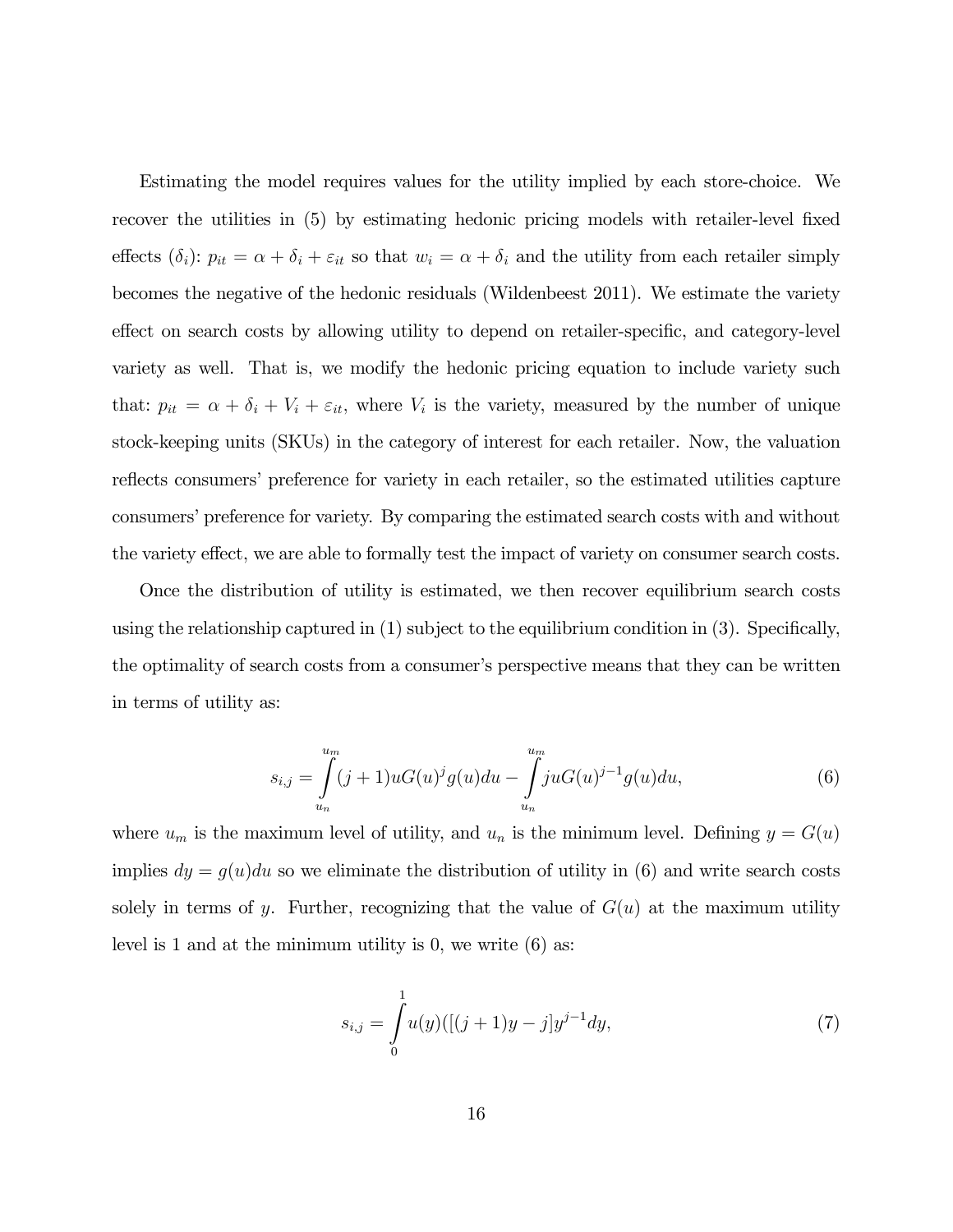and the equilibrium level of utility is found by solving  $(3)$  for  $u$  as:

$$
u = h \sum_{j=2}^{N} j \phi_j G(u)^{j-1} \left( \sum_{j=1}^{N} j \phi_j G(u)^{j-1} \right)^{-1}.
$$
 (8)

Numerically integrating (7) subject to the equilibrium condition in (8) provides values for the cost of searching across  $j = 1, 2, ..., N$  stores.

With this model, we estimate the share of consumers searching either one, two, three, or all stores in the sample and recover estimates of actual search costs using the distribution function implied by (1) above. By estimating the implied search costs with and without the variety effect, we are able to recover the impact of variety on search costs. In this way, we test whether observed price dispersion among online retailers is due to true search costs, or is explained entirely by vertical differentiation among stores, and how the cost of searching among online retailers is affected by the variety offered in each. Indeed, the estimation routine developed by Moraga-Gonzalez and Wildenbeest (2008) and Wildenbeest (2011) summarized above provides a remarkably simple way to calculate the effect of variety on equilibrium search costs. Through calculating equilibrium search costs implied by utility distributions that do and do not include variety, and comparing the results, we infer the impact of variety on the cost of searching across multiple stores. For example, if the cost of searching a single store is higher for the model that does not include variety relative to the variety-inclusive model, we can conclude that variety reduces search costs, and reduces the incentive for consumers to consider searching across multiple stores. More consumers will search only a single store if they are better able to find products that meet their desired attribute set, and retailers are able to capture a greater share of the market. On the other hand, if variety serves as a means of strategic obfuscation (Ellison and Ellison 2009), greater variety will raise search costs. In equilibrium, consumers will search more stores as the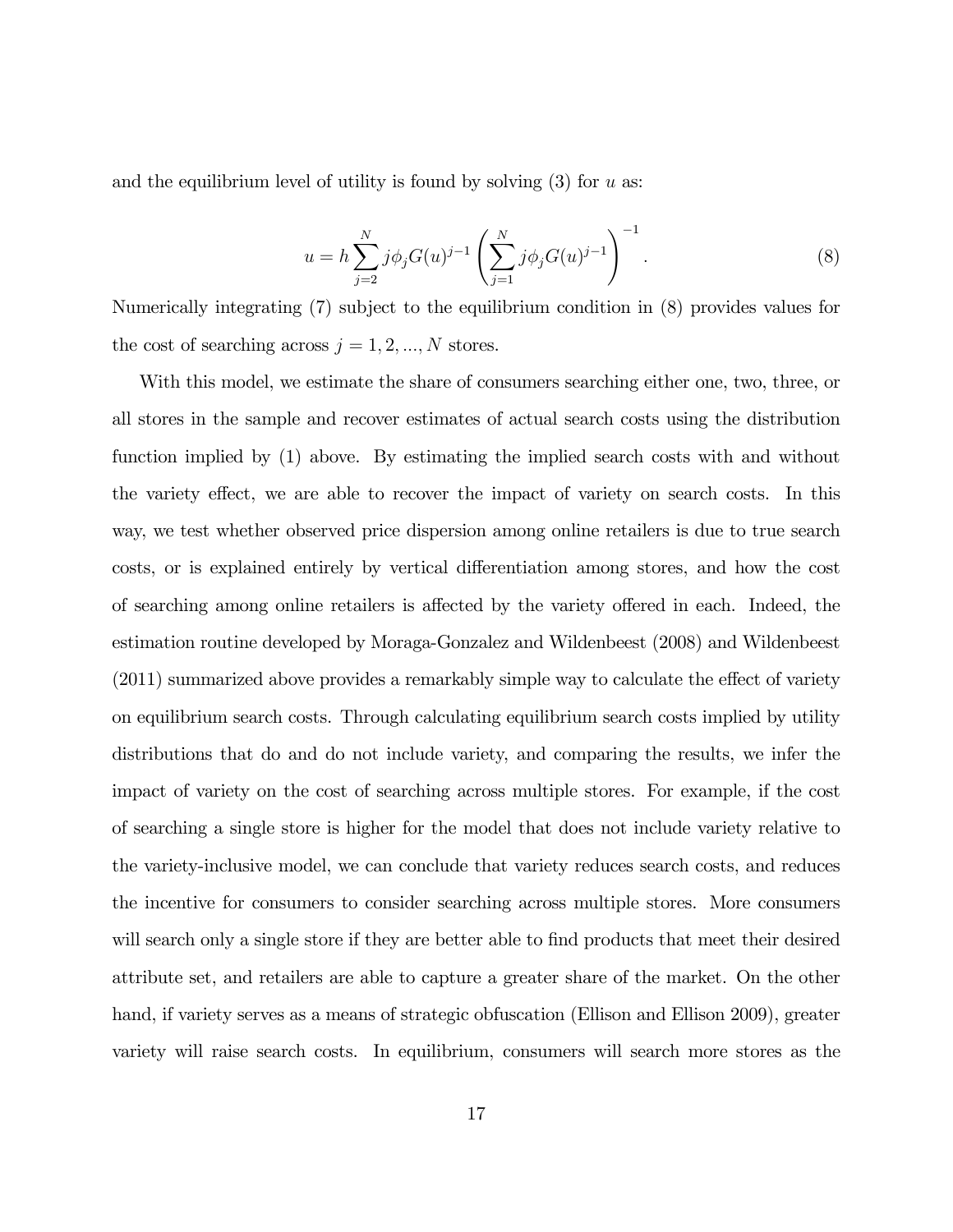perceived benefit of doing so is correspondingly higher, and each retailer will lose the most desired of shoppers: Those who do not consider more than one store.

### 4.2 Search Costs in Multiproduct Retailers

The model developed to this point is appropriate for estimating search costs when each of  $N$  retailers sells a single product. However, as McAfee (1995) explains, the search process in multiproduct retailing is fundamentally different.<sup>7</sup> If each product has a unique price distribution, then the mixed-strategy equilibrium involves a much more complicated, and often unsolvable, problem. In fact, he shows that there are many solutions to the equilibrium price distribution without additional structure. In this section, we describe a simple extension to the single-product approach outlined in the previous section to account for the fact that consumers evaluate many prices simultaneously in deciding the set of products to purchase.

While McAfee (1995) frames the multiproduct problem in terms of the marginal distributions of several products offered by the same retailer, so the formal development of the problem differs little from the single-product case, consumers are instead interested in the probability of drawing a set of prices together for products that they are likely to buy. They draw prices from a multivariate distribution from each retailer, and compare the costs of searching to the prospects of another multivariate draw from another retailer. Therefore, the extension to Wildenbeest (2011), extending the price-distribution logic to the distribution of utilities as we have done so far, is rather simple. Instead of facing the probability of a single utility from each retailer, the information that is most salient to shoppers is the probability of a particular set of utilities for the products they are interested in. We modify the approach above, therefore, by considering a multivariate distribution over utilities from

<sup>7</sup> Indeed, the scenario described by McAfee (1995, p. 84) in which "...consumers can costlessly visit all the stores..." is approximately the case for online grocery purchases so online shopping from multi-product retailers is "...qualitatively different than the single-good problem."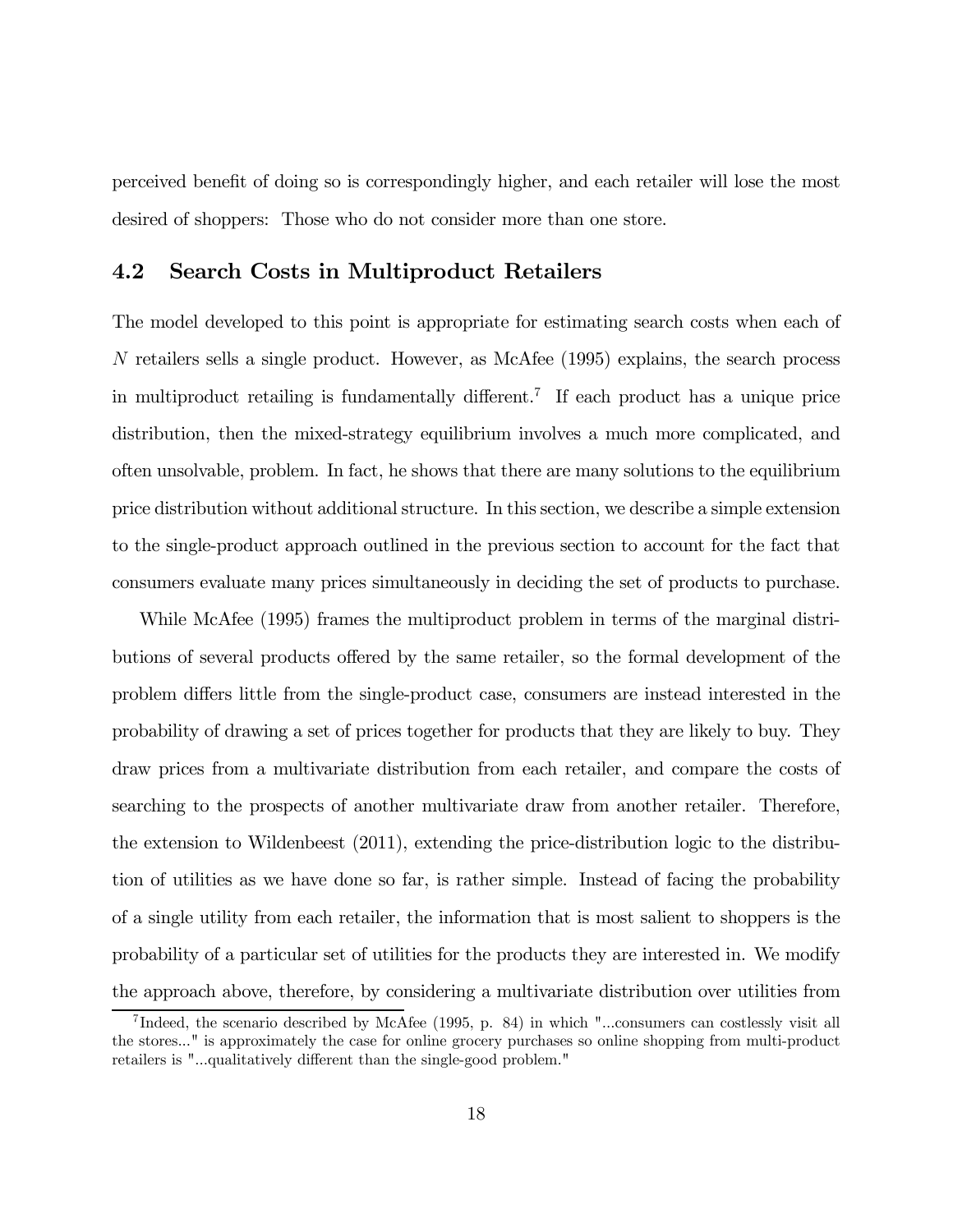all five categories, rather than draws from univariate distributions for each item. The difference between our approach and Wildenbeest (2011) is subtle, but important. By considering a single basket of goods, Wildenbeest (2011) ignores the covariance of utilities among goods in the basket. Firms still compete by offering baskets of products, because this is the nature of multiproduct retailing, but when they choose a set of utilities with a particular probability, this probability takes into account the interaction of utilities among products. This extension is both conveniently simple, and powerful as it allows us to compare the implications of multiproduct search, and the impact of variety, directly with our findings from the single-product model.

More formally, the problem from the consumer's perspective now becomes one of comparing the marginal benefit of search to the marginal cost when the probability drawn represents a set of prices, which may or may not covary significantly with one another, to the cost of finding another set of prices. The share of consumers searching  $j$  stores now becomes:

$$
\phi_j^C = \int \int \cdots \int m(\mathbf{s}_i) d\mathbf{s}_i = M(\mathbf{s}_{i,j-1}) - M(\mathbf{s}_{i,j}), \tag{9}
$$

where s is now a vector of search costs associated with searching for items chosen from  $c = 1, 2, 3, ...C$  categories within retailer i,  $\phi_j^C$  is the share searching over the set of C products, and the multiple-integral is over the joint density of search costs  $m(s_i)$ .

From the firm's perspective, they now offer a multivariate distribution of prices, and compete in mixed strategies, albeit in a more complicated way, just as they did in the previous problem. Firm's compete in utilities according to the Armstrong and Vickers (2001) assumption, so firms now choose the utility from each category, where utilities now represent draws from multivariate distributions  $Q(\mathbf{u}_i)$ :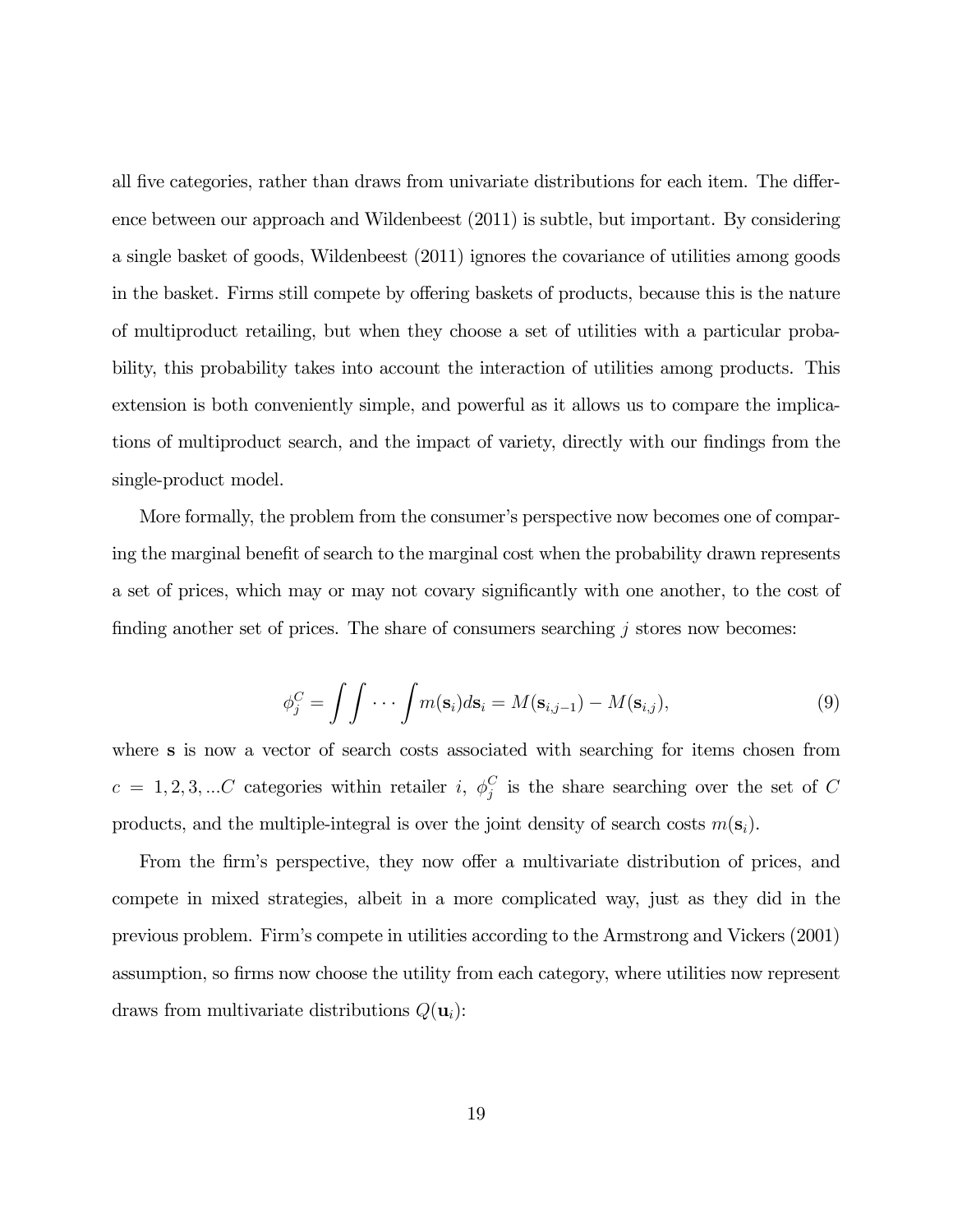$$
\pi_i(u_i; Q(\mathbf{u})) = \sum_{c=1}^{C} (h_c - u_{ic}) \sum_{j=1}^{N} \frac{j \phi_j}{N} Q(\mathbf{u}_i)^{j-1},
$$
\n(10)

which we solve in the same way as (4) above. Namely, the solution results in a system of equations analogous to (5) that we write as:

$$
q_c(\mathbf{u}) = \sum_{j=1}^{N} j\phi_j Q(\mathbf{u})^{j-1} \left( (h_c - u_c) \sum_{j=1}^{N} j(j-1)\phi_j Q(\mathbf{u})^{j-2} \right)^{-1},
$$
(11)

where  $q_c(\mathbf{u})$  is the marginal density of utility from category c.

So the solution is formally very similar to the univariate case, but allowing for prices to covary with one another creates a solution that could be qualitatively different, and our solution is empirically tractable, unlike the theoretical models of McAfee (1995), Rhodes (2011), or Zhou (2012). That is, in the univariate case, the consumer forms expectations of the probability of a high or low utility from a particular retailer that derives from the attributes of, and price of, a single product. In the multivariate case, the consumer similarly forms expectations of the utility being offered, but that utility can be comprised of a highly desirable product offered at a low price, combined with a less desirable product, in another category, offered at a relatively high price, or any combination of price and attributes across multiple products. Any combination of positive or negative correlation among products the key source of contention among recent theoretical studies on this issue (Rhodes 2011, Zhou  $2012$ ) – is possible, and can lead to dramatically different outcomes relative to the univariate case.

The key insight here is that we can summarize the outcome in our model with one utility draw, and an associated multivariate probability. Empirically, this problem is tractable, and we can compare the results directly to the single-product search case. As in the univariate solution above, we can also investigate the effect of changing variety simply by allowing utility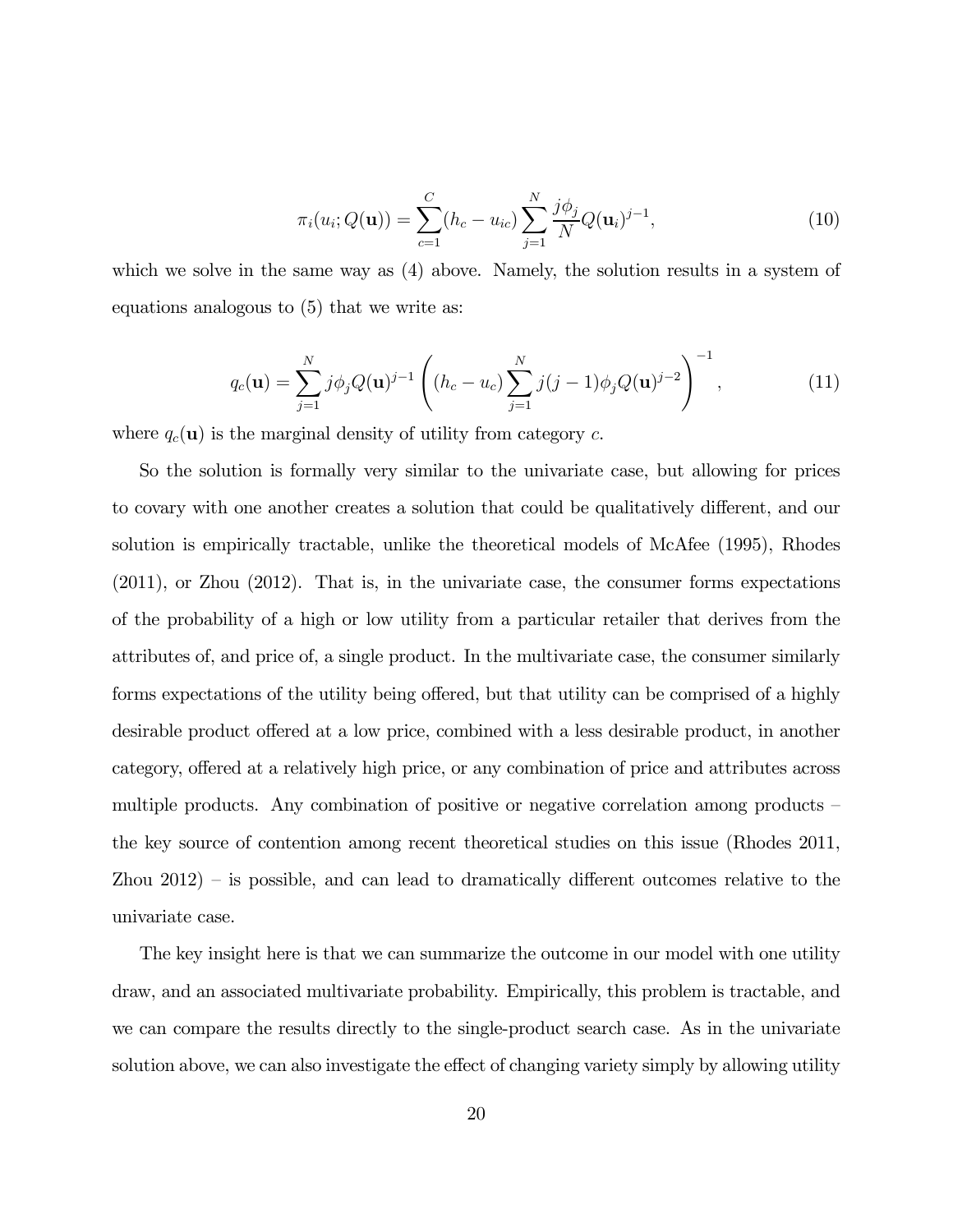for each product entering the multivariate problem to depend on the number of products offered by the retailer. If variety in one category at a specific retailer is positively correlated with variety and prices in another category in that retailer, then this will be reflected in the consumer's decision to search another store, or to remain and purchase from the store that changed variety. All we are interested in is the summary outcome, and the net effect on search costs and the probability of searching.

With the equilibrium vector of utilities in hand, we then calculate the share searching each number of stores (1, 2, 3, or 4 in our empirical application) and the implied costs of searching. Again, by calculating equilibrium utilities, and search costs, with and without variety effects, we are able to evaluate the effect of variety on search costs. In the next section, we describe the results associated with each hedonic estimation model, and the equilibrium search costs in the univariate, and multivariate search cases.

### 5 Results and Discussion

In this section, we first present the results obtained from estimating the utility associated with each brand in each category, with and without variety effects, and then the estimated search behavior in our univariate and multivariate search cases. We interpret our results in terms of both the significance of search in our focal product categories, and the revealed cost of searching within each. We conclude the section with a number of robustness tests that establish the validity of our empirical model.

In order to estimate search costs while controlling for the possibility that online retailers are vertically differentiated, we follow Wildenbeest (2011) and estimate hedonic pricing models for each category.<sup>8</sup> The results obtained by estimating the "without-variety" models

<sup>8</sup>Wildenbeest (2011) explains that interpreting the maximum observed price as the willingness to pay, and calculating each valuation as the difference between willingness to pay and the observed price, is another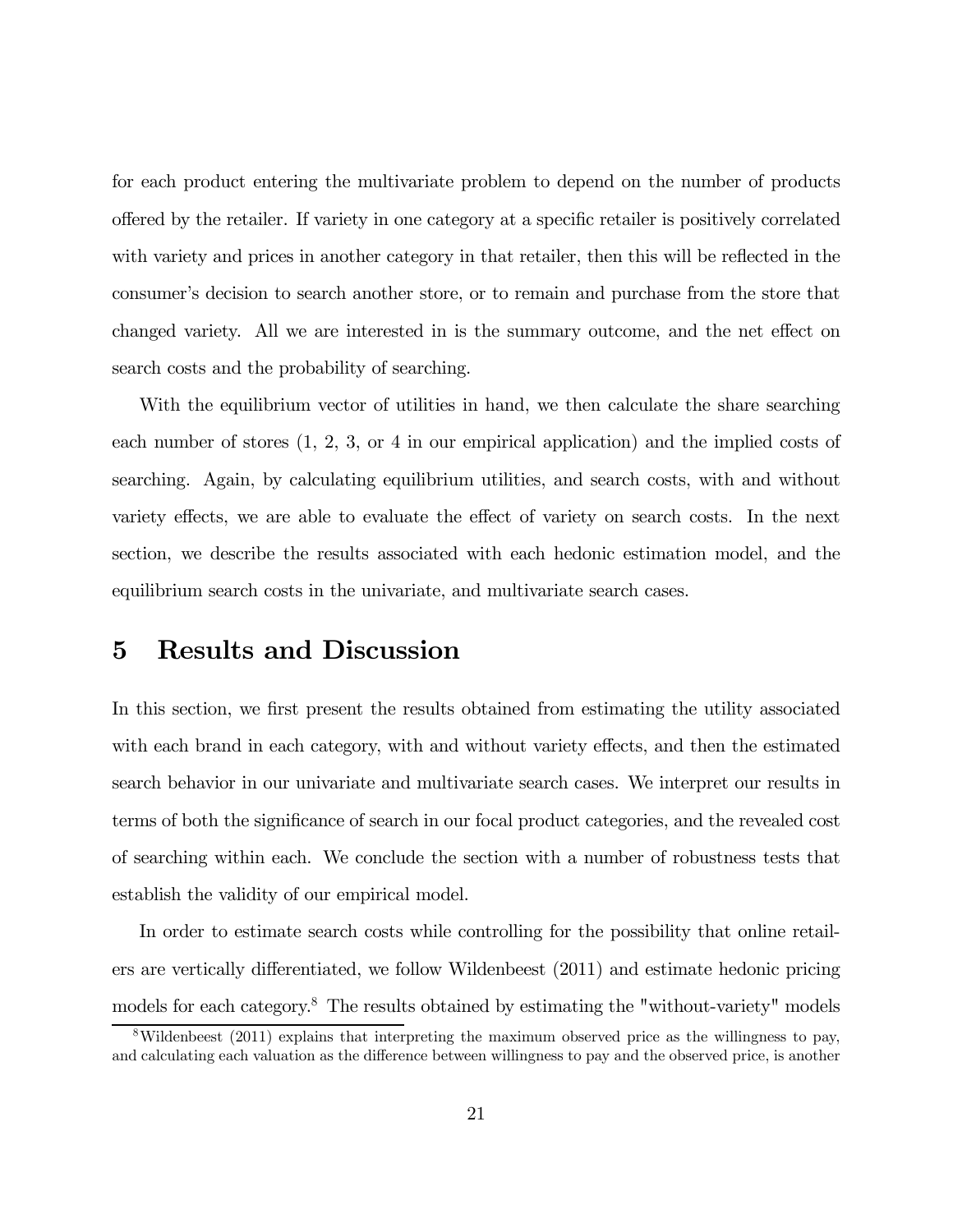appear in table 2. In this table, the item-specific terms represent the willingness to pay for each brand in the order listed in table 1a, holding the store constant, while the store effects show the average difference in willingness to pay relative to store 4 (Waitrose). In the cereal category, for example, each cereal can be expected to sell for an average of nearly 13 pence less in Tesco relative to Waitrose, almost 20 pence less in Asda, and over 5 pence less in Sainsbury's. Note that the store fixed-effect is not consistent in sign across categories. That is, soda sells for a premium relative to Waitrose in both Asda and Sainsbury's, while jam sells at a premium to Waitrose in Sainsbury's, but at a discount in Asda and Tesco. This is an important result as it shows that the perception of vertical differentiation cannot be assumed to be uniform across categories, so there is some feature of category-specific offerings that renders one store better than the others.

### [table 2 in here]

One such factor may be the variety offered in each category. To investigate this possibility, and to model the variety-effect on utility, we estimate hedonic models inclusive of category-level variety, and report the results in table 3. In this table, the variety effects are predominantly, but not uniformly, positive. That is, the more variety in a category, the higher the willingness to pay for individual brands in each category and retailer. Although this finding is consistent with previous empirical results on variety effects on utility (Richards and Hamilton 2006), it is contrary to the evidence cited by Rhodes (2012) in motivating his theoretical model. Indeed, with respect to the cereal category, the estimates in table 3 reveal the extent of omitted variables bias likely present in table 2. Including category- and retailer-specific variety data causes the store 1 fixed effect to change sign. That is, although the estimates in table 2 imply that cereal sells at a discount to Waitrose in Tesco, once alternative. We choose hedonic modeling as it allows us to easily estimate the effect of variety on productspecific valuations.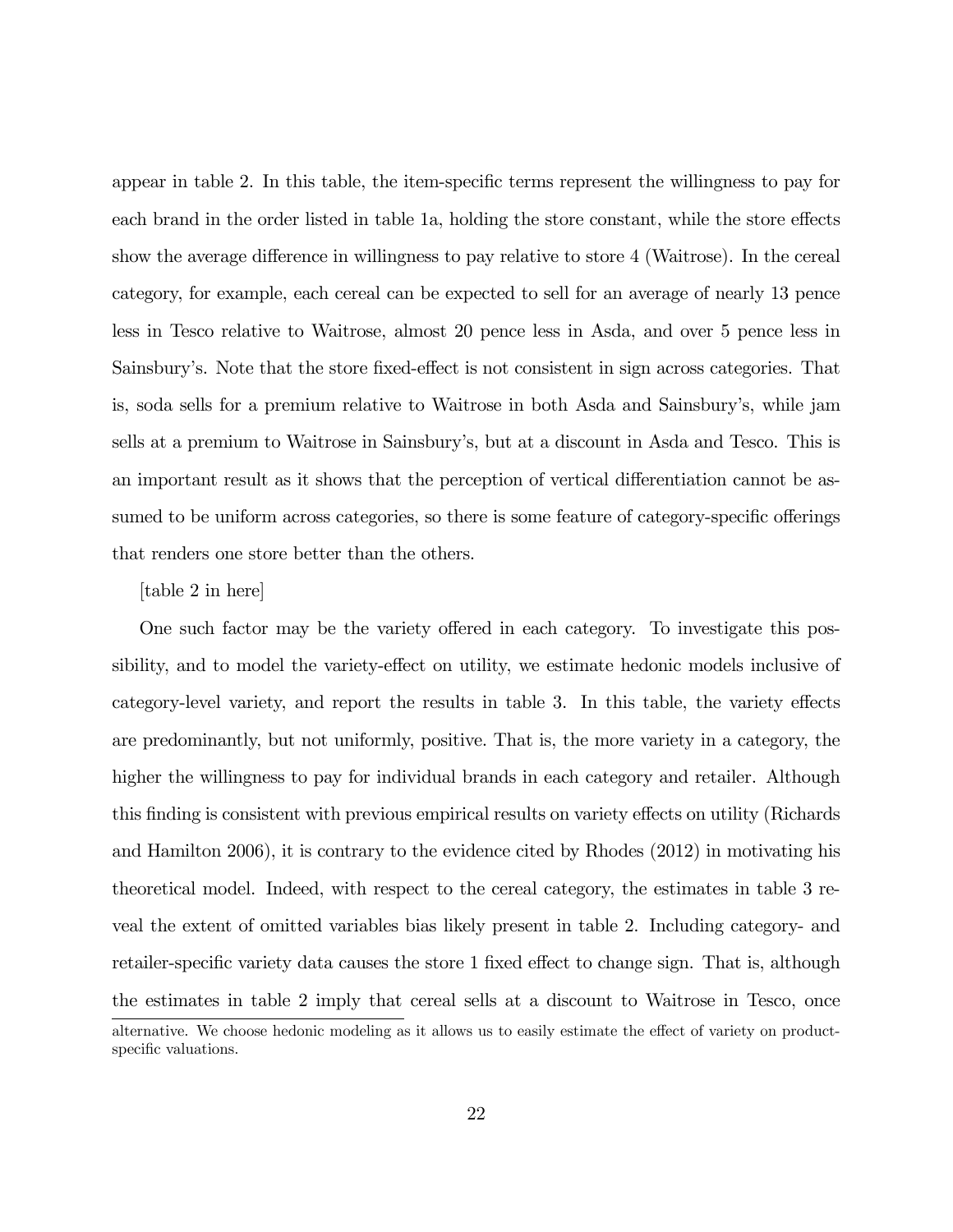variety is included, it is apparent that cereal instead sells at a significant premium in Tesco. The fact that not all of the variety-effect estimates are positive points to the controversy referred to in the introduction. Namely, the choice overload hypothesis (Diehl and Poynor 2010) suggests that shoppers can become overwhelmed if the number of choices is too large, and fail to make a purchase at all. On the other hand, if greater variety implies that shoppers can find a brand that fits their ideal attribute combination more easily, the willingness to pay for individual brands in a store with more variety should be higher. In a reduced-form model such as this, we only see the net effect as either negative or positive. How these variety effects filter through to the cost of search, however, depends on the equilibrium impact on retailer pricing, and consumer search behavior.

### [table 3 in here]

These estimates are shown in table 4 below. In the first 3 estimated columns of table 4, we show the share searching, the statistical significance of the share parameter, and the implied cost of search, and in the latter 3 columns, we show the same parameters with varietyeffects included. Note in this table that we estimate only the first three share parameters as they are, logically, constrained to equal 1 in equilibrium. For the cereal category, we find that nearly 91% of shoppers consider only one store, while 7% shop two online stores, 2% shop three stores, and a negligible proportion shop all four stores. Meanwhile, the cost of search is substantial. Based on the average package prices reported in table 1b, the cost of searching one store is fully 2.56% of the shelf price. While this is proportionately lower than the search costs reported by Brynjolffson and Smith (2000) and Hong and Shum (2006) for non-grocery products, it is higher than the corresponding values reported by Wildenbeest (2011) in a similar context. Measured the same way, the other categories exhibit considerable heterogeneity in search costs, ranging from only  $0.4\%$  of the shelf price in the yogurt category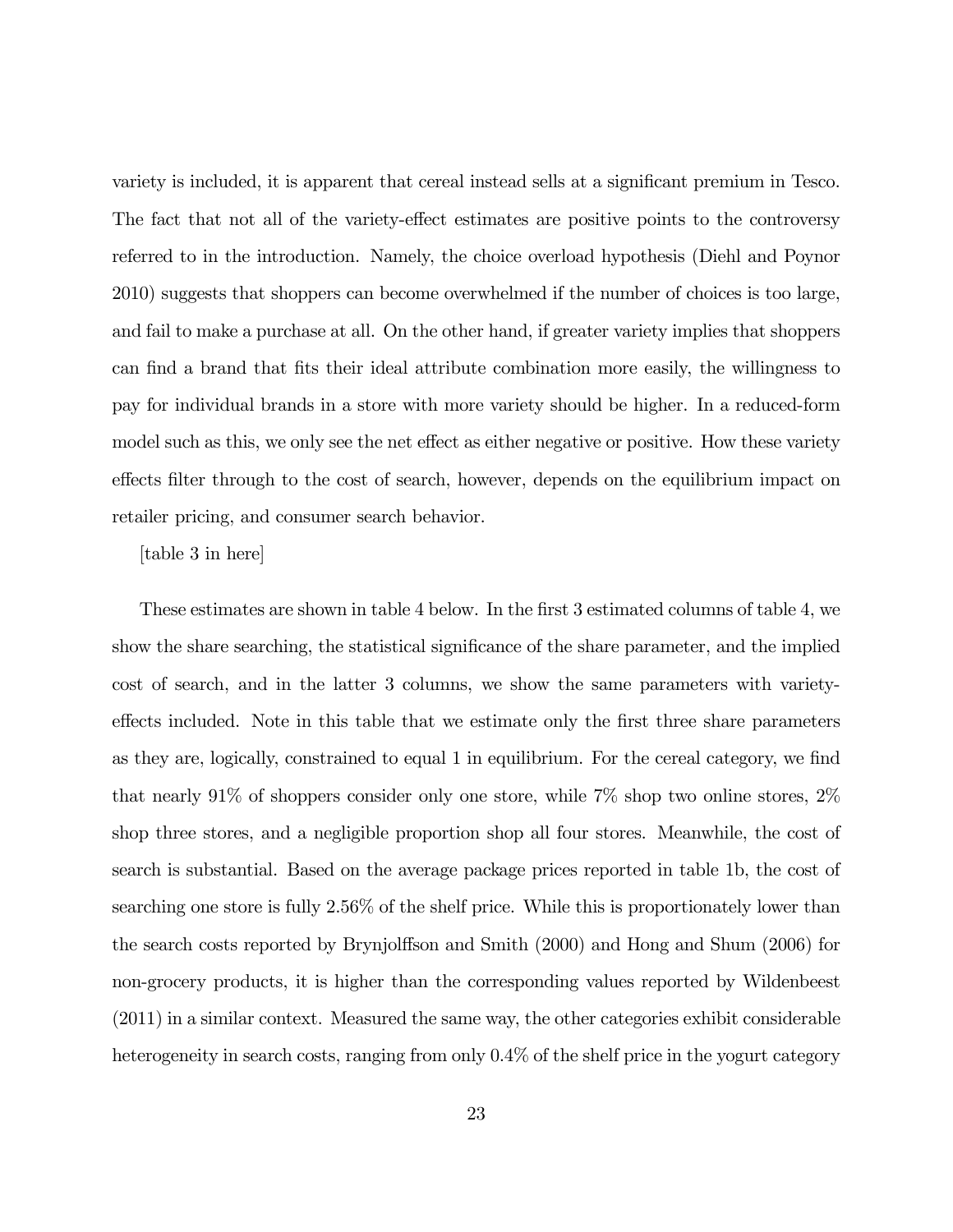to nearly 86% for coffee. While the estimate for coffee seems high, it is nonetheless only slightly higher than the relative price differentials or search costs reported in Brynjolffson and Smith (2000, 33%), Brynjolffson, Dick, and Smith (2010, 60%), and Hong and Shum (2006, 128% in one case). One pattern seems clear from these estimates — products that are more frequently purchased tend to have lower search costs, which is both intuitive and to be expected. These findings, however, tell us nothing about how variety affects search costs.

[table 4 in here]

For this purpose, we compare the estimates in the first three columns of table 4 to those in the final three columns. Beginning with the cereal category, we see that greater variety reduces the cost of search (0.0536 pence versus 0.0635 pence per package), and increases the proportion of shoppers who consider only one store  $-$  from  $91\%$  to almost  $97\%$ . This finding supports the argument that adding more products in a category increases the probability that a shopper is able to find a product that meets his or her desired attribute profile, reducing the cost of search, and the incentive to search another store for that ideal product. Although more variety means that the consumer must, potentially, search through more products to find one that is suitable, this effect is dominated by the ease with which the desired product is found. This finding is intuitive  $-$  if a consumer enters the cereal aisle looking for Special K Red Berries, and can only find Special K Original and Almond, then a decision must be made to purchase at the current store, or keep searching. This is a pure mental-processing cost that otherwise would not have had to happen. In the extreme case that cereal happens to be a must-have product, the consumer will leave the site and shop elsewhere. In the yogurt category, the cost of searching a single store falls only slightly, but the share searching only one store rises dramatically — from 85% to 97%. Examining individual elements of the cost-of-search function for the cause of this result, we find that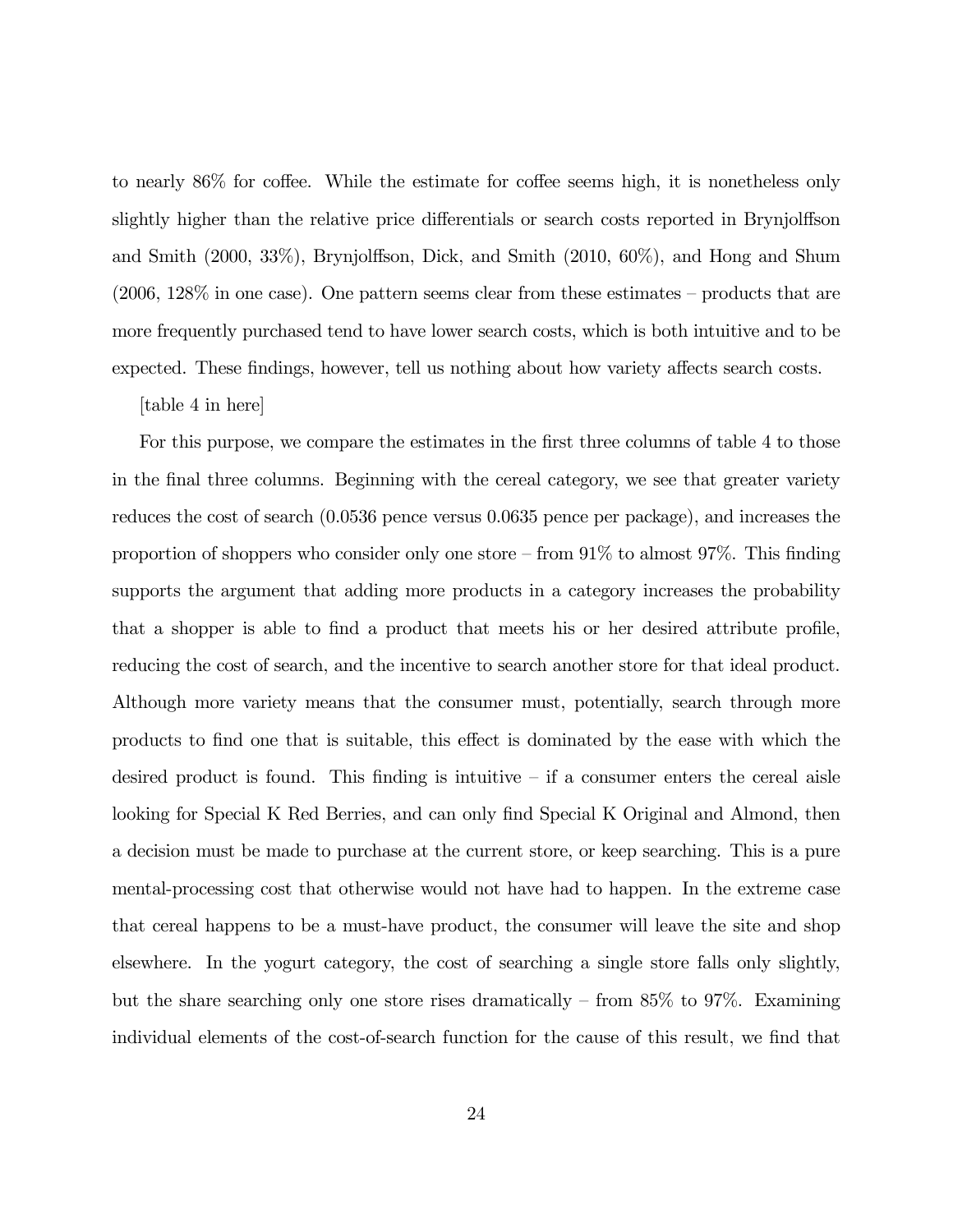the maximum utility value in the yogurt category rises substantially, increasing the value of search in the preferred store, without impacting search cost to as great an extent. Search costs in the soda category exhibit an even larger decline when variety effects are included — 22.4% lower than when variety is not included — and the proportion searching only one store rises in a manner very much like the cereal category. The similarity between the soda and cereal categories is not surprising because they resemble each other in structure, consisting of two major players that compete in variety and other non-price elements of the marketing mix.

Search costs and search activity follow a similar pattern in the remaining two categories (jam and coffee), namely that variety reduces search costs and causes the number of consumers searching only one store to rise. Variety thus appears to play a role that has not been considered elsewhere in the literature: By reducing search costs, retailers effectively reduce the incentives to search, and capture a greater number of consumers willing to pay local-monopoly prices in their store. Although the orthodox expectation is that online grocery shopping reduces search costs, and causes grocery markets to be more competitive, the outcome in the single-product search case is only partly consistent. Online retailers have the ability to offer far more variants of each brand than do bricks-and-mortar retailers, so search costs may fall online, but this does not necessarily mean that markets will be more competitive. These conclusions, however, are still based on a single-product analysis of search behavior. Whether multiproduct search differs is an empirical matter.

Recall that predictions of how multiproduct and single-product search differ in terms of their implications for retail prices is unsettled in the theoretical literature. While Zhou (2012) and Rhodes (2012) argue that consumers will search more intensively in a multiproduct environment, so retail prices will be positively correlated, moving both upward and downward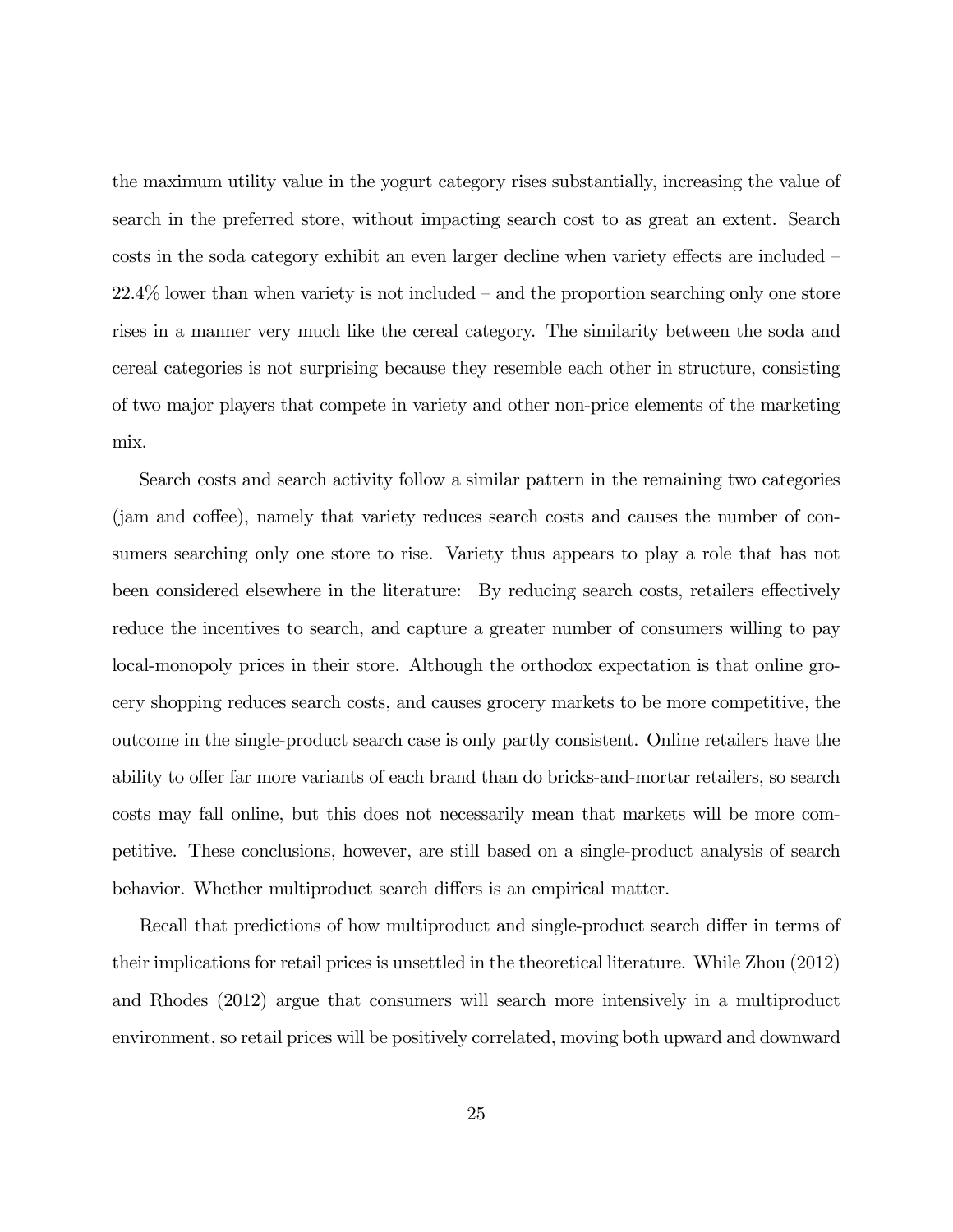together, the earlier literature (Lal and Matutes 1994; McAfee 1995; Hosken and Reiffen 2007) instead finds that retailers use low prices on some searched items to attract consumers to the store, raising prices on other items. In terms of the cost of search, we find a similar result to the single-product search case above (table 5). Namely, the cost of searching through products in a single store fall by an amount comparable to the single product-case (8.1%) when the variety effect is taken into account. However, search behavior differs dramatically, both with the multiproduct effect alone, and when the multiproduct search effect is combined with the variety effect. First, the results in table 5 show that consumers are more likely to search multiple stores when searching for products in many categories at the same time. This is perhaps to be expected as there is a chance the consumer will be unable to find his or her desired product in each category. In a single-product model, the probability of this one outcome alone drives the search to another store. In a multiproduct environment, however, if the consumer is unable to find the desired product in any of the five categories, she will likely try another store. As a result, fully 5.1% of consumers in the no-variety case and over 12.4% in the variety case are forced to search all four stores. More intensive search, in turn, suggests that retail prices across all categories are likely to be lower, supporting the "complementarity" argument of Rhodes (2012) and Zhou (2012).

[table 5 in here]

We next consider the variety effect in multiproduct search. The results in table 5 show that the complementarity outcome is sharpened when variation in variety is taken into account. Whereas the variety effect uniformly causes more consumers to search only one store in the single-product case, we see the opposite result when consumers search for products in all categories at once. Specifically, 78.4% of consumers search only one store without considering variety, while only 77.2% search one store when the variety effect is taken into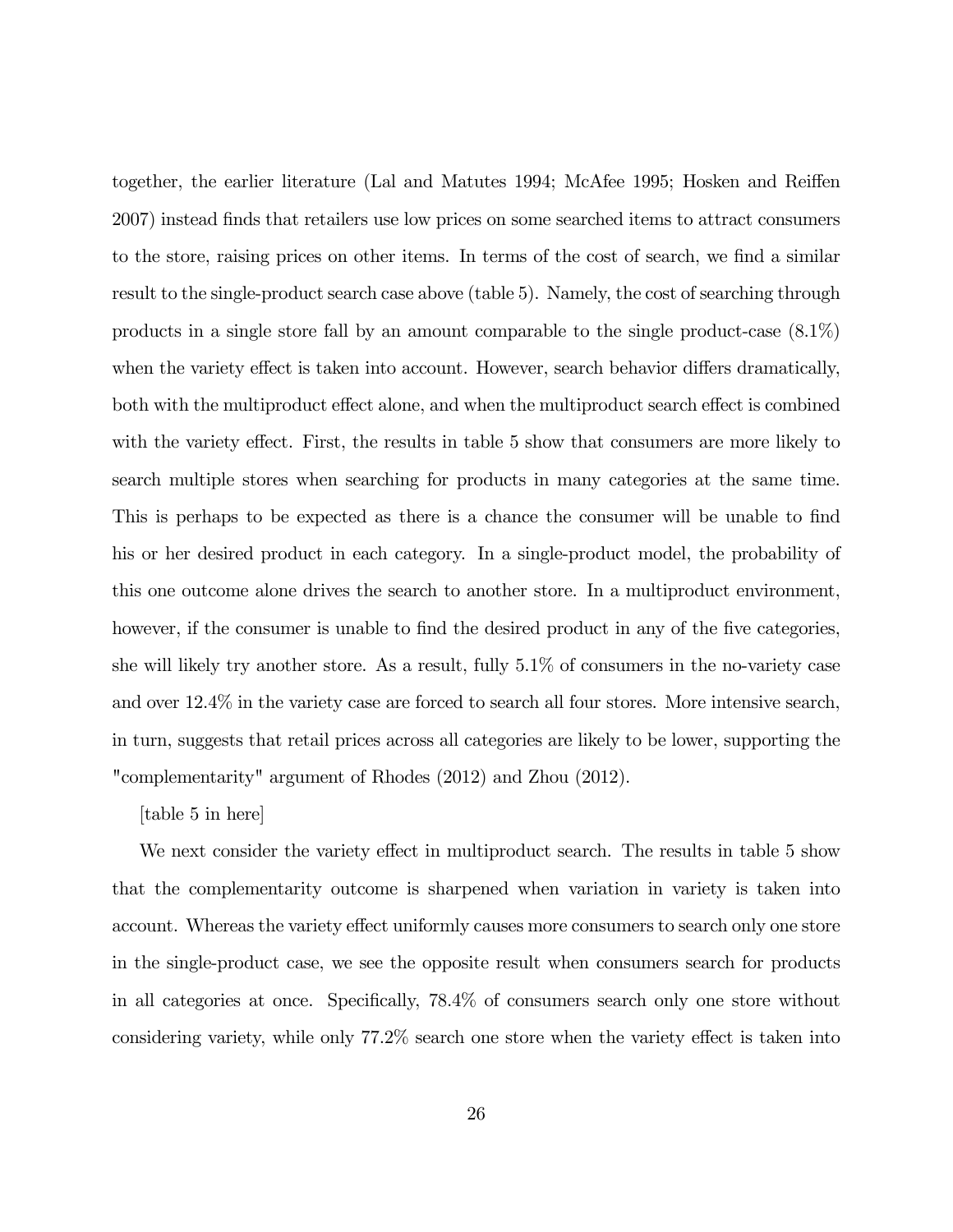account. More importantly, the fact that over twice the proportion of consumers search all stores in the with-variety case compared to the no-variety case suggests that variety does indeed increase search intensity, which potentially leads to lower retail prices, just as both basic theory and more complex models such as those developed by Rhodes (2012) and Zhou (2012) would have us believe.

Yet, variety still leads to lower search costs, so the precise mechanism in this case is not as clear. Recall the underlying structure of the search model: In equilibrium, consumers compare the marginal benefits of search to the marginal costs. In our empirical example, the cost of searching four stores relative to the cost of searching only one store averages 21.8% in the single-product / no-variety case, and 21.6% in the single-product / variety scenario. However, with search across multiple products, the ratio of four-store to onestore search costs changes from 22.1% without variety to 24.8% when variety is taken into account. Because the cost of search equals the benefits to search in equilibrium, there is clearly more benefit to searching all stores when variety is taken into consideration. This is, again, intuitive as consumers are likely to consider multiple stores primarily because of the different assortments offered in each. When searching for a specific flavor or package of jam in a basket that consists of the five categories considered here, a shopper is more likely to search across all four stores when the probability of finding a store that offers something specific and unique is higher. In the more general case, then, variety enhances the competitiveness of online markets rather than detracts from it as the single-category analysis implies.

There is a growing volume of research that predicts higher retail prices as online shopping becomes more prevalent. Bakos (1997), Anderson and Renault (1999), Degeratu, Rangaswamy, and Wu (2000), Cachon, Tierwiesch and Yu (2008), and Chu, Chintagunta, and Cebollada (2008) each argue for the potential rise in retail prices as consumers become less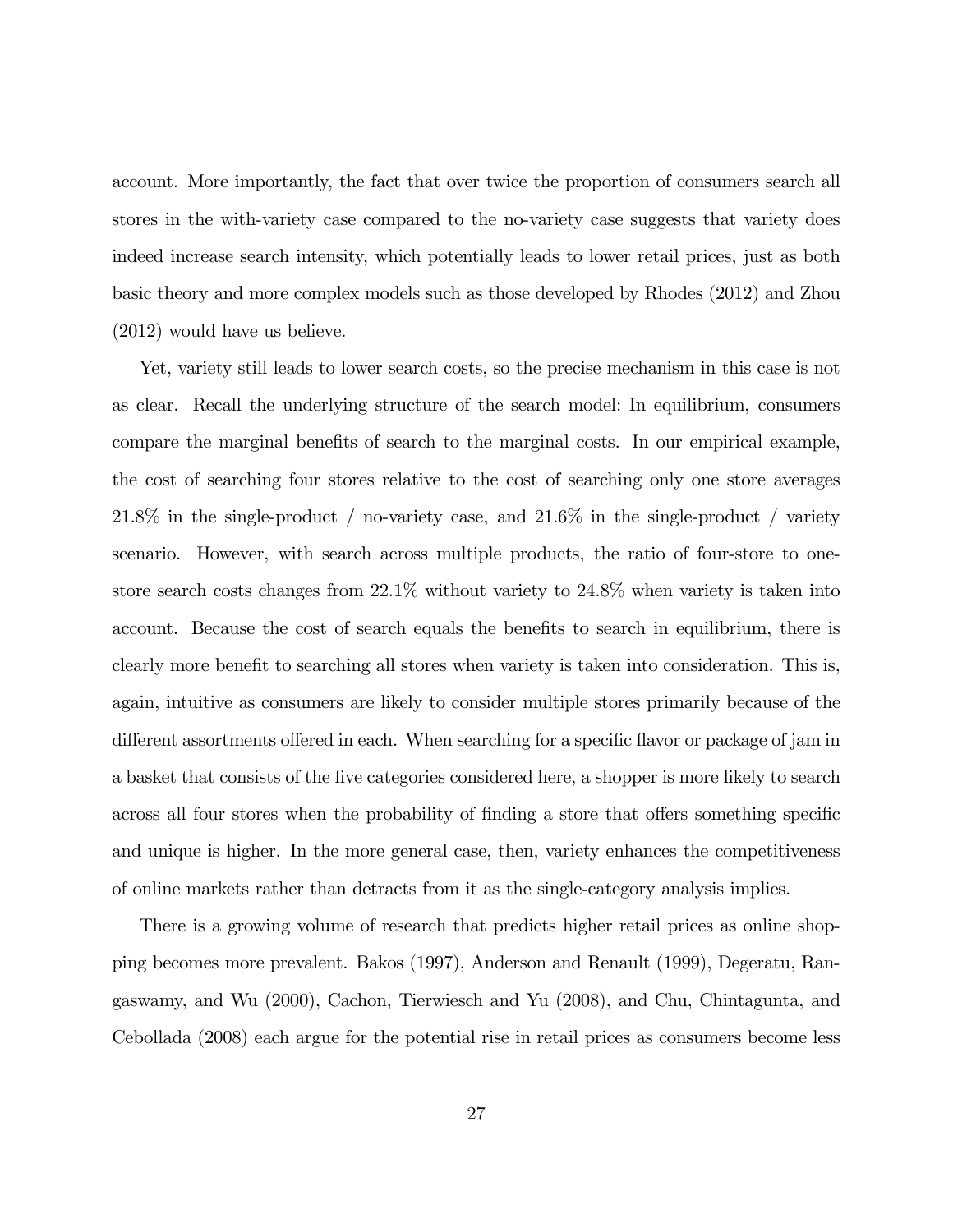price sensitive — by whatever means — as they search for specific attribute mixes online. However, we find the opposite. If consumers search for multiple products on the same "shopping trip," or online session with the intention of buying groceries, we find instead that the ability of retailers to offer deeper assortments online can indeed make these markets more competitive than previously thought, or at least induce consumers to search more intensively. When searching for many products, across multiple categories, consumers are better able to find products with preferred attribute mixes, which lowers search costs. However, the marginal benefit of search also rises as the probability that another retailer offers the ideal product rises in the variety on offer. We find that the net effect results in more search across stores.

The primary implication of our findings is that online markets will be more competitive than the emerging literature would leave us to believe and, in fact, closer to what the common wisdom suggests. That said, we are unable to make a direct comparison between search online and off because our price-only data only reflects online transactions. Comparing our results for single- and multiproduct search suggests that the market power effects due to online search claimed in the literature may still hold true for retailers that sell items that are purchased infrequently and one at a time. Books, sporting equipment, electronic devices, or even shoes are prominent examples. Other retailers — supermarkets, drugstores, warehouse stores, for example — are designed to satisfy several needs at once. In these cases, the expansion of variety online is likely to represent a welfare gain to consumers, not just through the provision of more variety per se, but through the pro-competitive effects on online markets.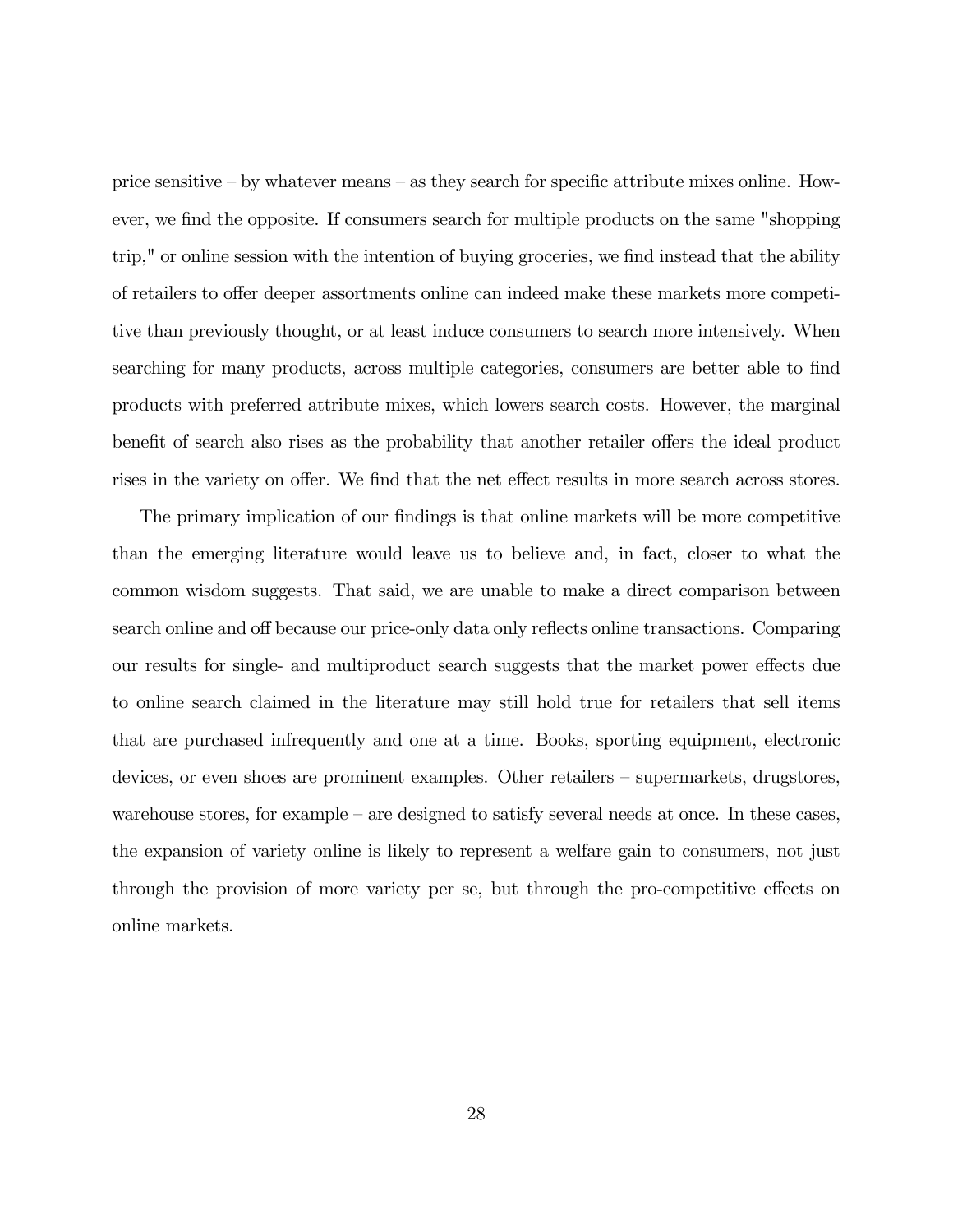# 6 Conclusion

In this study, we investigate the empirical relationship between variety and search cost in an online environment in the context of an equilibrium, multiproduct model of search. With the rapid growth of online grocery retailing in a highly fragmented offline industry, how the structure of retailing will impact consumer prices is an issue of concern to not only public policy officials, but virtually all players in the supermarket industry. While orthodox economic thought suggests that lower costs of searching online will reduce prices, online retailing allows virtually unlimited variety, and variety is well understood to enhance retail market power, raising prices and retail margins. Which of these two effects dominates is the empirical question we seek to resolve here.

We estimate equilibrium price distributions with data from four major online supermarkets in the UK using maximum likelihood methods. We extend a well-understood empirical model of search costs to include variety-effects, and the effect of multiproduct search across five representative grocery categories. In a single-product search context, we find that greater variety reduces search costs, and increases the likelihood that consumers shop in only one store. Greater retail market power, and higher retail prices, ensue. However, when we consider an equilibrium model of multiproduct search, we still find that search costs fall in variety, but consumers shop across stores more intensively as the probability of finding one of their preferred products in another store rises. More intensive search has the potential to cause online grocery markets to be more competitive than markets for single-search goods such as books, electronics, or sporting goods. Although not surprising under conventional principles, this finding is contrary to much of the recent theoretical and empirical literature on the possibly disruptive effects of online retailing.

Our findings are subject to the caveat that we consider only prices from a set of online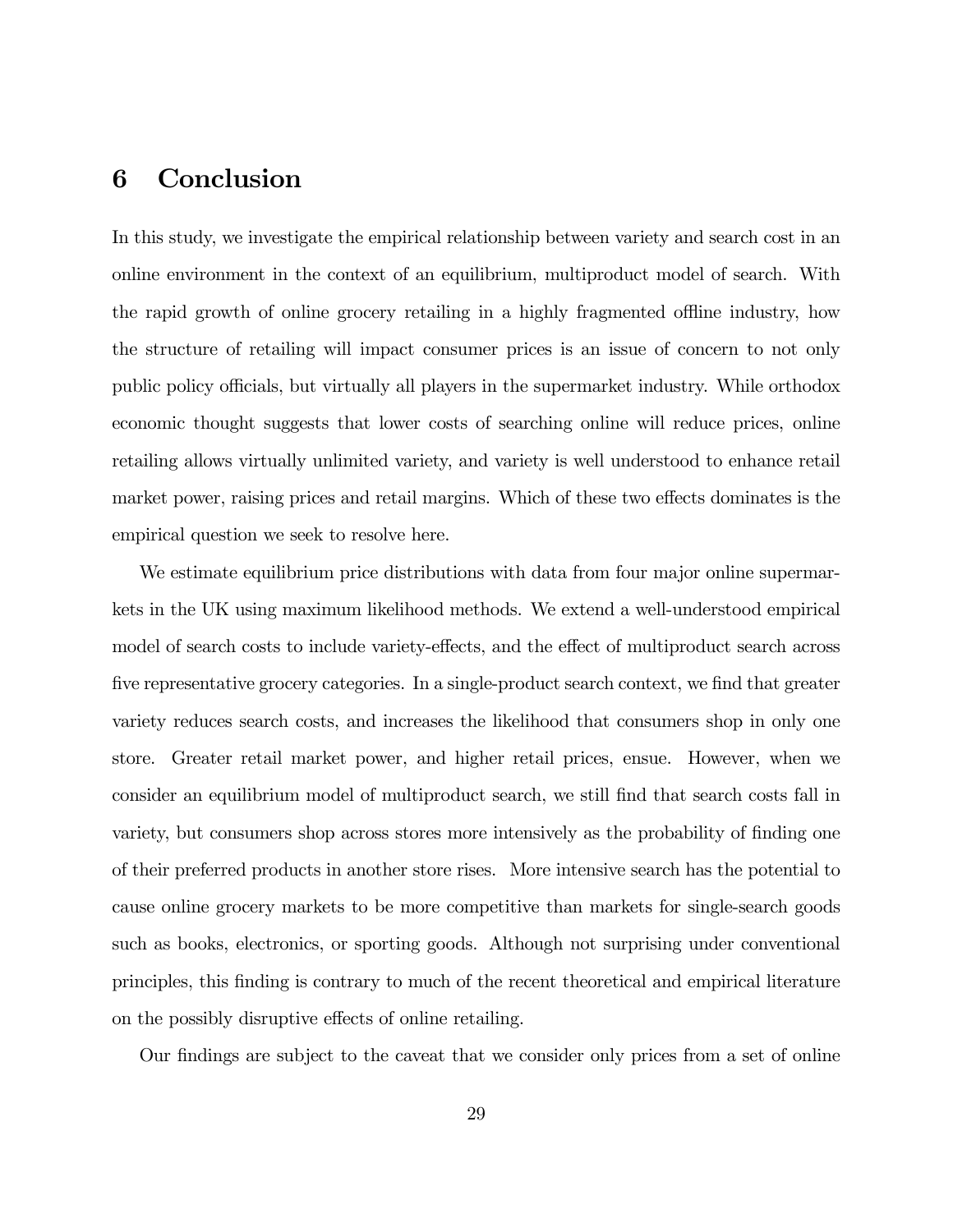retailers. A more comprehensive analysis of this issue would compare search costs, variety, and multiproduct retailing between online and offline retailers. Further, we consider products from only five typical grocery categories. Because supermarkets, whether online or offline, commonly stock products from hundreds of categories, there is always the possibility that a different set of products would produce different results. We leave this question for future research, and validation of our results. Finally, our analysis is purely empirical. Multiproduct search models are notoriously complex, and often yield a multiplicity of equilibria (McAfee 1995). Future empirical research in this area would benefit from a more definitive theoretical background in order to test a more concrete set of hypotheses.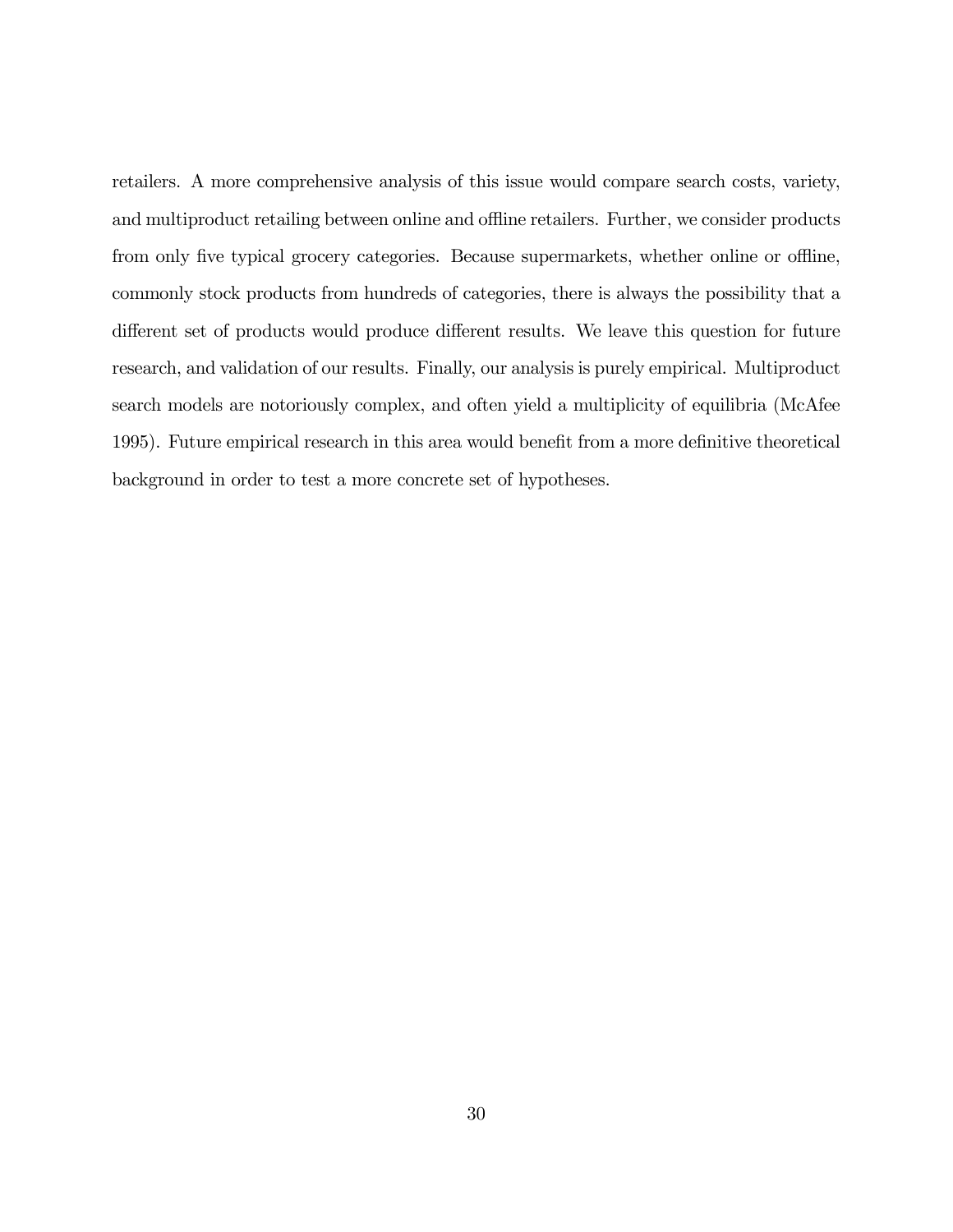# References

- [1] Anderson, S. P. and R. Renault. 1999. "Pricing, Product Diversity and Search Costs: A Bertrand-Chamberlin-Diamond Model." RAND Journal of Economics 30: 719-735.
- [2] Andrews, R. L., and I. S. Currim. 2004. "Behavioural Differences Between Consumers Attracted to Shopping Online versus Traditional Supermarkets: Implications for Enterprise Design and Marketing Strategy." International Journal of Internet Marketing and Advertising 1: 38-61.
- [3] Bakos, Y. 1997. "Reducing Buyer Search Cost: Implications for Electronic Marketplaces." Management Science 42: 1613—1630.
- [4] Baye, M. R., J. Morgan, and P. Scholten. 2004. "Price Dispersion in the Small and the Large: Evidence From an Internet Price Comparison Site." Journal of Industrial Economics 52: 463-496.
- [5] Boatwright, P., and J. C. Nunes. 2001. "Reducing Assortment: An Attribute-based Approach." Journal of Marketing 65: 50—63.
- [6] Borle, S., P. Boatwright, J. B. Kadane, J. C., Nunes, and G. Shmueli. 2005. "The Effect of Product Assortment Changes on Customer Retention." Marketing Science 24: 616-622.
- [7] Briesch, R. A., P. K. Chintagunta, and E. J. Fox. 2009. "How Does Assortment Affect Grocery Store Choice?" Journal of Marketing Research 46: 176-189.
- [8] Bronnenberg, B. J., M. W. Kruger, and C. F. Mela. 2008. "Database Paper: The IRI Marketing Data Set." Marketing Science 27: 745-748.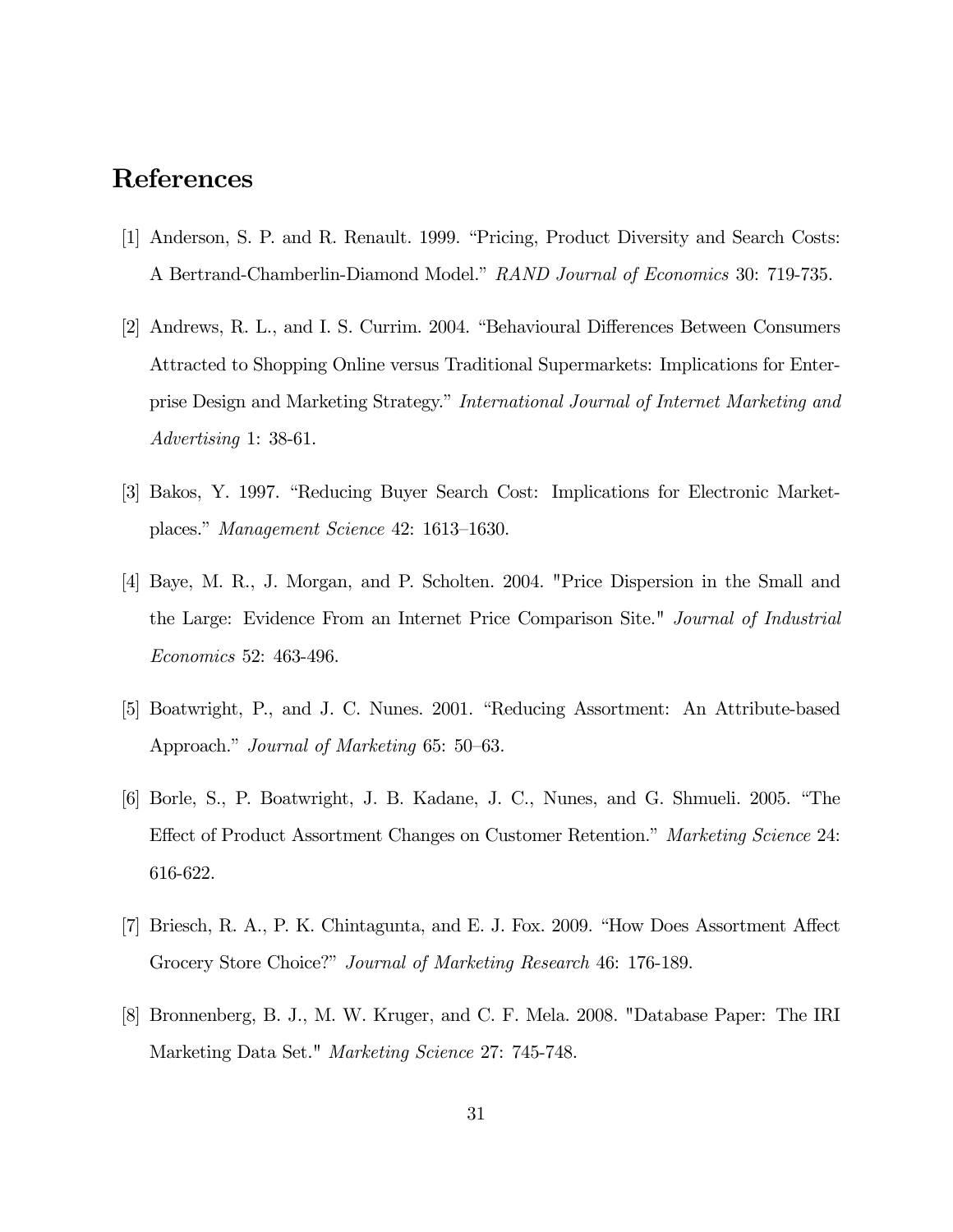- [9] Brown, J. and A. Goolsbee. 2002. "Does the Internet Make Markets More Competitive? Evidence from the Life Insurance Industry." *Journal of Political Economy* 110: 481-507.
- [10] Brynjolfsson, E. and M. Smith. 2000. "Frictionless Commerce? A Comparison of Internet and Conventional Retailers." Management Science 46: 563-585.
- [11] Brynjolfsson, E., A. A. Dick and M. D. Smith. 2010. "A Nearly Perfect Market? Differentiation vs. Price in Consumer Choice." Quantitative Marketing and Economics 8: 1-33.
- [12] Burdett, K. and Judd, K. 1983. "Equilibrium Price Dispersion." Econometrica 51: 955- 969.
- [13] Butler, S. 2014. "Grocers Rush to Open 'Dark Stores' as Online Food Shopping Expands." The Guardian (http://www.theguardian.com /business/2014/jan/06). Accessed on April 3, 2014.
- [14] Cachon, G. P., C. Terwiesch and X. Yu. 2008. "On the Effects of Consumer Search and Firm Entry in a Multiproduct Competitive Model." *Marketing Science* 27: 461-473.
- [15] Carlson, J. A. and R. P. McAfee. 1983. "Discrete Equilibrium Price Dispersion." Journal of Political Economy 91: 480-493.
- [16] Carlson, J. A. and R. P. McAfee. 1984. "Joint Search for Several Goods." Journal of Economic Theory 32: 337-345.
- [17] Chen, P., and L. Hitt. 2003. "Understanding Price Dispersion in Internet-Enabled Markets." Working paper, Carnegie Mellon University, Pittsburgh.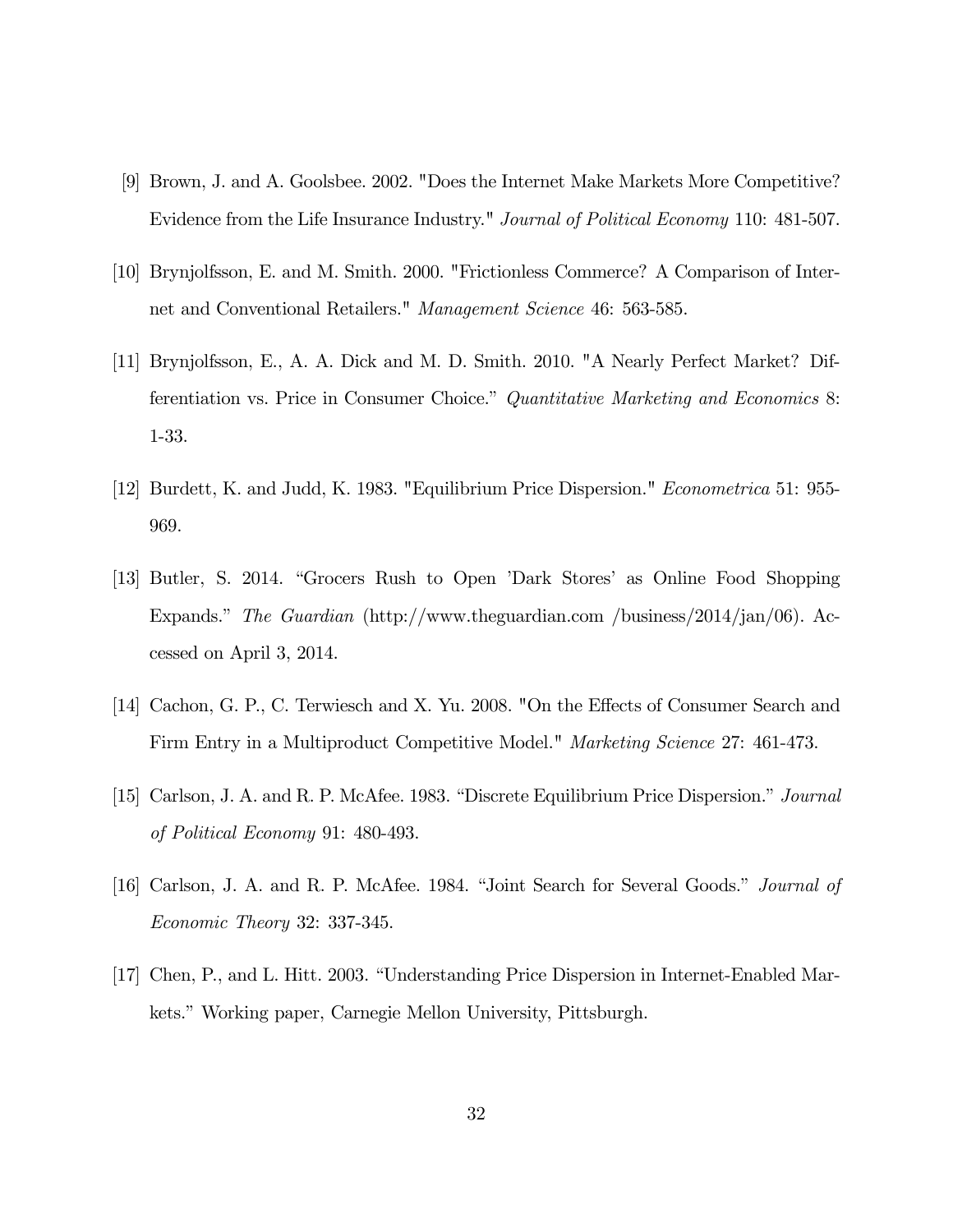- [18] Chevalier, J. and Goolsbee, A. 2003. "Measuring Prices and Price Competition Online: Amazon and Barnes and Noble." Quantitative Marketing and Economics 1: 203-222.
- [19] Chu, J., P. Chintagunta, and J. Cebollada. 2008. "Research Note A Comparison of Within-Household Price Sensitivity Across Online and Offline Channels." Marketing Science 27: 283-299.
- [20] Clay, K., Krishnan, R., and Wolff, E. 2001. "Prices and Price Dispersion on the Web: Evidence from the Online Book Industry." Journal of Industrial Economics 49: 521-540.
- [21] Degeratu, A. M., A. Rangaswamy, and J. Wu. 2000. "Consumer Choice Behavior in Online and Traditional Supermarkets: The Effects of Brand Name, Price, and Other Search Attributes." International Journal of Research in Marketing 17: 55—78.
- [22] De Los Santos, B., A. Hortacsu and M. R. Wildenbeest. 2012. "Testing Models of Consumer Search Using Data on Web Browsing and Purchasing Behavior." American Economic Review 102: 2955-2980.
- [23] Dickson, P. and A. Sawyer. 1990. "The Price Knowledge and Search of Supermarket Shoppers." Journal of Marketing 54: 42-53.
- [24] Goeree, M. S. 2008. "Limited Information and Advertising in the U.S. Personal Computer Industry." Econometrica 76: 1017-1074.
- [25] Hess, J. D., and E. Gerstner. 1987. "Loss Leader Pricing and Rain Check Policy." Marketing Science 6: 358-374.
- [26] Hong, H. and M. Shum. 2006. "Using Price Distributions to Estimate Search Costs." RAND Journal of Economics 37: 257-275.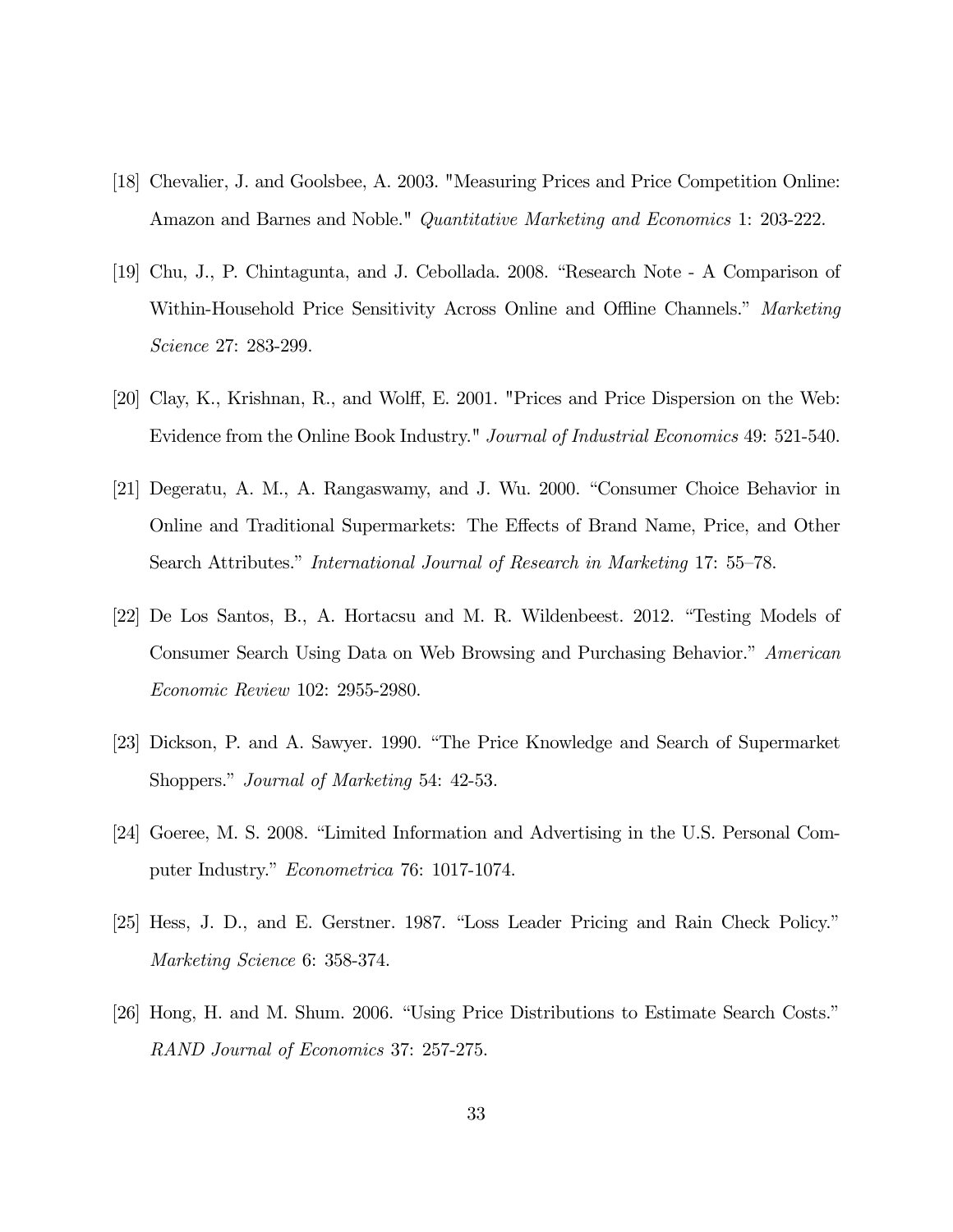- [27] Hosken, D., and D. Reiffen. 2007. "Pricing Behavior of Multiproduct Retailers." BE Journal of Theoretical Economics 7: 1-43.
- [28] Iyengar, S. S., and M. R. Lepper. 2000. "When Choice is Demotivating: Can One Desire too Much of a Good Thing?" Journal of Personality and Social Psychology 79: 995—1006.
- [29] Jeuland, A. P. and C. Narasimhan. 1985. "Dealing Temporary Price Cuts by Sellers as a Buyer Discrimination Mechanism." Journal of Business 58: 295-308.
- [30] Kim, J. B., P. Albuquerque, and B. J. Bronnenberg. 2010. "Online Demand Under Limited Consumer Search." Marketing Science 29: 1001-1023.
- [31] Koulayev, S. 2010. "Estimating Demand in Search Markets: The Case of Online Hotel Bookings (December 14, 2009). FRB of Boston Working Paper No. 09-16. (http://ssrn.com.ezproxy1.lib.asu.edu/abstract=1523926).
- [32] Kuksov, D. 2004. "Buyer Search Costs and Endogenous Product Design." Marketing Science 23: 490—499.
- [33] Kuksov, D. and J. M. Villas-Boas. 2010. "When More Alternatives Lead to Less Choice." Marketing Science 29: 507-524.
- [34] Lal, R., and C. Matutes. 1994. "Retail Pricing and Advertising Strategies." *Journal of* Business 67: 345-370.
- [35] McAfee, R. 1995. "Multiproduct Equilibrium Price Dispersion." Journal of Economic Theory 67: 83-105.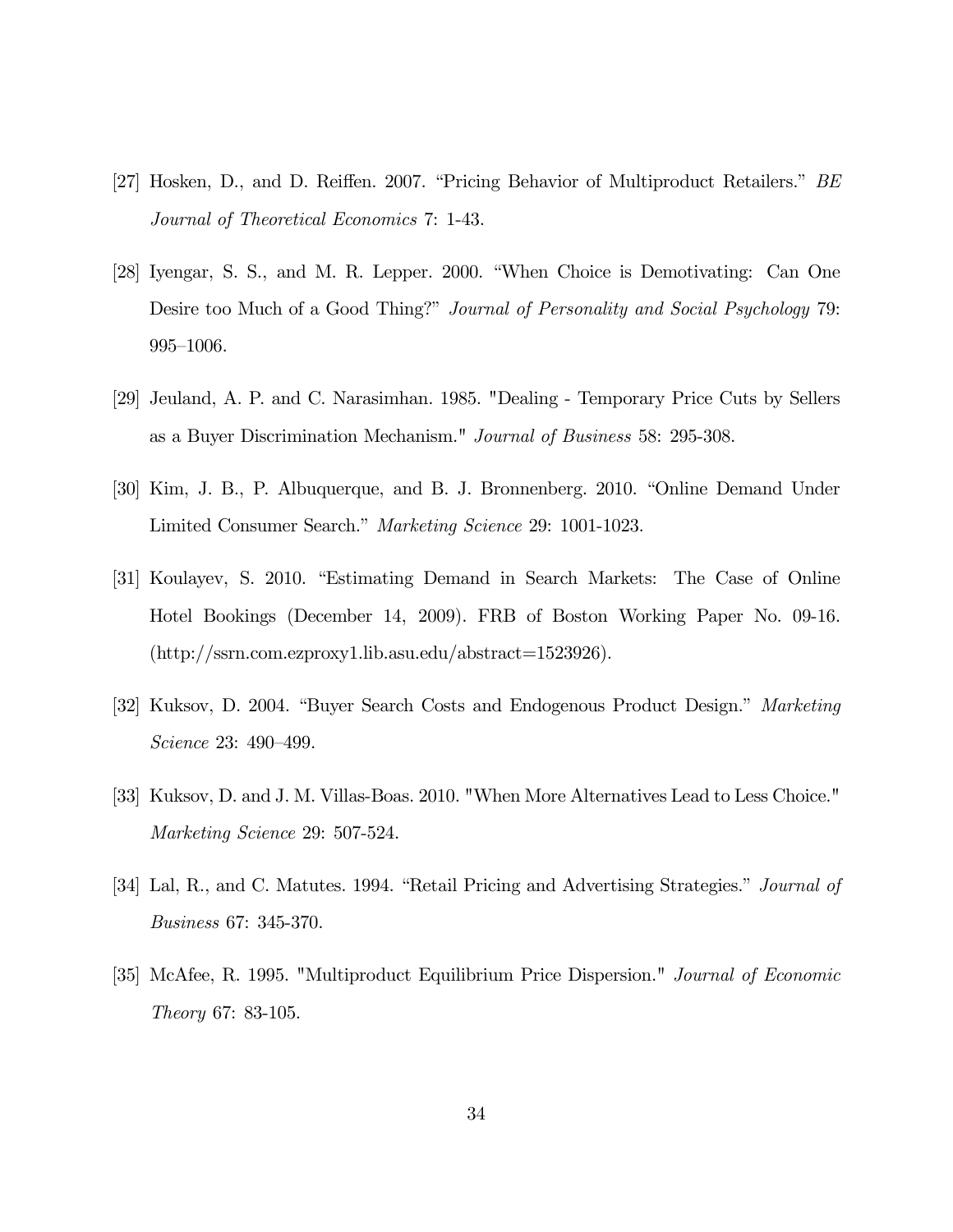- [36] McAlister, L., E. Pessemier. 1982. "Variety Seeking Behavior: An Interdisciplinary Review." Journal of Consumer Research 9: 311-322.
- [37] Mehta, R., S. Rajiv and K. Srinivasan. 2003. "Price Uncertainty and Consumer Search: A Structural Model of Consideration Set Formation." Marketing Science 22: 58-84.
- [38] Moraga-Gonzalez, J. L. and M. R. Wildenbeest. 2008. "Maximum Likelihood Estimation of Search Costs." European Economic Review 52: 820-848.
- [39] Moraga-Gonzalez, J. L., Z. Sandor, and M. R. Wildenbeest. 2011. "Consumer Search and Prices in the Automobile Market." Working paper, Indiana University, Department of Economics. (http://www.kelley.iu.edu/mwildenb/searchautomobiles.pdf.)
- [40] Oppewal, H. and K. Koelemeijer 2005. "More Choice is Better: Effects of Assortment Size and Composition on Assortment Evaluation." International Journal of Research in Marketing 22: 45-60.
- [41] Pesendorfer, M. 2002. "Retail Sales: A Study of Pricing Behavior in Supermarkets." Journal of Business 75: 33-66.
- [42] Rhodes, A. 2012. "Multiproduct Retailing." Working Paper, Department of Economics, Oxford University, Oxford, U.K.
- [43] Richards, T. and S. Hamilton. 2006. "Rivalry in Price and Variety Among Supermarket Retailers." American Journal of Agricultural Economics 88: 710-726.
- [44] Richards, T. and S. Hamilton. 2014. "Variety Pass-Through: An Examination of the Ready-to-Eat Cereal Market." forthcoming in the Review of Economics and Statistics.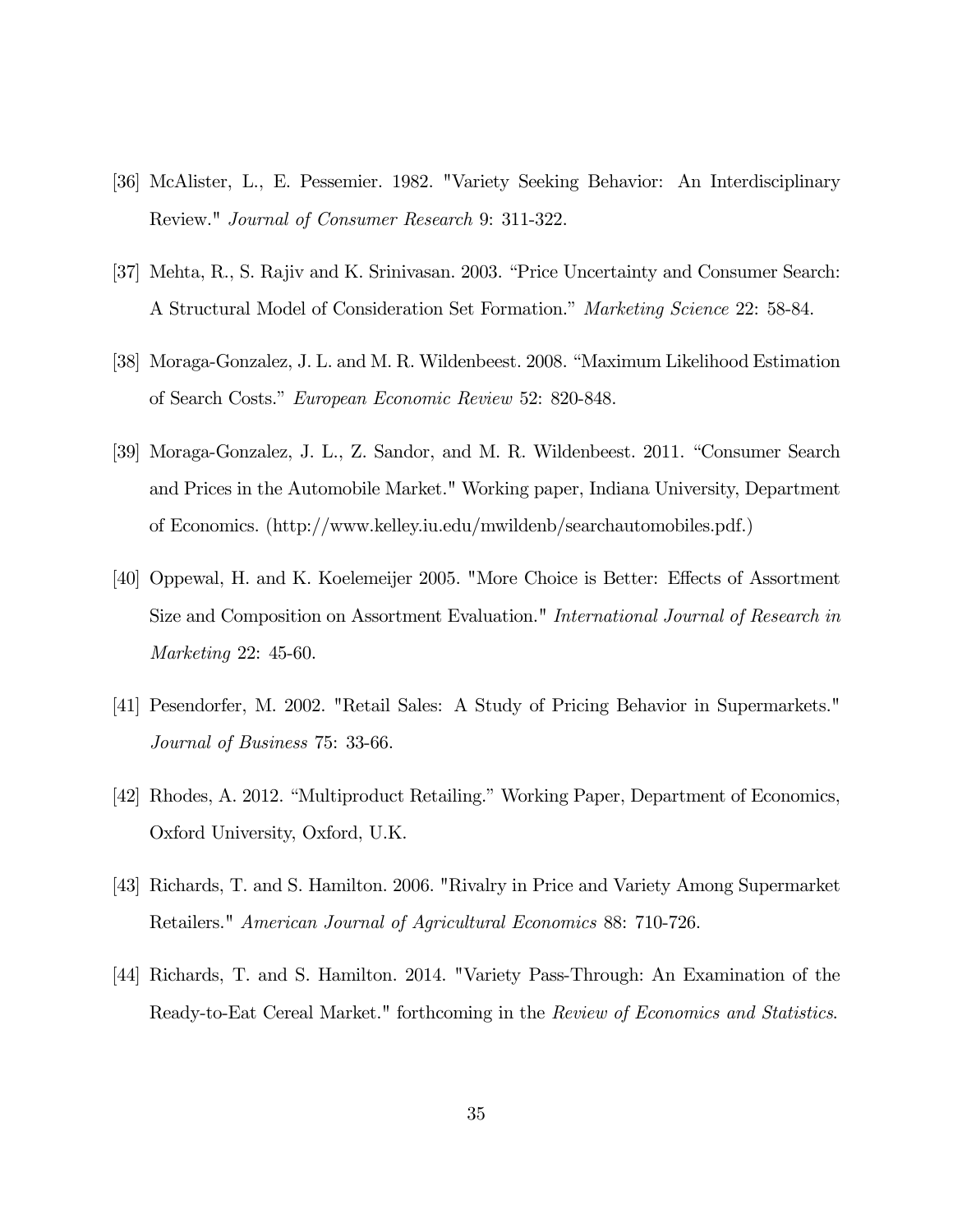- [45] Stahl, D. 1989. "Oligopolistic Pricing with Sequential Consumer Search." American Economic Review 79: 700-712.
- [46] Stahl, D. O. 1996. "Oligopolistic Pricing With Sequential Consumer Search and Heterogeneous Search Costs." International Journal of Industrial Organization 14: 243-268.
- [47] Trindade, A. 2010. "Price and Variety in Supermarkets: Can Store Competition Hurt Consumers?" Working paper, Department of Economics, Northwestern University.
- [48] Varian, H. 1980. "A Model of Sales." American Economic Review 70: 651-659.
- [49] Villas-Boas, J. M. 1995. "Models of Competitive Price Promotions: Some Empirical Evidence From the Coffee and Saltine Crackers Markets." Journal of Economics and Management Science 4: 85-107.
- [50] Wilde, L. L., and A. Schwartz. 1979. "Equilibrium Comparison Shopping." Review of Economic Studies 46: 543-553.
- [51] Wildenbeest, M. R. 2011. "An Empirical Model of Search with Vertically Differentiated Products." RAND Journal of Economics 42: 729-757.
- [52] Zhou, J. 2012. "Multiproduct Search." Working Paper, Stern School of Business, New York University, New York, NY.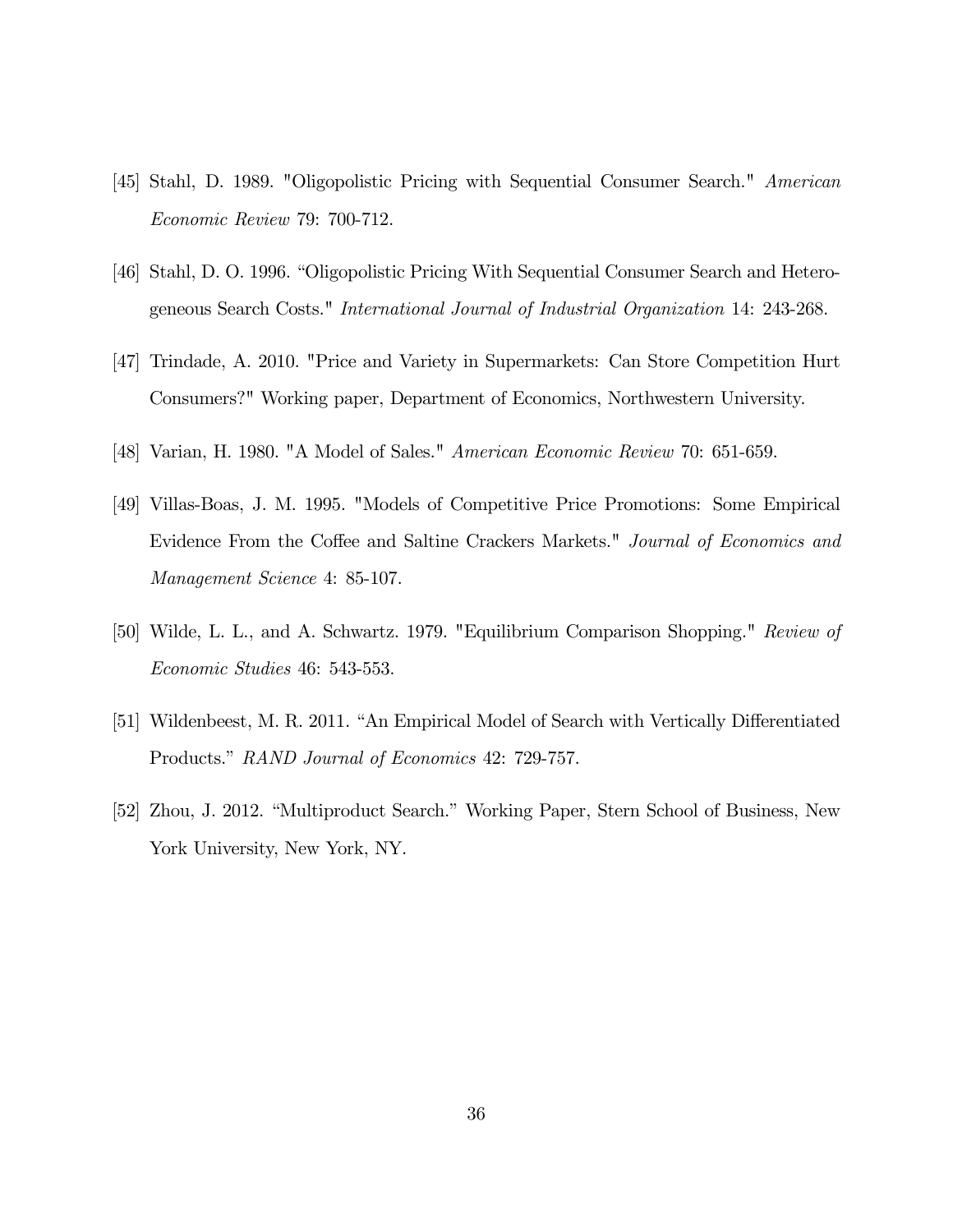Table 1a. Brands by Category Cereal Brand Kelloggs Coco Pops 800G Muller Light Gre Kelloggs Cornflakes 750G Activia Rhubarb Kelloggs Crunchy Nut Bites 360G Crunch Corner 50 Kelloggs Frosties 750G Actimel Fat Free Kelloggs Rice Krispies 700G Yeo Valley Greek Kelloggs Special K 550G Onken Natural S Nestle Cheerios 375G Weight Watchers Nestle Shreddies 750G Shape 0% Fat St Quaker Oat So Simple Org. Porridge 324G Frobes Limited E Weetabix 24Pk Petit Filous Gree Coffee Brand Carte Noire Ground Coffee 250G Bonne Maman A Kenco Pure Costa Rican 100G Bonne Maman R Taylors Rich Italian 227G Rowse Clear Hon 37

Nescafe Original Coffee 200G Rowse Squeezy C Cafedirect Med. Roast Ground 227G Rowse Squeezy L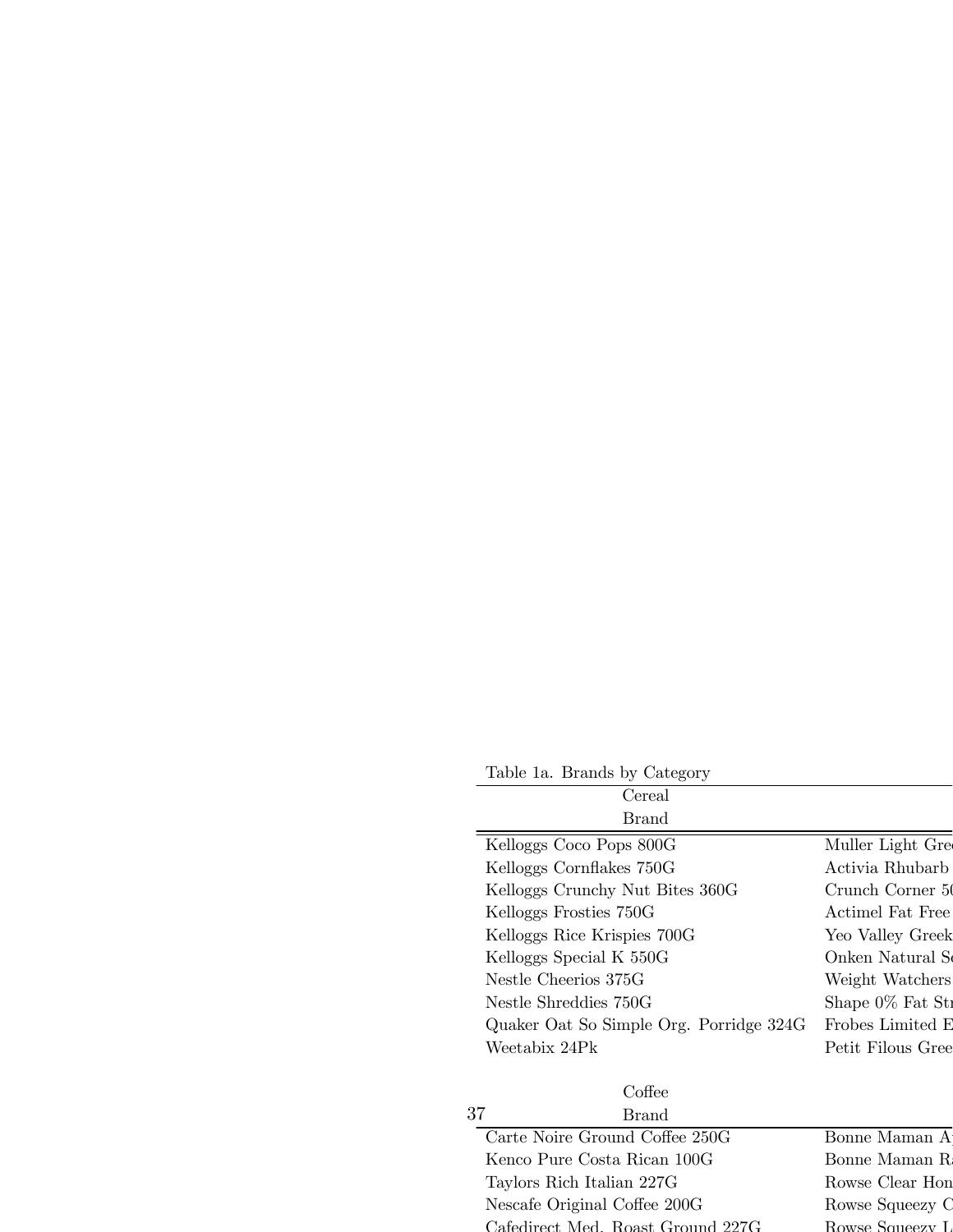|           | Price  |           | Variety   |           |  |  |
|-----------|--------|-----------|-----------|-----------|--|--|
|           | Mean   | Std. Dev. | Mean      | Std. Dev. |  |  |
|           | Cereal |           |           |           |  |  |
| Tesco     | 2.4863 | 0.4836    | 272.4960  | 42.7965   |  |  |
| Asda      | 2.3538 | 0.3974    | 420.8991  | 53.5006   |  |  |
| Sainsbury | 2.5117 | 0.3583    | 1624.2160 | 232.1755  |  |  |
| Waitrose  | 2.5671 | 0.4172    | 443.0076  | 76.9898   |  |  |
|           |        |           | Yogurt    |           |  |  |
| Tesco     | 3.7633 | 0.5811    | 152.6127  | 20.4722   |  |  |
| Asda      | 3.6179 | 0.6113    | 157.6098  | 8.4738    |  |  |
| Sainsbury | 3.7592 | 0.7108    | 998.1110  | 112.8924  |  |  |
| Waitrose  | 3.8281 | 0.5581    | 409.9381  | 6.0211    |  |  |
|           | Soda   |           |           |           |  |  |
| Tesco     | 2.2119 | 0.2747    | 105.3842  | 26.5682   |  |  |
| Asda      | 2.1278 | 0.3749    | 95.9499   | 8.0242    |  |  |
| Sainsbury | 2.1721 | 0.4006    | 337.0887  | 54.0515   |  |  |
| Waitrose  | 2.3118 | 0.3061    | 266.4560  | 17.0483   |  |  |
|           |        | Coffee    |           |           |  |  |
| Tesco     | 1.4843 | 0.3410    | 344.1006  | 74.0740   |  |  |
| Asda      | 1.4590 | 0.4258    | 174.7514  | 11.0206   |  |  |
| Sainsbury | 1.5429 | 0.3743    | 2011.2330 | 103.9917  |  |  |
| Waitrose  | 1.5031 | 0.3948    | 400.1559  | 44.1049   |  |  |
|           | Jam    |           |           |           |  |  |
| Tesco     | 2.2176 | 0.8430    | 159.0717  | 22.4901   |  |  |
| Asda      | 1.8483 | 0.5736    | 362.4859  | 44.1759   |  |  |
| Sainsbury | 2.1641 | 0.8492    | 1475.7510 | 276.9420  |  |  |
| Waitrose  | 2.1493 | 0.7647    | 424.9373  | 24.1799   |  |  |

Table 1b. Price and Variety Data by Item and Retailer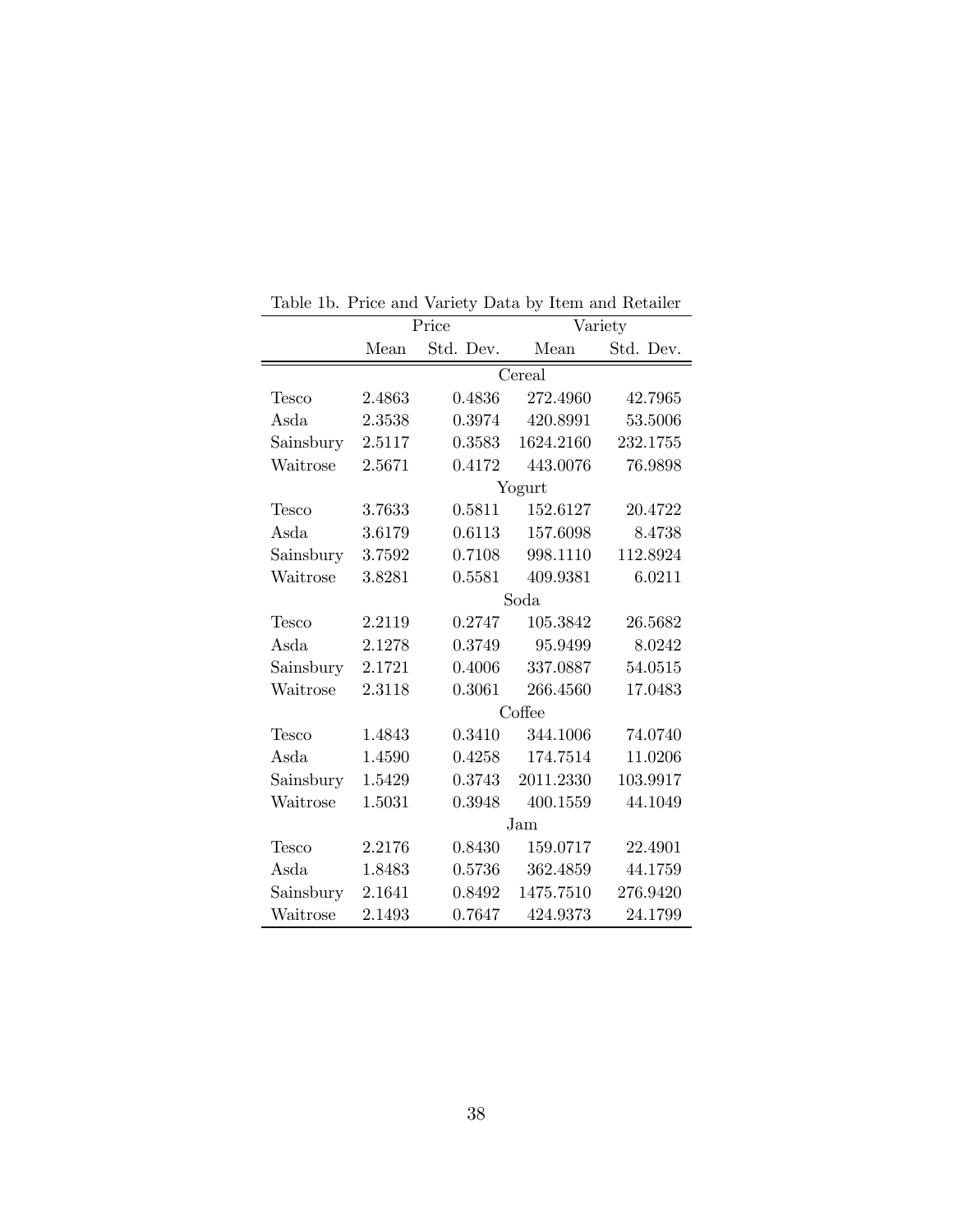Table 2. Hedonic Regressions by Item and Retailer

|                  |            | $\frac{1}{2}$ | $\sim$     |            |           |
|------------------|------------|---------------|------------|------------|-----------|
|                  | Cereal     |               | Yogurt     |            |           |
|                  | Estimate   | t-ratio       | Estimate   | t-ratio    | Estimat   |
| Item 1           | $2.5185*$  | 252.6118      | $2.1328*$  | 252.4000   | 1.2277    |
| Item 2           | $2.4772*$  | 261.0306      | 1.9217*    | 226.8855   | 1.2111    |
| Item 3           | 2.5797*    | 271.8335      | $3.3929*$  | 399.1635   | 1.6990    |
| Item 4           | $2.4615*$  | 258.0178      | $2.6549*$  | 314.1941   | 1.6957    |
| Item 5           | $2.4006*$  | 252.9621      | $1.7453*$  | 206.5396   | 1.2254    |
| Item 6           | $3.0120*$  | 317.0516      | $1.2891*$  | 152.3723   | 1.9522    |
| Item 7           | $3.6919*$  | 387.3987      | $1.5396*$  | 182.2012   | 2.0017    |
| Item 8           | $3.7995*$  | 400.3635      | $1.4856*$  | 175.8071   | 2.2198    |
| $39$ Item $9$    | $2.9940*$  | 306.7582      | $1.9415*$  | 229.7609   | 1.1192    |
| Item 10          | 2.8270*    | 297.8936      | $1.5507*$  | 183.2920   | 1.1762    |
| Store 1          | $-0.1289*$ | $-17.1611$    | $-0.0131*$ | $-1.9698$  | $-0.0689$ |
| Store 2          | $-0.1967*$ | $-26.1864$    | $-0.3245*$ | $-48.9457$ | 0.0176    |
| Store 3          | $-0.0553*$ | $-7.3648$     | $-0.0360*$ | $-5.4359$  | 0.0155    |
| $\overline{R^2}$ | 0.6574     |               | 0.7914     |            | 0.702     |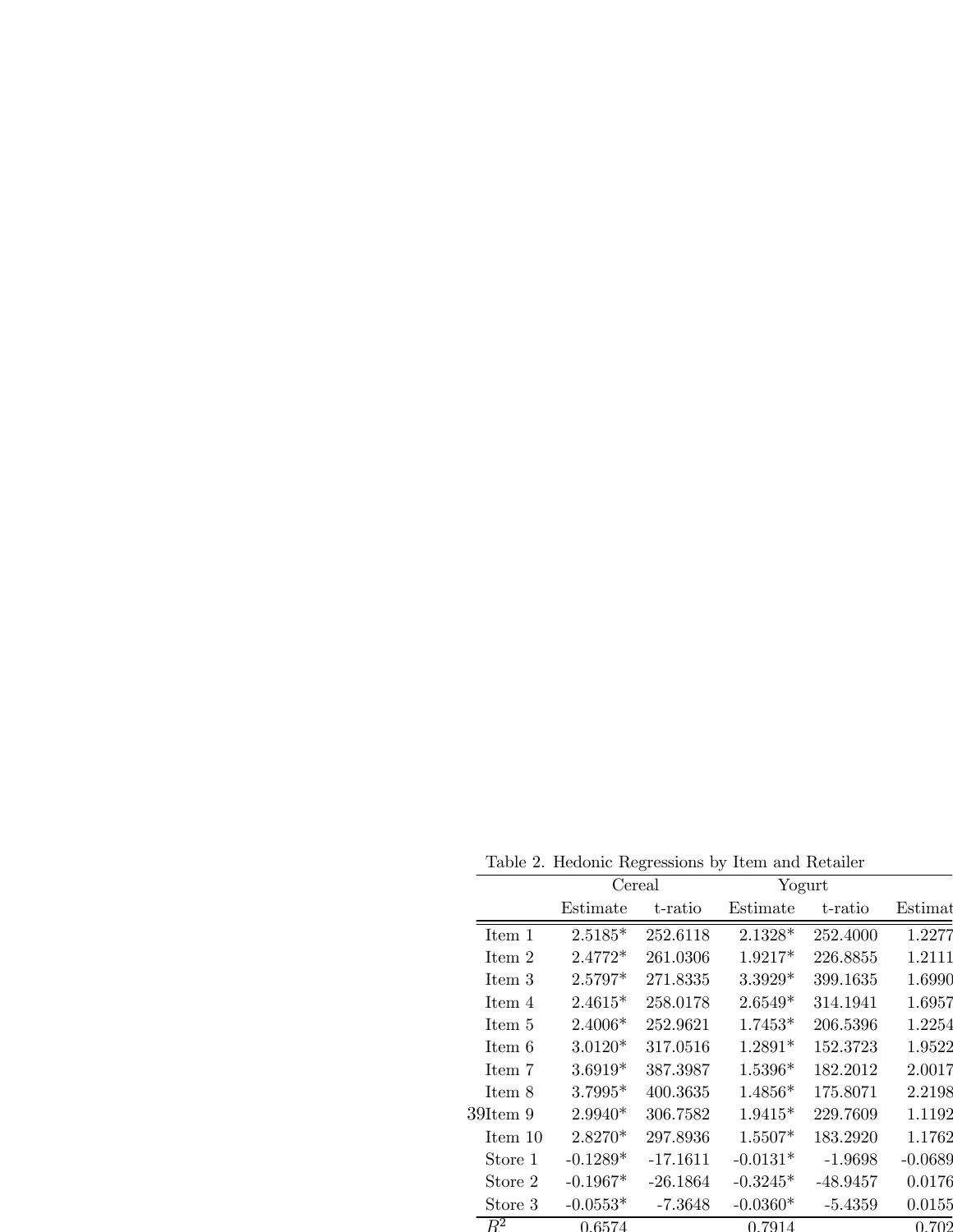Table 3. Variety Effects by Item and Retailer

|              | rapie 9. Variety Effects by reem and retailer |           |            |           |           |
|--------------|-----------------------------------------------|-----------|------------|-----------|-----------|
|              | Cereal                                        |           | Yogurt     |           |           |
|              | Estimate                                      | t-ratio   | Estimate   | t-ratio   | Estima    |
| Item 1       | $2.5321*$                                     | 78.6601   | $2.2381*$  | 30.3055   | 1.4378    |
| Item 2       | 2.4900*                                       | 78.0577   | 2.0270*    | 27.4439   | 1.4208    |
| Item 3       | $2.5926*$                                     | 81.2718   | $3.4982*$  | 47.3492   | 1.9086    |
| Item 4       | $2.4744*$                                     | 77.4948   | $2.7601*$  | 37.3699   | 1.9053    |
| Item 5       | $2.4135*$                                     | 75.6574   | $1.8505*$  | 25.0578   | 1.4351    |
| Item 6       | $3.0249*$                                     | 94.7941   | $1.3943*$  | 18.8781   | 2.1619    |
| Item 7       | $3.7048*$                                     | 116.0661  | $1.6449*$  | 22.2739   | 2.2113    |
| Item 8       | $3.8123*$                                     | 119.5085  | $1.5916*$  | 21.5319   | 2.4295    |
| Item 9       | $3.0070*$                                     | 93.7920   | $2.0468*$  | 27.7158   | 1.3289    |
| Item $10$    | 2.8400*                                       | 89.0266   | $1.6559*$  | 22.4198   | 1.3858    |
| $40$ Store 1 | $0.1496*$                                     | 3.2370    | $-0.2239*$ | $-3.1145$ | $-0.5514$ |
| Store 2      | $-0.2981*$                                    | $-5.7340$ | $-0.2272*$ | $-2.6234$ | $-0.6380$ |
| Store 3      | $-0.2409*$                                    | $-5.0518$ | $-0.1395$  | $-1.7996$ | $-0.1779$ |
| Variety 1    | $0.0011*$                                     | 8.9167    | $0.0007*$  | 3.9412    | $-0.0006$ |
| Variety 2    | $0.0002*$                                     | 2.1300    | $0.0006*$  | 5.6000    | 0.0016    |
| Variety 3    | 0.0001                                        | 4.9661    | $0.0001*$  | 2.9586    | 0.0002    |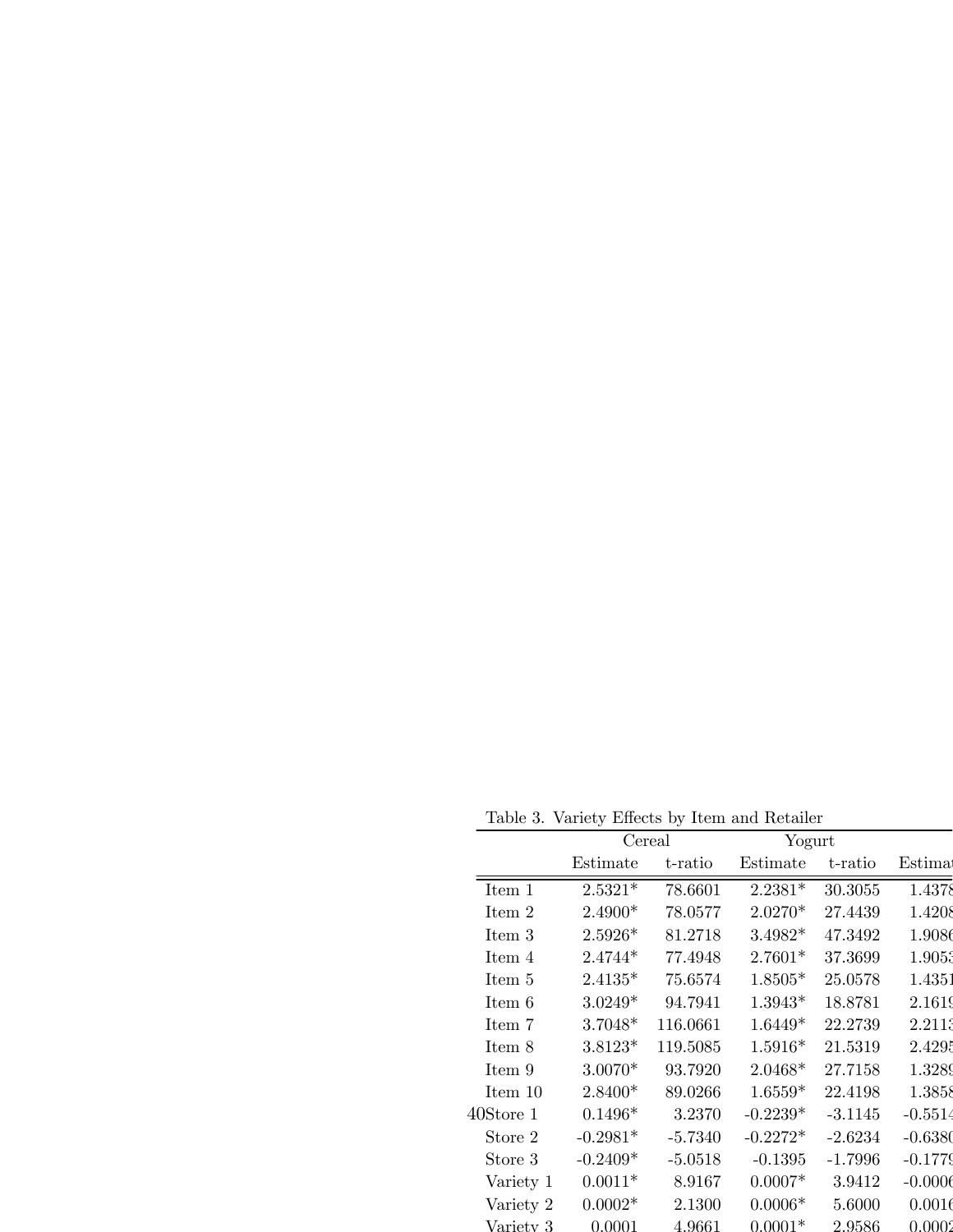|            |                | Without Variety |             |              | With Variety |            |         |  |
|------------|----------------|-----------------|-------------|--------------|--------------|------------|---------|--|
|            |                | Share           |             | Cost of      | Share        |            | Cost of |  |
| Category   | $#$ Stores     | Searching       | t-ratio     | Search       | Searching    | t-ratio    | Search  |  |
| Cereal     | $\mathbf{1}$   | $0.9096*$       | 674.9215    | 0.0635       | $0.9697*$    | 1,526.3625 | 0.0536  |  |
|            | $\overline{2}$ | $0.0705*$       | 14.4517     | 0.0324       | $0.0232*$    | 12.9553    | 0.0281  |  |
|            | 3              | $0.0199*$       | 5.9105      | 0.0197       | $0.0071*$    | 5.4856     | 0.0174  |  |
|            | $\overline{4}$ | 0.0001          |             | 0.0132       | 0.0000       |            | 0.0119  |  |
| <b>LLF</b> |                | $-508.05$       |             |              | $-8,080.57$  |            |         |  |
| Yogurt     | $\mathbf{1}$   | $0.8488*$       | 12,318.5714 | 0.0163       | $0.9708*$    | 5.2547     | 0.0162  |  |
|            | $\overline{2}$ | $0.0529*$       | 255.0301    | $\,0.0094\,$ | $0.0222*$    | 3.1651     | 0.0085  |  |
|            | 3              | $0.0148*$       | 66.4736     | 0.0062       | $0.0070*$    | 4.3549     | 0.0053  |  |
|            | $\overline{4}$ | 0.0836          |             | 0.0043       | 0.0001       |            | 0.0036  |  |
| <b>LLF</b> |                | $-10,651.99$    |             |              | $-23,389.86$ |            |         |  |
| Soda       | $\mathbf{1}$   | $0.8934*$       | 2.8892      | 0.4320       | $0.9698*$    | 2.3022     | 0.3353  |  |
|            | $\overline{2}$ | $0.0864*$       | 2.4443      | 0.2175       | $0.0231*$    | 2.1716     | 0.1761  |  |
|            | 3              | $0.0203*$       | 5.5816      | 0.1310       | $0.0071*$    | 7.0138     | 0.1090  |  |
|            | $\overline{4}$ | 0.0003          |             | 0.0875       | 0.0000       |            | 0.0742  |  |
| <b>LLF</b> |                | $-17,022.01$    |             |              | 22,905.15    |            |         |  |
| Coffee     | $\mathbf{1}$   | $0.8761*$       | 5.0265      | 1.2847       | $0.9501*$    | 4.4192     | 1.2480  |  |
|            | $\overline{2}$ | $0.1021*$       | 4.9679      | 0.6395       | $0.0418*$    | 4.5810     | 0.6390  |  |
|            | 3              | $0.0218*$       | 3.6692      | 0.3821       | $0.0081*$    | 3.6675     | 0.3892  |  |
|            | $\overline{4}$ | 0.0001          |             | 0.2539       | 0.0000       |            | 0.2622  |  |
| <b>LLF</b> |                | $-51,835.14$    |             |              | $-41,069.79$ |            |         |  |
| Jam        | $\mathbf{1}$   | 0.9036          | 1.2373      | 0.4567       | 0.9661       | 0.9902     | 0.4507  |  |
|            | $\overline{2}$ | 0.0763          | 1.1344      | 0.2317       | 0.0266       | 1.0835     | 0.2353  |  |
|            | 3              | $0.0201*$       | 5.4331      | 0.1401       | $0.0073*$    | 7.2928     | 0.1450  |  |
|            | $\overline{4}$ | 0.0000          |             | 0.0939       | 0.0000       |            | 0.0985  |  |
| <b>LLF</b> |                | $-14,850.91$    |             |              | $-14,817.88$ |            |         |  |

Table 4. Cost of Search with and without Variety Effects

Note: A single asterisk indicates significance at a 5% level. LLF is the log-likelihood function value.